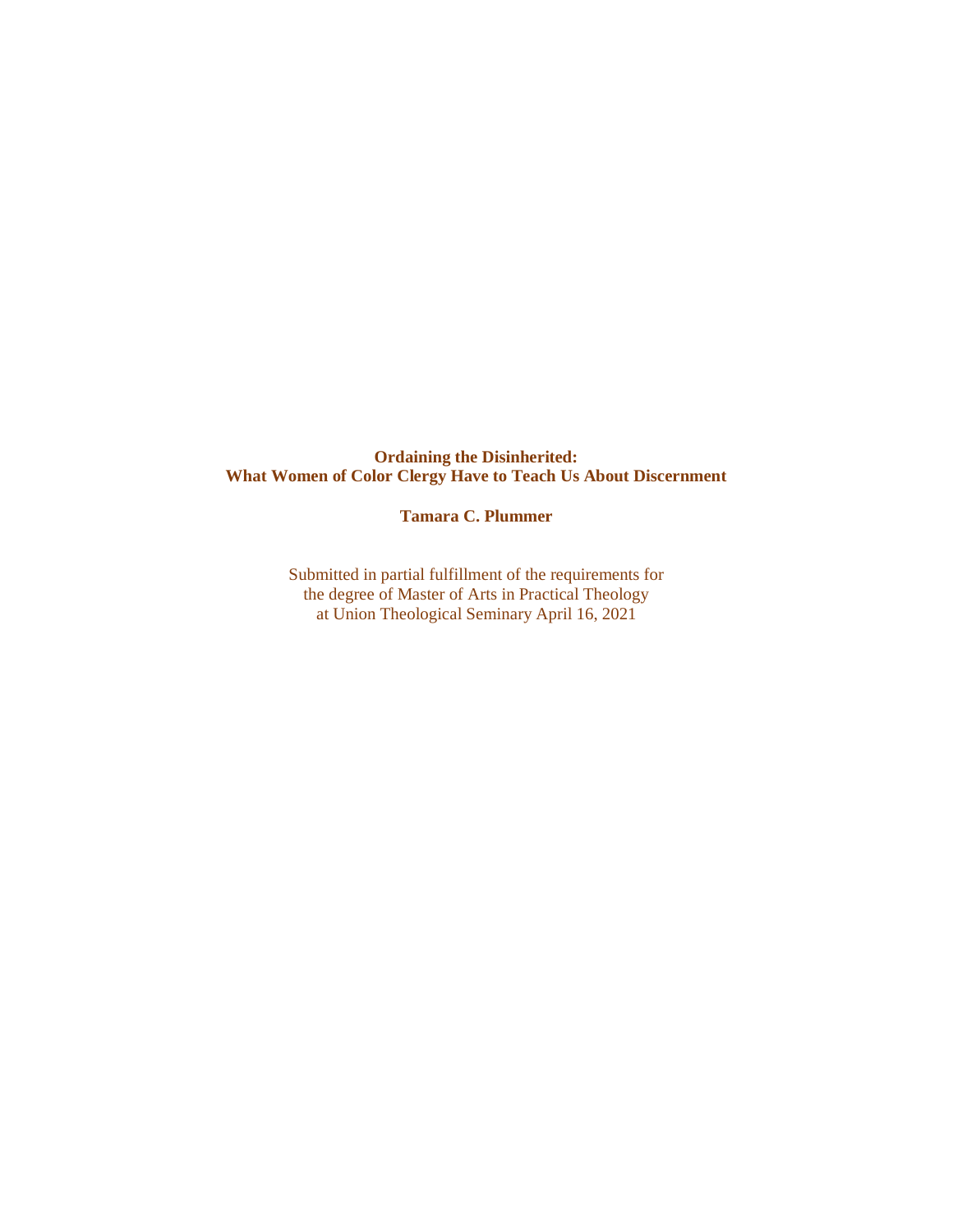# TABLE OF CONTENTS

### **Acknowledgements**

I want to first thank all the women who took time to talk candidly and vulnerably about their discernment and ordination experiences. I thank all the aunties that raised me, especially Jacqueline Carroll. I am grateful to my thesis advisors The Very Rev. Dr. Kelly Brown Douglas and Dr. Sarah Azaransky. I am grateful to the music of Omar Sosa that helps to channel the Holy Spirit when the words would not come. I am grateful to the trinitarian risen God that creates, sustains and sanctifies.

This work is dedicated to Jennifer Veronica Carroll. I am so proud to be her daughter.

| <b>Abbreviations</b> |                                    |
|----------------------|------------------------------------|
| <b>BCP</b>           | <b>Book of Common Prayer</b>       |
| <b>BIPOC</b>         | Black, Indigenous, People of Color |
| <b>COM</b>           | <b>Commission on Ministry</b>      |
| TEC                  | The Episcopal Church               |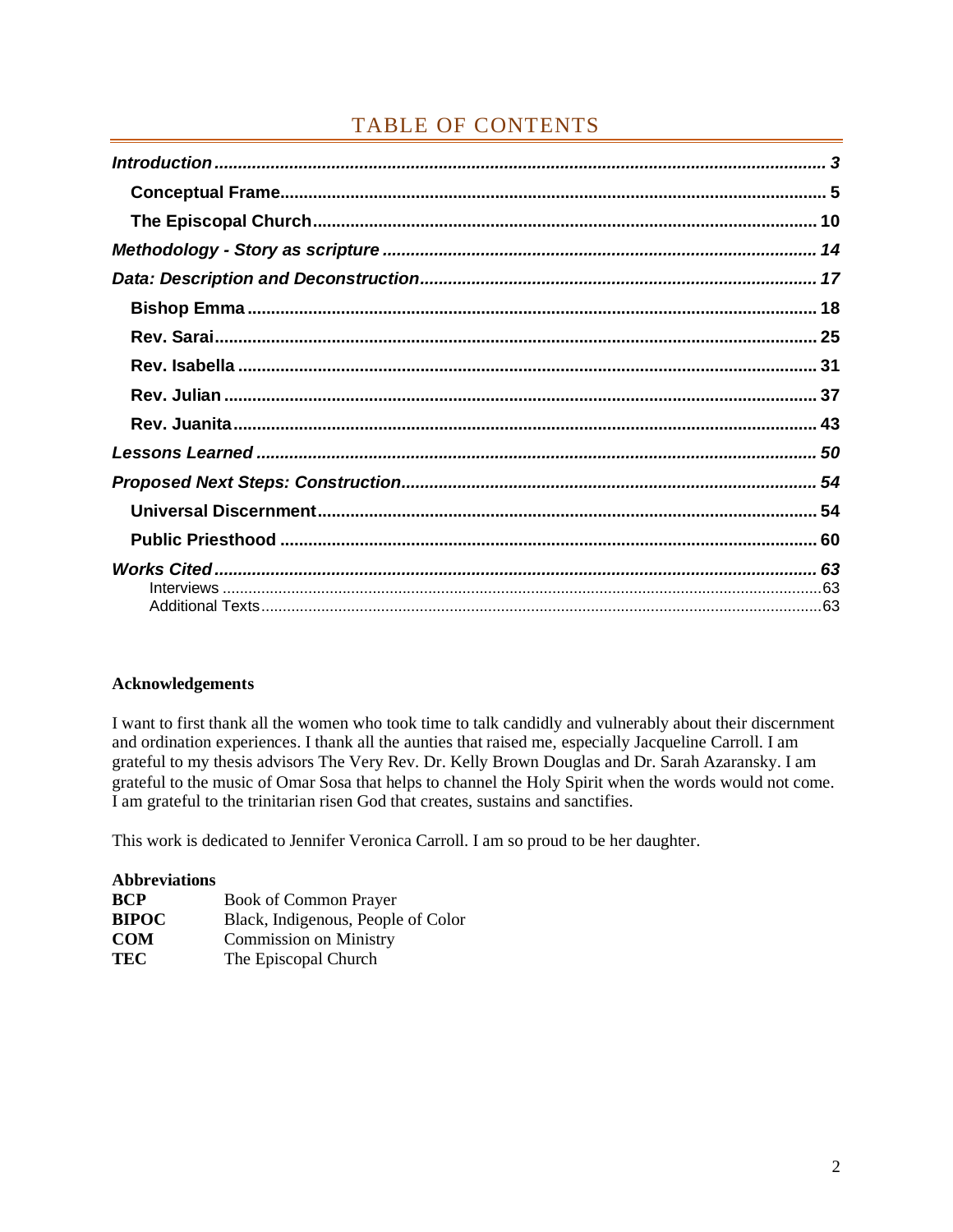## INTRODUCTION

<span id="page-2-0"></span>In 2008, I sat upon a rock in Nelson pond. It was a gorgeous summer day. As the puffy clouds, grazing sheep and beauty of creation washed over me, I decided to follow God's call for my life. At the time, this meant becoming a priest in the Episcopal Church. Thirteen years later, I work for the church, but I am not ordained. I am a dedicated lay leader of the Episcopal branch of the Jesus movement and I find clergy quite frustrating. I have seen more than one person be ordained and move from imaginative to limited expressions of ministry. Perhaps the answer was in their formation, so I decided to attend seminary. My plan was to go to many of the same classes as those pursuing ordination and try to figure out what about the formation process yielded such problematic leaders. Based on what I have seen these past two years, I am beginning to understand the limitations that are experienced not just in formation, but throughout the discernment and ordination process. When I first started a discernment process every wise person told me the same thing: We make plans, God laughs. This past year has been strong proof of this concept. I am learning to let God's plan be at work through me regardless of my ordination status. And this thesis feels like a part of that plan.

The following is an academic opportunity to understand my own experience. Its epistemology is the lives and stories of Black, Indigenous, People of Color (BIPOC) who identify as women. What I am learning through these interviews and further research is that the process of discernment (hearing God's call and what to do with that call) is too entangled with the formal processes for assessing qualifications for ordination. Vulnerable discovery is evaluated for one's "worthiness" for entrance into Holy Orders. Such an entanglement means that God's call, often rooted in a deep connection to a community of accountability, does not result in equitable, life-giving leadership. In fact, because of the oppressive legacy of the church's history, theology and culture, there are certain groups for whom ordination is not accessible. But God has made different plans. The disinherited have found a home in the Episcopal Church and become leaders despite oppressive institutional structures. "The Episcopal Church Welcomes You" signs can only remain in our churches if we develop a culture of discernment that supports a variety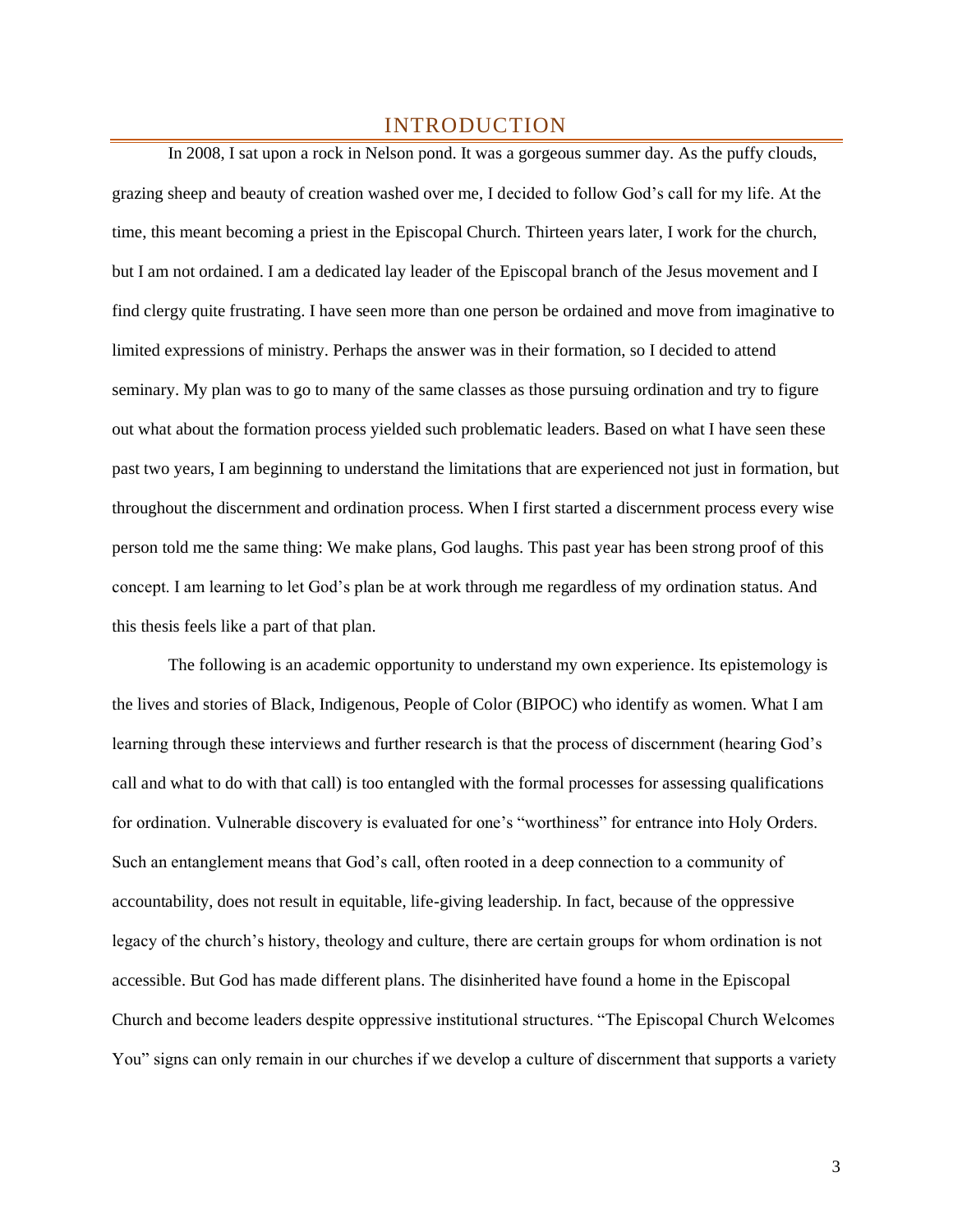of vocational calls and a formation/ordination process for clergy that invites them as God created them from the womb.

In order to offer suggestions for a more lifegiving, ethical and equitable process, I first offer conceptual frameworks that guided my thinking on this topic. Next, I provide a short explanation of the denomination and its legacy of oppression and liberation. Then I present the stories of five women of color currently ordained as priests in the Episcopal Church (TEC). From their stories, I will draw some larger implications about the discernment and ordination processes to offer pathways forward. Such movement is not merely for the sustenance of the Church institution, but for the sustenance of those who are called to participate in the building of God's dream for a more just and equitable world.

The focus on ordination processes matters because "attention to concrete practices is necessary to reveal the rehearsal of those subjugating assumptions within the patterns of our everyday lives."<sup>1</sup> Focusing on how the church forms and visions leadership has implications for how it can engage in the larger issues of justice and inequity today. This past year (2020-21) we experienced a global pandemic, racial reckoning, economic crisis and unprecedented natural disasters. All of us are carrying difficult theological questions and trauma, but the weight of what we are holding is disproportionately affecting those who have historically been marginalized in our society and the Episcopal Church. This paper seeks to explore the experience of the margins (the disinherited) and ask what they have to say about our mainstream processes. By centering the stories of women of color, we can begin to understand the practical ways unjust and disproportionate impacts of harm plays out in our church structures. And we can start to tease out survival tools so that more equitable and ethical processes can make such tools unnecessary for future generations.<sup>2</sup> Imagine what the Episcopal Church could do if, with all its privilege, it was led (at the congregational and community level) by clergy who could show up as authentic expressions of God's belovedness, unafraid with imaginative ministerial vision.

<sup>&</sup>lt;sup>1</sup> Traci C. West, *Disruptive Christian Ethics: When Racism and Women's Lives Matter*, 1st ed (Louisville, Ky: Westminster John Knox Press, 2006), 5/12/2021 11:24:00 PM, xvii.

 $2$  The idea of "survival tools" speaks to the theory of survival/quality of life that is outlined in: Delores S. Williams, *Sisters in the Wilderness: The Challenge of Womanist God-Talk* (Maryknoll, New York: Orbis Books, 2013).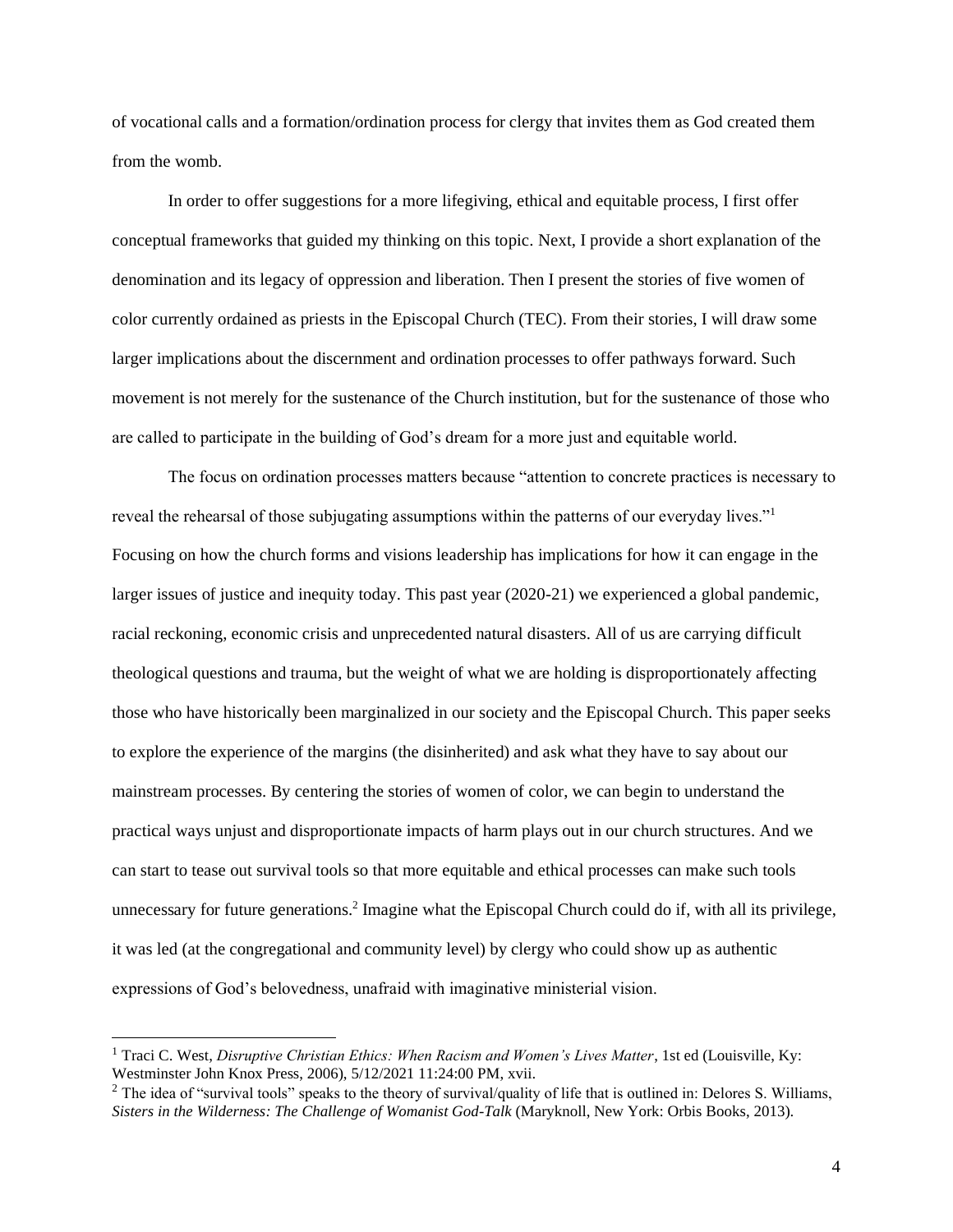#### CONCEPTUAL FRAME

<span id="page-4-0"></span>The term *disinherited* comes from Howard Thurman who defines the disinherited as those who live with their "backs against the wall" and in "need of profound succor and strength to enable them to live in the present with dignity and creativity."<sup>3</sup> Essentially, the disinherited are those who are marginalized and experience the diminishment of their personhood because of the temporal and spiritual harm placed upon them. The word disinherited reflects a Christianization of marginalization. It says that we, by default as God's children are to be centered and valued. Systemic oppressive institutions and those who benefit from such institutions have engaged in a communal sin that placed certain "backs against the wall." To be disinherited is not the fault of the disinherited. The work of the disinherited is to survive. The work of the other is to turn around (repent) and at a minimum reduce harm.

The concepts of mainstream and margins comes from my training with the organization Training for Change. Their activity on the topic highlights that we have all felt centered and decentered in various groupings regardless of our social identities (race, gender, etc…).<sup>4</sup> This means that to be disinherited in one context does not mean that you remain in that position in another. One does not always have their "back up against the wall," but some do more than others. What is important for our inquiry, is to understand that there are those who have had their personhood and dignity diminished for the maintenance of power for those that live in the mainstream. The mainstream is understood as those who benefit from an empire built upon White heteropatriarchal supremacy*.* All others are the margins and because we are an intersectional people, almost all of us move in and out of the margins and the mainstream. Therefore, understanding the experience of the margins and creating a system of equity for the disinherited to show up as their authentic selves means that the ordination process should be more lifegiving and equitable for everyone.

As we will see later, there are times that entering the mainstream requires the practice of *covering* and following *covering demands*. I was first introduced to this term when I heard a lecture by Kenji

<sup>3</sup> Howard Thurman, *Jesus and the Disinherited* (Boston, MA: Beacon Press, 1996), 1.

<sup>&</sup>lt;sup>4</sup> "Mainstream & Margins," Training for Change, [https://www.trainingforchange.org/training\\_tools/mainstream](https://www.trainingforchange.org/training_tools/mainstream-margin/)[margin/](https://www.trainingforchange.org/training_tools/mainstream-margin/) Accessed: 1/20/2021.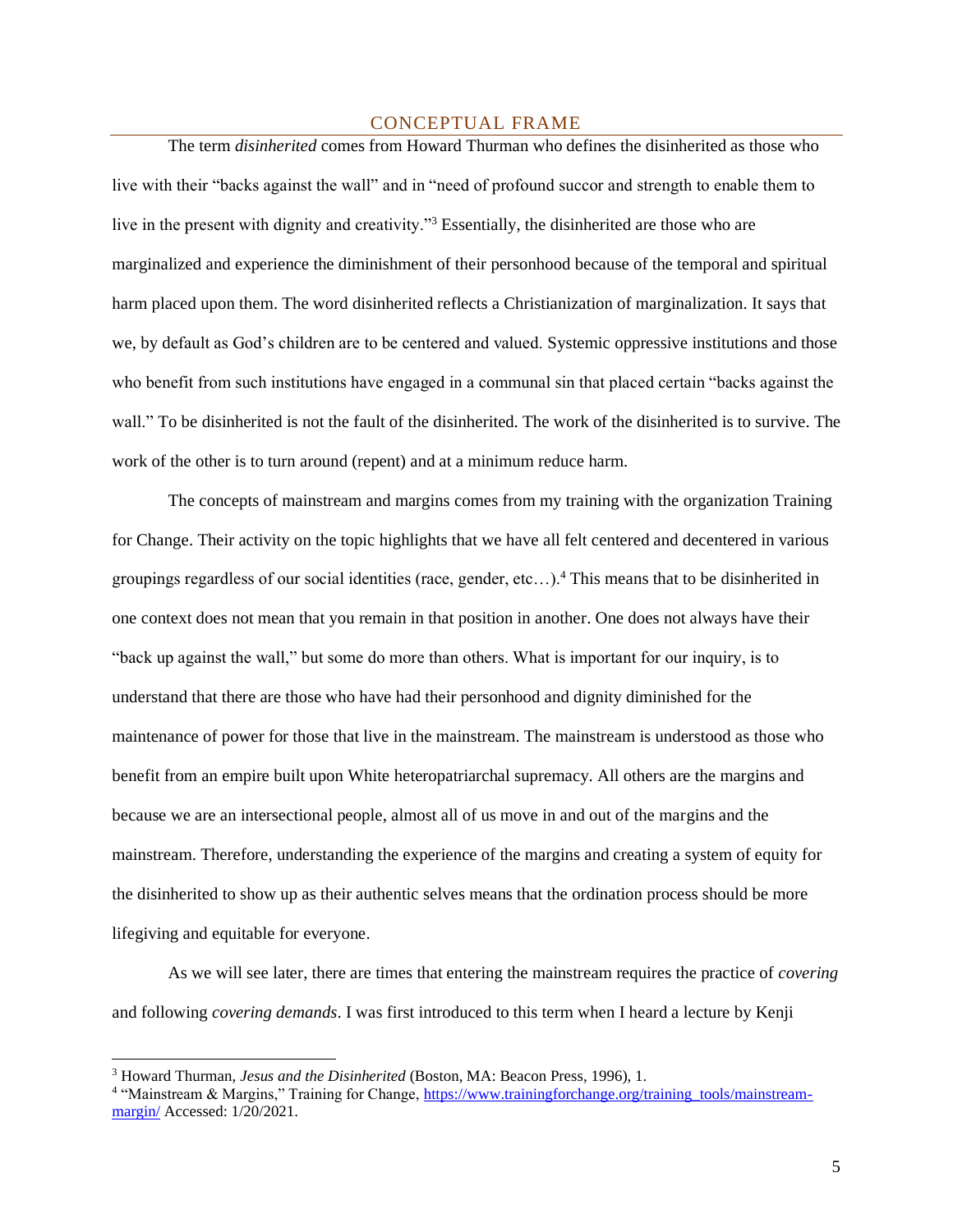Yoshino. He defines covering as an adjective: "To cover is to tone down a disfavored identity to fit into the mainstream."<sup>5</sup> I have used "authentic leadership" or "authentic selves" several times throughout my introduction. What I mean by this is the development of a leadership model that does not replicate mainstream expressions of leadership, that doesn't require one to *cover* their Latinidad, educational status or any other part of their social location. Yoshino, as a civil rights lawyer, strongly equates covering with an American assimilationist history. As we have developed more explicit laws and policies about equity in society, "covering demands direct themselves at the behavioral aspects of our personhood."<sup>6</sup> Such demands are not only harmful to the person forced to engage in covering, but for all of us. Even more, such demands are exhausting.

I will speak to the covering implications from a theological perspective later in this paper, but for now, we must understand that hiding one's self from God is one of the first sins we read about in the Bible. In this second creation story, Adam and Eve know they have disobeyed and separated themselves from God. So they hide themselves. Covering is an act of disinheritance. It is a way of saying that there is something wrong about one's personhood, something that is not acceptable. The Rev. Rachel K. Taber-Hamilton expresses it this way, "It has been my personal experience that every single person of color and white ally intending to work in ministry with communities of color is at some point asked by evaluators if they believe they are 'sufficiently Anglican.'"<sup>7</sup> She is outlining a frequent request by the Church for BIPOC communities or those who want to work with them, to practice the art of covering. Invoking such demands in a spiritual process is at minimum annoyance and at the extremes emotional and spiritual violence.

We must now turn to understanding some of the processes and polity of the Episcopal Church. According to the Book of Common Prayer (BCP), "the ministers of the Church are lay persons, bishops,

<sup>5</sup> Kenji Yoshino, *Covering: The Hidden Assault on American Civil Rights* (New York: Random House, 2007), viiii. 6 Ibid, xii.

 $7$  The Rev. Rachel K. Taber-Hamilton, "The Meaning of a Priest: Racial Bias and White Privilege in The Episcopal Church," *Greening Spirit* (blog), accessed December 17, 2020, [https://greeningspirit.com/2019/12/.](https://greeningspirit.com/2019/12/)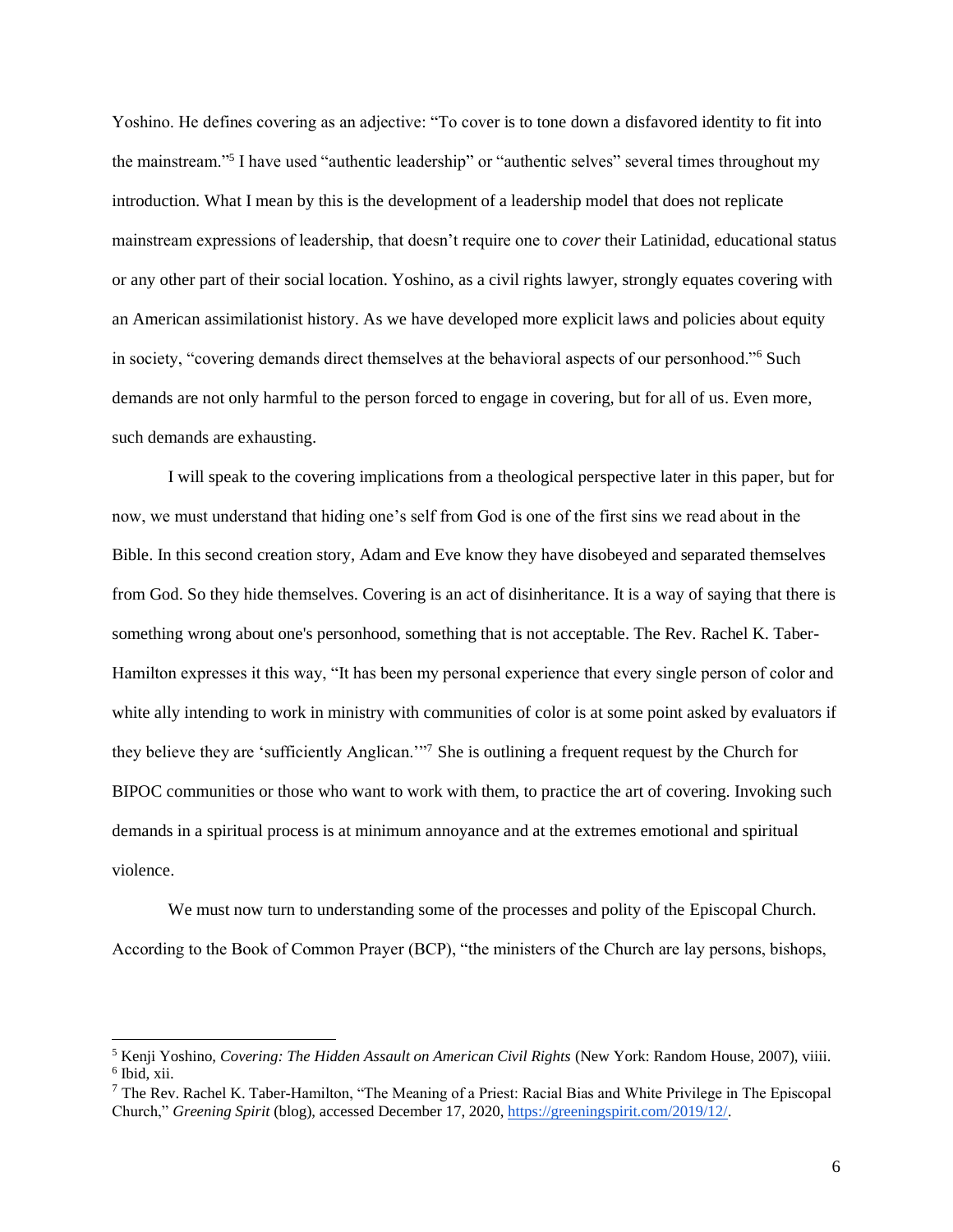priests, and deacons."<sup>8</sup> The lay persons are everyone in the church that hasn't been ordained, bishops are in charge of and pastor a diocese (similar to a governor of a state), priests or presbyters are pastors of communities of people (similar to a city council person or Mayor), deacons are particularly charged with serving those in need (like the social workers).

The pursuit of an ordained role, also called Holy Orders, (bishop, priest, deacon) is initiated by a sense of call and a process of discernment. "The term calling or 'call' refers to a person's experience of being grasped by a divine or other superhuman power and being taken into its service."<sup>9</sup>Responding to one's call requires discernment. In the book *Listening Hearts*, "discernment is 'sifting through' our interior and exterior experiences to determine their origin."<sup>10</sup> Additionally, "discernment helps a person understand the source of a call, to whom it is directed, its content, and what response is appropriate."<sup>11</sup> Call and discernment happen individually and communally. One cannot understand their call without their community because the goal is to use our gifts in service with and for others.

Call stories happen throughout the Bible. Let us use the story of Samuel (1 Sam 3) to understand discernment and call. Samuel hears a voice calling out to him, but he believes that it is his master Eli that is calling. Several times, he gets up saying to Eli, "Here I am., for you called me." (1Sam 3:5) Eli helps Samuel to understand the actual source of his call, God, and helps him to respond by saying, "Speak Lord for your servant is listening." (1Sam 3:10). Samuel then responds to God. God responds by making Samuel a prophet who has to deliver difficult news to his mentor Eli. Samuel is hesitant to share, but Eli insists and accepts what God has warned. Throughout Samuel's life he speaks God's truth and the wider community is healed.

"Calling", in: Religion Past and Present. Consulted online on 18 January 2021

<sup>8</sup> The BCP is a core part of understanding the TEC. Episcopal Church. *The Book Of Common Prayer and Administration of the Sacraments and Other Rites and Ceremonies of the Church : Together with the Psalter or Psalms of David According to the Use of the Episcopal Church.* New York :Seabury Press, 1979, 855. <sup>9</sup> Hjelde, Sigurd, Waschke, Ernst-Joachim, Wilhelm Horn, Friedrich, Sparn, Walter and Martin Müller, Hans,

<sup>&</sup>lt;http://dx.doi.org.ezproxy.cul.columbia.edu/10.1163/1877-5888\_rpp\_COM\_01840>

<sup>10</sup>Joseph P. Gill, R. Taylor McLean, and Susan M. Ward, *Listening Hearts: Discerning Call in Community*, ed. Suzanne G. Farnham, Newly rev. ed (New York: Morehouse Pub, 2011), 21.  $11$  Ibid, 21.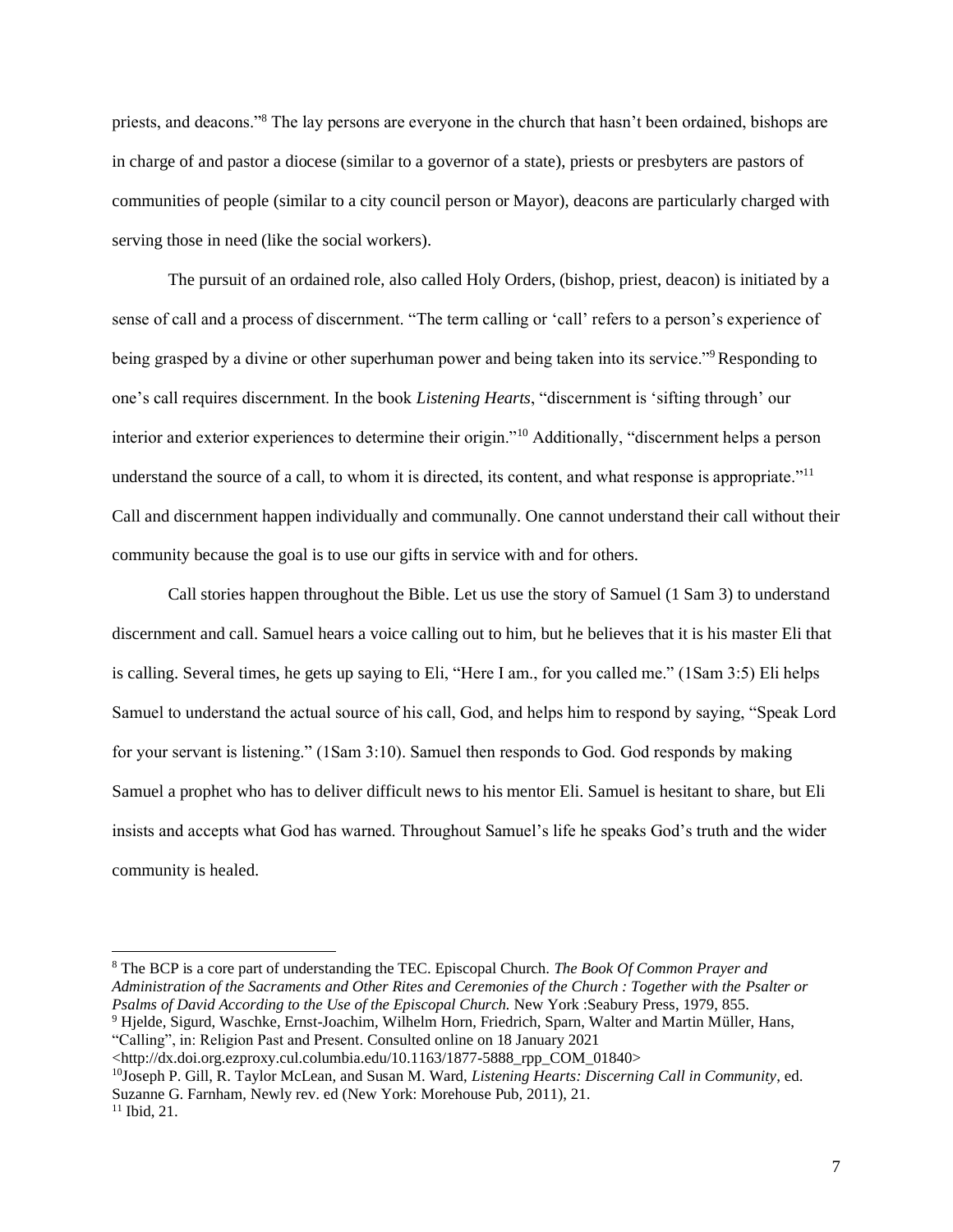Samuel's call came from God, but he needed Eli to help him interpret that call and have the courage to respond. So it is with discernment, we need the support of others to understand where the call is coming from and how to respond . Eli's support centered God's call. And the message that his mentee offered was a message that did not feel good. But Eli, knowing that it was from God, could receive the truth from his mentee. What is beautiful about this discernment process between Eli and Samuel is how they are able to both be transformed by the experience. This is a wonderful way to think about the shared relationship that can happen when God's call and will for God's people is centered.

When I told a Deacon that I was thinking about priesthood she gave me Parker Palmer's, *Let Your Life Speak*. Palmer's work focuses on the discovery of one's true self, not out of selfish motivations, but for the purpose of being a good member of one's community. Palmer pushes us to reflect on how *call* is a glimpse into the possibility of a true self. When discernment of call is successful, ideally, "our deep gladness meets the world's deep need."<sup>12</sup> This is what I define as a life giving process - one that gets a person to discover how their authentic (true) self can be of service to a community for the purpose of God's mission.

Typically the pursuit of call towards ordination can take between 3-10+ years depending on your prior educational experiences. There are over 110 dioceses in The Episcopal Church, each with their own processes. However, a typical process starts with a *seeker* or *aspirant* speaking with their priest or local worship community leader to talk about their call. They then discern within their local worshiping context. If that community says yes, they are sent to a diocesan process. If the diocesan process confirms, and the Bishop concurs, they are made a *postulant*. The postulant often then goes to seminary for a Masters of Divinity (MDiv) and must pass the General Ordination Exams (GOEs). Once a person enters the diocesan process they are engaging with the Commission on Ministry (COM),*<sup>13</sup>* the Standing Committee<sup>14</sup> and the Bishop. Once all formation requirements are complete, the Bishop will invite

<sup>12</sup> Parker J. Palmer, *Let Your Life Speak: Listening for the Voice of Vocation* (San Francisco: Jossey-Bass, 2000),36.

<sup>&</sup>lt;sup>13</sup> the diocesan group that is meant to support pursuit of ministerial call

 $14$  Provides legislative oversight like the Executive Council on the denominational level.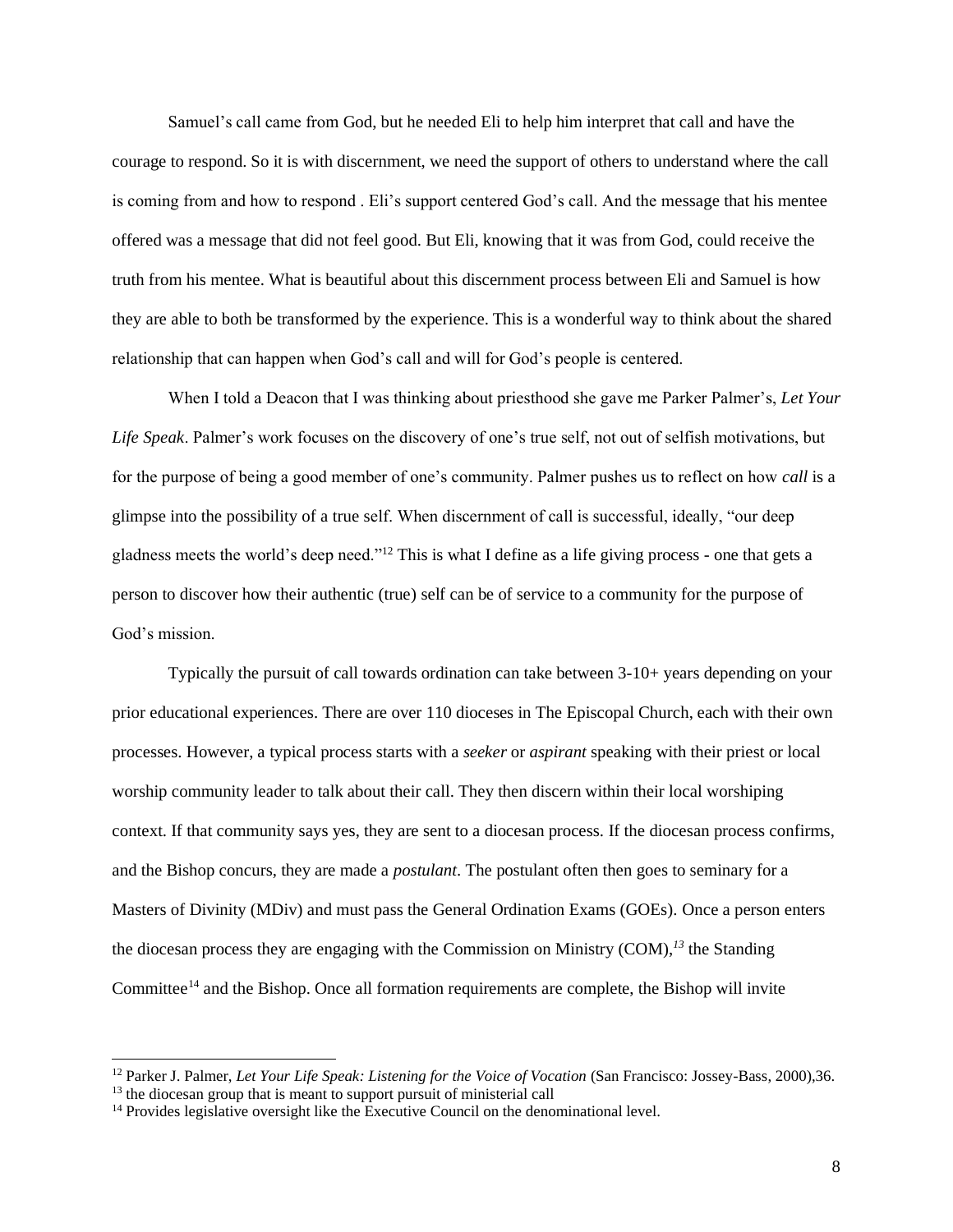postulants to be candidates for Holy Orders. Candidates interview with the Bishop and Standing Committee before being ordained to the diaconate as a *transitional deacon*. After at least a six month waiting period, this person is then ordained priest. At any time throughout the process, the COM or the standing committee can delay or even stop the process towards ordination. Regardless, the Bishop has the final word on who gets ordained. At the ordination service, the people must confirm the candidates call, but objections are rarely heard.<sup>15</sup>

The goal of the ordination process,  $16$  is to figure out if one is truly experiencing a calling to ordained ministry. According to the BCP, a priest's duty is to "proclaim by word and deed the Gospel of Jesus Christ...love and serve the people (with) whom you work...to preach, to declare God's forgiveness…, to pronounce God's blessing, to share in the administration of the Holy Baptism and in the celebration of the mysteries of Christ's Body and Blood" and other duties as assigned.<sup>17</sup> To be ordained priest is to be invited into a vocation and spiritual path of sacramental leadership. Ideally such leadership provides support to the many ministers of the church (lay and ordained) to do what they are called to do to participate in God's mission of reconciliation between God, humanity, and the rest of creation.

As you can see, the path to ordination is winding and complicated. It is difficult to become a priest because it should be. This is a lifetime appointment that comes with a great deal of responsibility. When you are ordained, you are following a call from God, but you are also demonstrating commitment to a particular denomination and representing the Church institution, whether you agree with all their practices or not. This thesis is particularly about the Episcopal Church. Therefore, we will now do a brief overview of the church structures and history.

<sup>15</sup> For an interesting account of communal objection to ordination, you should read: Barbara C. Harris, *Hallelujah, Anyhow! A Memoir* (New York: Church Publishing Incorporated, 2018), 62-84. As the first woman ordained Bishop in TEC there were several that used her ordination to protest the ordination of women to the episcopate <sup>16</sup> I am defining the ordination process as everything that happens from an aspirant applying to be a postulant until

hands are laid on them at their ordination service. Culturally, discernment is often used as a shorthand for the entire process, which is part of the problem.

<sup>&</sup>lt;sup>17</sup> Episcopal Church, The Book Of Common Prayer and Administration of the Sacraments and Other Rites and Ceremonies of the Church : Together with the Psalter or Psalms of David According to the Use of the Episcopal Church. New York :Seabury Press, 1979, 531.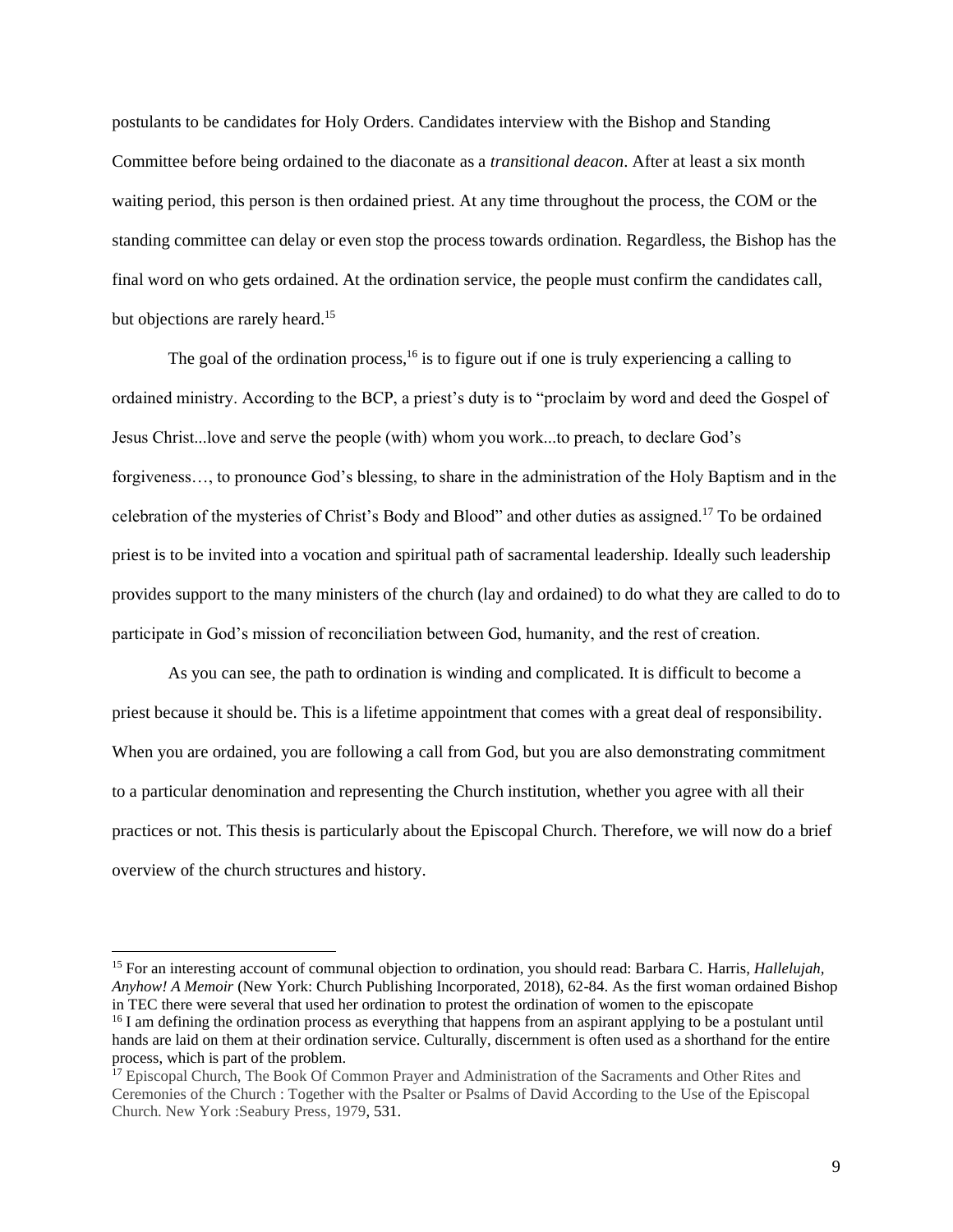#### THE EPISCOPAL CHURCH

<span id="page-9-0"></span>The Episcopal Church is a part of the Anglican Communion. "Wherever the British crown sent explorers, the Church of England was an essential instrument for assimilating colonized peoples to imperial culture."<sup>18</sup> Such was the case for the colonies established in the Americas. The crown is the titular "head of the church." The American Revolution meant that Anglican churches in the 13 Colonies needed to establish a church that would be loyal to the new government. This is where the Protestant Episcopal Church of the United States of America was born. Post-Revolutionary War, the Episcopal Church continued to be the Church of slaveholders and the elite. Even after the Civil War, the legacy of slavery had built wealth for Episcopal Churches in both North and South.<sup>19</sup> These oppressive structures were reflected in the governance structures of the church.

The Episcopal Church's governance structure echoes US government.<sup>20</sup> The Executive Council (governing board) membership comes from two governing bodies: House of Bishops (Senate) and House of Deputies (House of Representatives). The House of Deputies has equal representation from lay and ordained. These bodies meet every three years at the General Convention for legislative and administrative concerns. The General Convention is meant to set the larger course for denominational action. The Executive Council meets frequently to make sure that the Church is on course and adjusts budgetary and mission focus when necessary.

Much like the US, the Episcopal Church struggles with differences between denominational (Federal) and diocesan (State) power. What is enacted at the denominational level doesn't always mandate changes at the diocesan level. This is important to note because so much of the struggle for justice and equity in the church is complicated by the representation, or lack thereof, in governance spaces. We have particularly seen this play out in the fights for equity around race, gender, and sexuality. Changes in these areas correlated with more diverse representation in governance spaces. And while some

<sup>18</sup> Stephanie Spellers, *The Church Cracked Open: Disruption, Decline, and New Hope for Beloved Community* (New York, NY: Church Publishing, 2021), 55.

<sup>19</sup> Spellers, *The Church Cracked Open*, 61-63.

<sup>&</sup>lt;sup>20</sup> You can learn more about the history and formation of governance structures at this website. "History," House of Deputies of the Episcopal Church,<https://houseofdeputies.org/history/>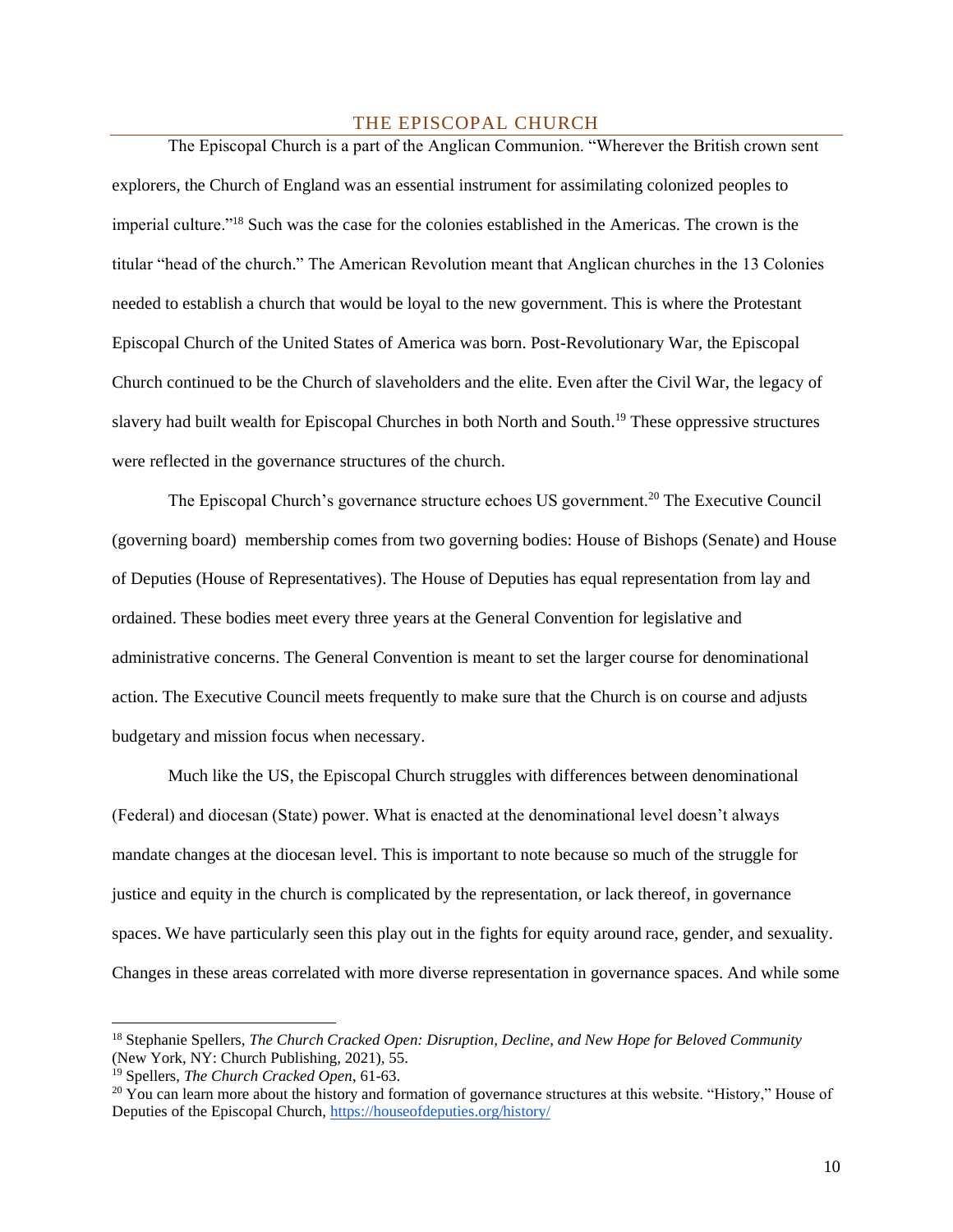powerful laity have made impactful change, we must be conscious of the oversized representation of clergy in governance. Therefore who is welcomed into Holy Orders will impact the governance of the church.

After emancipation many Black people left mainline denominations to form their own churches.<sup>21</sup> Those who stayed began to find themselves relegated to separate and unequal spaces that locked them out of governance and ordination opportunities. From the 1880's through the first half of the  $20<sup>th</sup>$  Century, we began to see the building of and push back upon racist structures.<sup>22</sup> One strategy for entrance into governance was through ordination. According to Gardiner H. Shattuck Jr., Black people argued that "Christian theology taught that race had no bearing on the powers a man received at his ordination, and *black clergy*, at least, should be granted seats in the legislative assemblies of their dioceses.<sup>"23</sup> Two important pieces to note, 1) women were excluded from this conversation and 2) who is or is not ordained has always been linked to larger power implications, even if we believe in the priesthood of all believers.

Racial and gender segregation existed into the mid-20th Century. Racial segregation ended within diocesan legislative bodies, at least on paper, at South Carolina's diocesan convention in 1954.<sup>24</sup> What is now known as the Episcopal Church Women continues to have a separate governing body meeting at the same time as the General Convention because women could not be delegates in the House of Deputies. In 1970 twenty-eight women were welcomed into the House of Deputies when a constitutional amendment was ratified.<sup>25</sup> By 1977 women were allowed to be ordained priests. Today, we have a Black Presiding Bishop and an ordained woman as the President of the House of Deputies. We praise the representation at these higher positions and know that the disinherited have been here, making change for generations.

<sup>&</sup>lt;sup>21</sup> For example, the African Methodist Episcopal Church was started by Richard Allen who walked out of a White Church with his co-leader Absalom Jones (the first Black priest ordained in TEC). Allen left, But Jones stayed. <sup>22</sup> Gardiner H. Shattuck, *Episcopalians and Race: Civil War to Civil Rights*, Religion in the South (Lexington, Ky: University Press of Kentucky, 2000).

<sup>&</sup>lt;sup>23</sup> Ibid, 17. Not all dioceses, particularly in the south allowed Black people to sit at diocesan conventions. <sup>24</sup> Ibid, 55.

<sup>25</sup> Episcopal Archives, "Women Delegates: Post 1946," accessed April 13, 2021[,](https://www.episcopalarchives.org/house-of-deputies/women/delegates2) [https://www.episcopalarchives.org/house-of-deputies/women/delegates2.](https://www.episcopalarchives.org/house-of-deputies/women/delegates2)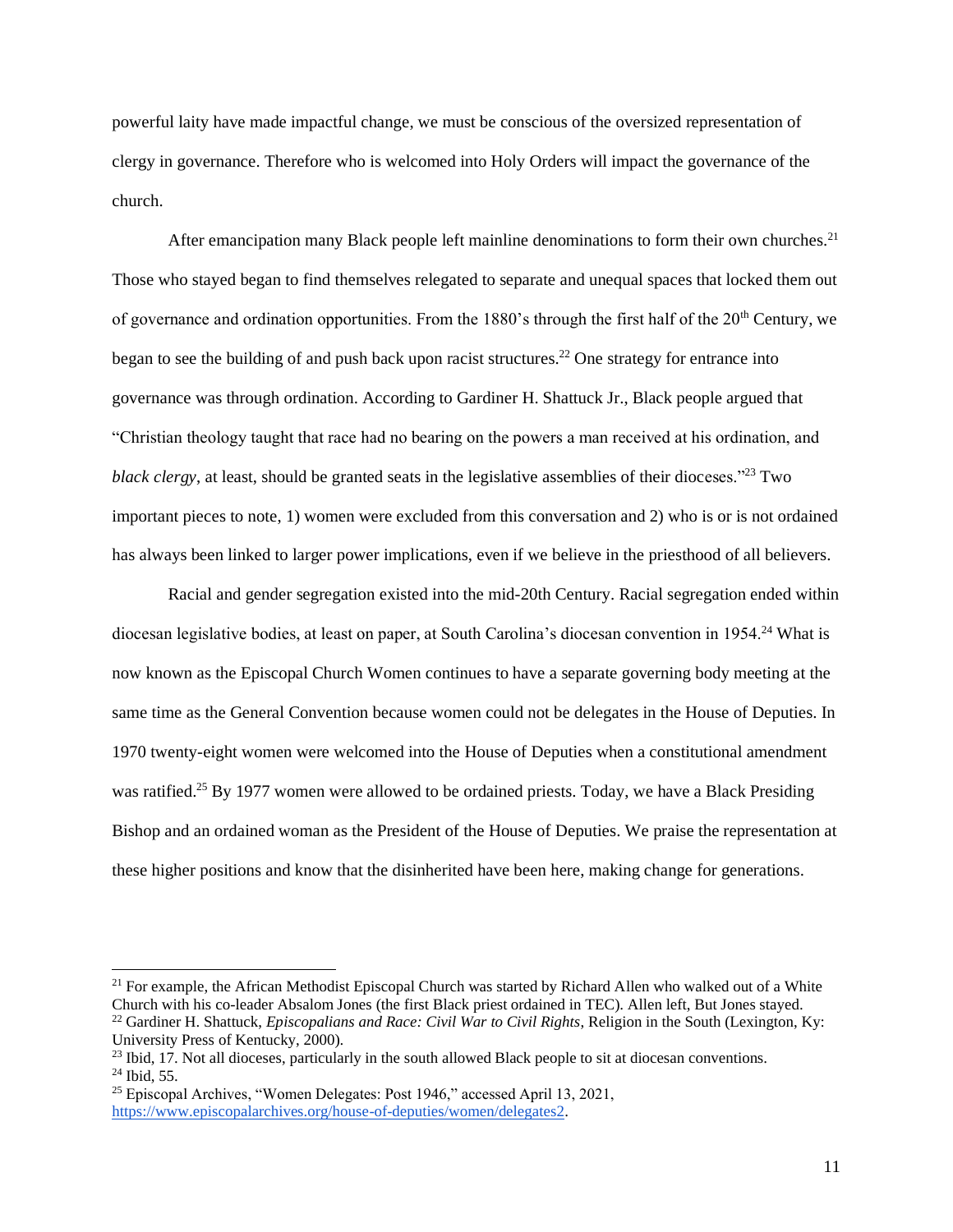Bishop Michael Curry often tells the story of his parent's courtship and his father's entrance into the Episcopal Church. His father, who had grown up in the segregated south, went to his wife's predominantly White Episcopal Church and witnessed Black and White folks drink out of the same communion cup. His father said, "any church who would do that, must know something about Jesus." His father would become an Episcopal priest and his son the Presiding Bishop. There are many times when the Episcopal Church has "cast its lot with empire, established order, and Whiteness instead of the gospel of Jesus Christ."<sup>26</sup> And it has been a church where marginalized communities have found a home. Women have been ordained in this church my whole life. Ten years ago, I participated at the marriage ceremony of my lesbian friends who were legally and sacramentally married in this Church. We have not reached the eschaton of equity, but we have also made space for the margins even at our own detriment. It's complicated.

According to the latest Pew data on denominational demographics, 66% of its members are over the age of 50, 55% are women, 90% are White, 85% have lived in the US for three generations or more, 84% have at least some college or higher, 79% are not parents of children under18.<sup>27</sup> This means that TEC is an older, White, US centric Church. And yet, I, a child of Black Jamaican immigrants, stays because I have hope for this church that has always been my spiritual home.

What I love and despise about my denomination, is its capacity to be both/and. It's theological center is "the unity of humankind, created by God, redeemed...by 'one Lord Jesus Christ,' and gathered by the Holy Spirit."<sup>28</sup> Desire for unity is honorable and is often used as a silencing tool of "divergent voices and concerns" that keeps the marginalized outside of "decision -making areas."<sup>29</sup> As a person raised with a Black Bishop, Black priests and the African diasporic faithful, I didn't really understand how White the church is, particularly at the decision-making levels. It wasn't until I came back to Long

<sup>26</sup> Spellers, *Cracked* Open,14.

<sup>27</sup> Pew Research Center, "Members of the Episcopal Church," *Religious Landscape Study* (blog), 2014, [https://www.pewforum.org/religious-landscape-study/religious-denomination/episcopal-church/.](https://www.pewforum.org/religious-landscape-study/religious-denomination/episcopal-church/)

<sup>28</sup> Shattuck, *Episcopalians and Race*, 3-4.

<sup>29</sup> Ibid, 4.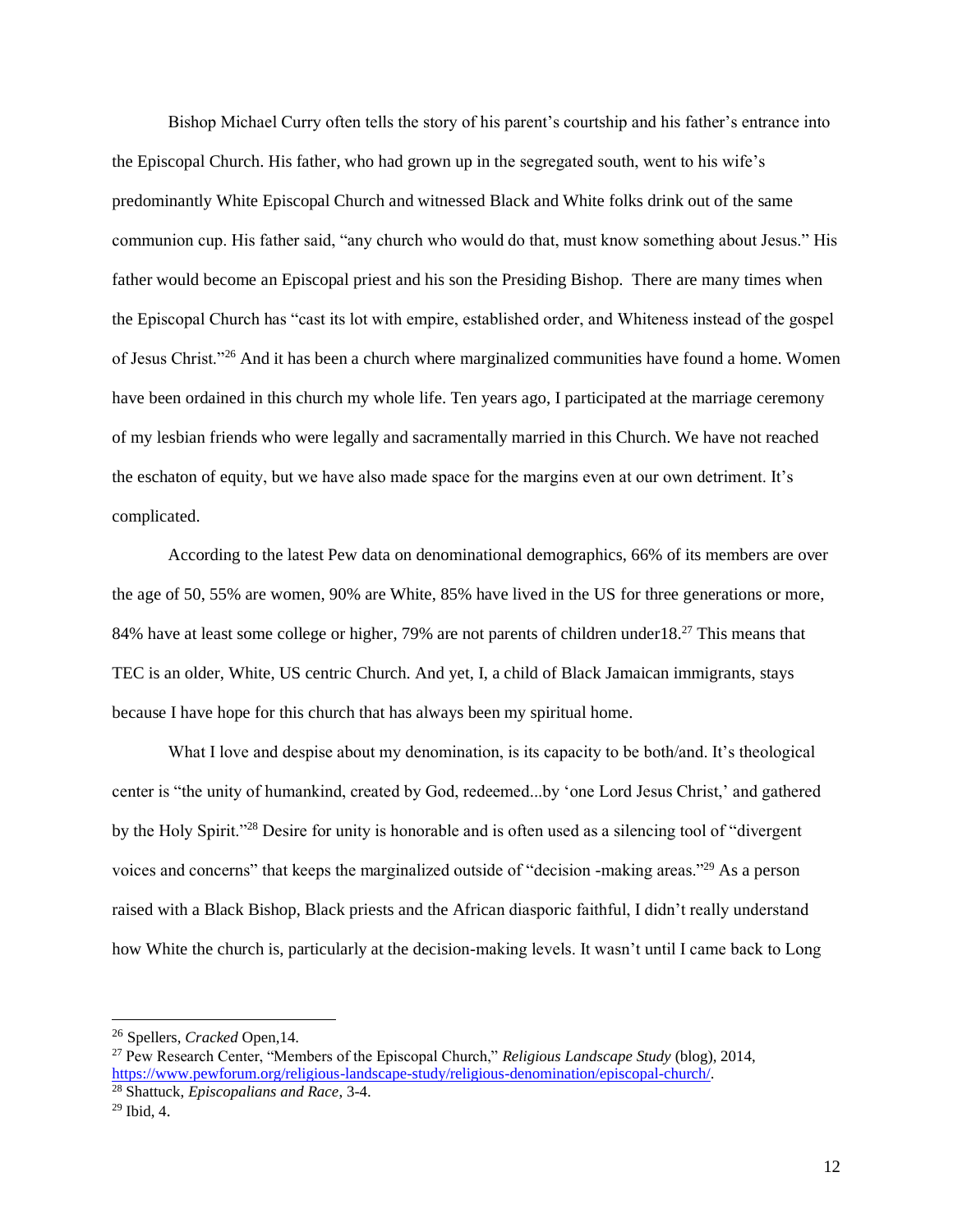Island as a full adult and sat in a very Anglican evensong, surrounded by more White people than I was used to, that I fully got it in my body - this church is really White, literally and ontologically.

For those of us who have left our original mono-cultural worship homes, you come to understand that there is an assimilationist streak built on that desire for unity. It seems weird, but I can tell an Episcopalian from afar in the same way that I have been marked as a student of Union Theological Seminary by my God-talk. Our institutional realities must be held in tension with the lived experiences of the disinherited - those who have felt welcomed and those who don't, but still remain.

Kelly Brown Douglas explores this tension in her book *What's Faith Got To Do With It?* Here, she answers the challenge of a student who wonders how she can be a Black Woman and a Christian.<sup>30</sup> Douglas outlines the various legacies of Christianity as terrorizing and liberating. Ultimately, she concludes that it is not how she can be a Christian, but "to which Christian legacy [she] belongs."<sup>31</sup> Centering herself and the community to which she is accountable, her "grandmothers and their faith," Douglas is able to also hold accountable the larger Christian community to which she belongs.<sup>32</sup> Because her faith and call is rooted in an authentic expression of her true self, she is then able to operate within a structure that does not always align or recognize her personhood. But her existence and voice makes the institution have to respond.

Douglas demonstrates the connection between faith and justice, but such connection between clergy leadership and a push for equity was not always clear. Harold T. Lewis explains that the 1960's, particularly for Episcopalians whose voices were silenced during debates over slavery and segregation, became an opportunity where "a generation of clergy...believed that a minister of the gospel is an agent of social change."<sup>33</sup> This is not true for all those who seek ordination. In the 1960's or today. But my experience has been that those who are the disinherited and walk with disinherited communities, use their

<sup>30</sup> Kelly Brown Douglas, *What's Faith Got to Do with It? Black Bodies/Christian Souls* (Maryknoll, N.Y: Orbis Books, 2005). It should be noted here that The Very Rev. Dr. Kelly Brown Douglas is an ordained priest in the Episcopal Church. <sup>31</sup> Ibid, 221.

<sup>32</sup> Ibid, 219.

<sup>33</sup> Harold T. Lewis., "Theology, Ministry, and Praxis: A Forty-Year Retrospective," *Anglican Theological Review* 93, no. 4 (2011): 619.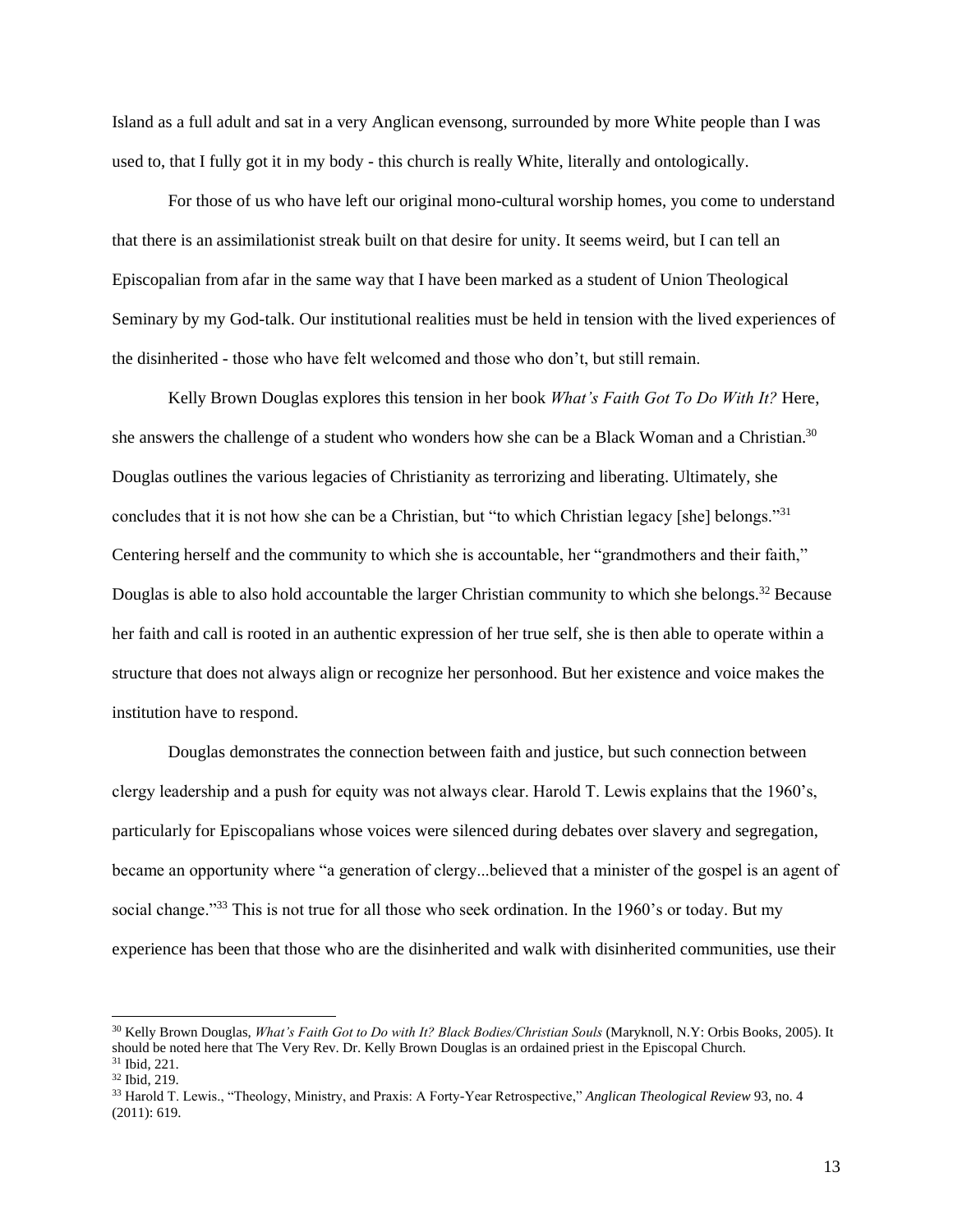power and positionality to fight for freedom. Ultimately, this is why I care about the recruitment and formation of clergy. I love the Episcopal Church and I know that we can always do better. Therefore, I hold two concerns: 1) How is the church more welcoming of those that have been historically marginalized? 2) How do we raise up leadership that can lead liberative spaces and be agents of social change?

This thesis is focused on the institutional processes that support leaders who can be social change agents and engage liberative spaces effectively. I am proposing that clergy cannot lead liberative spaces unless they are formed out of liberative processes. Particularly, I am interested in the conflation of discernment and ordination processes in the formation of clergy. Many who pursue ordained ministry experience discernment as a part of their evaluation for priesthood. Legislative bodies decide who sits on the committees and commissions that make these ordination decisions. Such bodies have complicated legacies around race and gender. This is why I have chosen to speak with women of color who have been ordained. By centering their voices I seek to illuminate life limiting and life giving practices that may be present in many people's stories but more subtle in the experiences of mainstream clergy to offer new pathways forward.

# METHODOLOGY - STORY AS SCRIPTURE

<span id="page-13-0"></span>In the fall and Winter of 2020, I interviewed five women of color clergy ordained as priest in The Episcopal Church through recorded Zoom conversations. My goal was to utilize their stories as my epistemological base for the discernment and ordination process. The themes for this thesis and my main question would come from their words and my own experience. Following in the steps of womanist theologians and ethicists, it was important for me to center the lived experiences of the "historically silenced and naming their experiences as valid sources of theo-ethical inquiry."<sup>34</sup> Melanie L. Harris'

<sup>34</sup> Melanie L. Harris, "A Path Set before Us: Womanist Virtue Method," in *Gifts of Virtue, Alice Walker, and Womanist Ethics*, 1st ed, Black Religion/Womanist Thought/Social Justice (New York: Palgrave Macmillan, 2010), 50.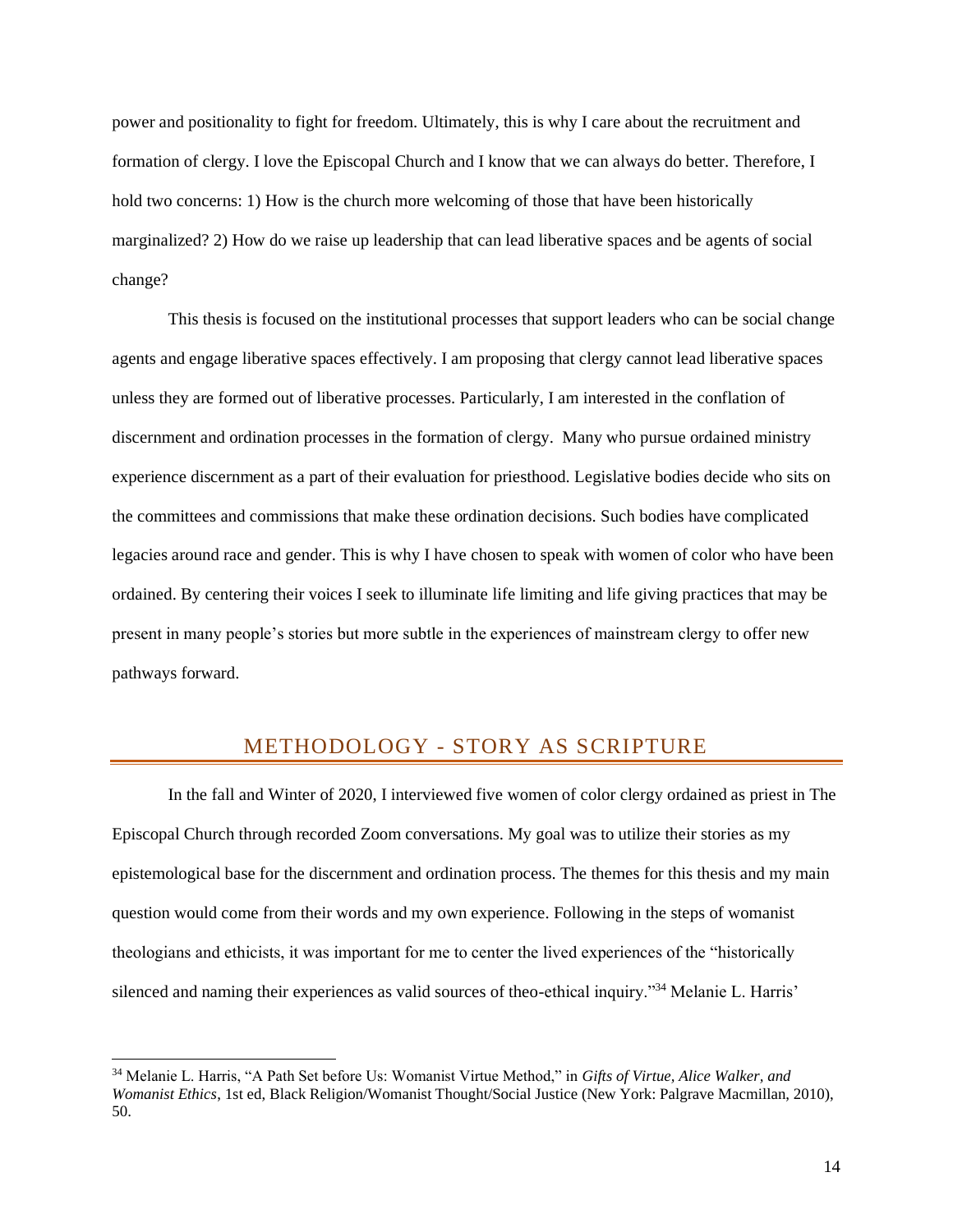"elements of womanist ethics -- deconstructive (critique), descriptive, and constructive" is my hermeneutic for exploring these interviews.<sup>35</sup> Centering the stories of the disinherited, "can hold accountable the ideas of dominant thinkers and traditions, ensuring that those dominant ideas are useful for the common good."<sup>36</sup> In other words, if we are to build equitable, ethical, lifegiving discernment processes for our time, we have to center the voices of the margins which allows for "justice-oriented benefits for people across cultural groupings and with unequal status and power.<sup>37</sup>

Utilizing the Zoom platform, I recorded each interview and had two transcribed by an outside source not affiliated with The Church. I also auto generated transcripts from three interviews, correcting manually where the automatic transcript was inconsistent. I then read and listened to the interviews several times. Processing each interview, I highlighted areas of overlap between stories and focused on the most prevalent themes within each story.

My approach was more exegetical than a traditional coding approach. According to James Cone, "The Theologian is *before all else* an exegete, simultaneously of scripture and of existence...The task of the theologian is to probe the depths of Scripture exegetically for the purpose of relating that message to human existence."<sup>38</sup> For this thesis, these women's stories are both scripture and experience. The additional texts employed to illuminate their experiences become scriptural critique or additional scripture options that help with exploration. Following in the steps of Tracy West and other ethicists of the disinherited, we come to understand right action by centering the stories of those who have often been left out. The stories of these five women becomes the starting point for inquiry to build more liberative processes.

I chose participants based on who I knew, would be interesting to talk to, and would speak to me with candor. My goal was to have at least five participants that represented various polity and generational experiences. These women are meant to be representative of themselves. They offer a

 $35$  Ibid,  $51$ .

<sup>36</sup> West, *Disruptive Christian Ethics*, 4.

<sup>37</sup> Ibid.

<sup>38</sup> James H. Cone, *God of the Oppressed*, Rev. ed (Maryknoll, N.Y: Orbis Books, 1997), 8.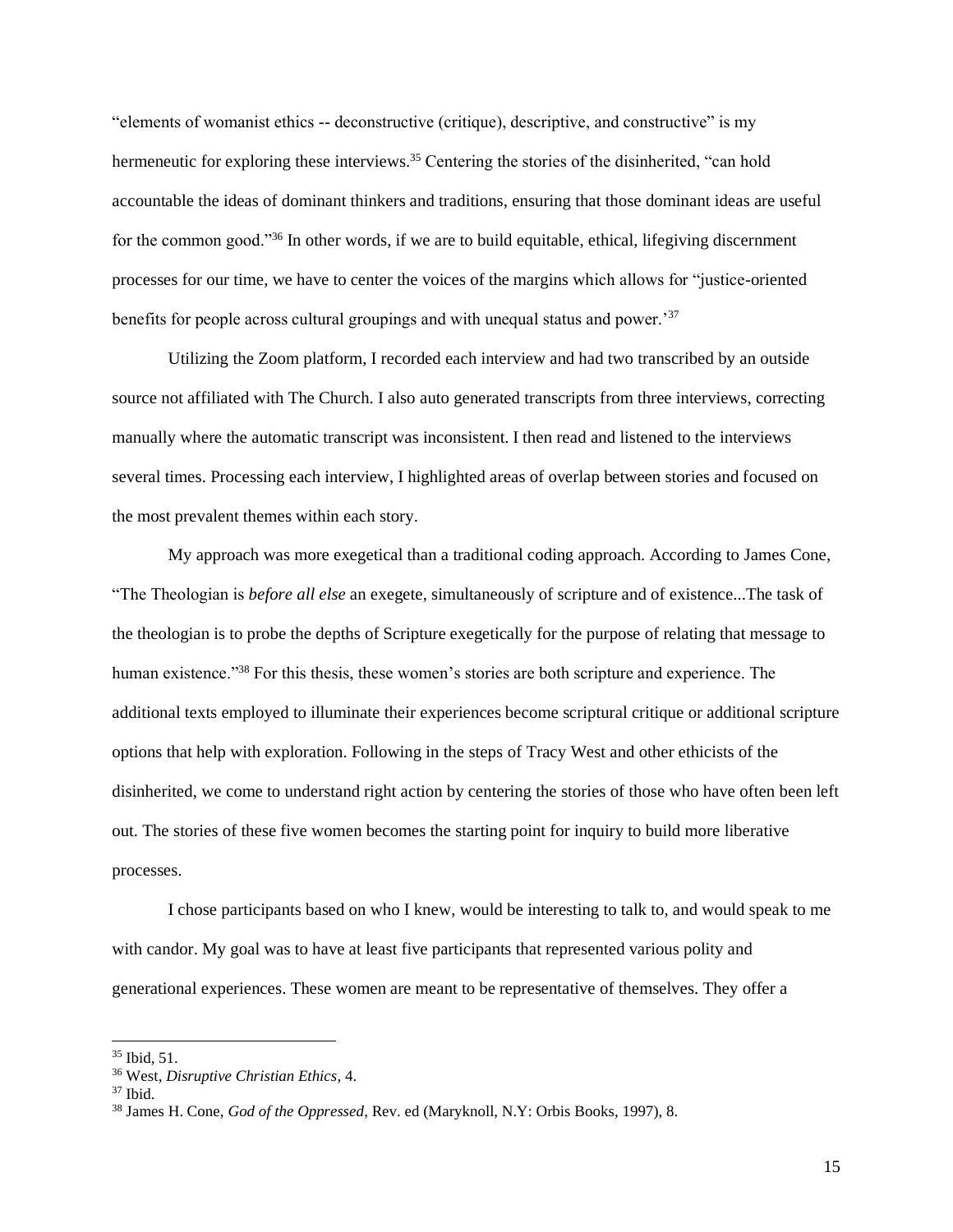glimpse into what it means for them to be a woman of color priests. Through my work as a Program Officer at Episcopal Relief & Development (an agency of the Episcopal Church), I have come to know and be connected to a variety of clergy leadership. I utilized my knowledge of this network to help in my recruitment. It is important to note that I tried as much as possible to separate my role with Episcopal Relief from that of a student when engaging these interviewees, but my own positionality must be recognized.

As a cradle to grave Black Episcopalian, I am fully aware of the Black-White dichotomy that happens in conversations about racial equity and justice. Further as a Black Episcopalian of Caribbean descent, I am fully aware of the issues that exist between those who have generational lineage in the US vs. those who have arrived here from former British colonies. Such dynamics are not always reflective of those who do not identify as either Black or White American. This work is intersectional as it addresses the ways race, gender, sexuality and class dynamics are at play in the lives of these women. However, it is important to note that "intersectionality theory" was grounded in the experiences of Black women and Black feminism.<sup>39</sup> Therefore, we must express "reservations about intersectionality's usefulness as an analytic tool in addressing other marginalized communities and other manifestations of social power."<sup>40</sup>

I have tried to remain conscious of my identity as a Black woman researcher in the interview and analysis process. However, I am sure that I have made missteps and utilized Black women experiences ontologically where a more nuanced approach would be more appropriate. Importantly, I have tried to be as specific about racial identity as possible in order to truly mean women of color and not just use it as a euphemism for Black woman.

Having said this, I am a Black woman and a womanist scholar. My epistemological center is the lives, experiences and stories of Black women who raised me. And it has been my experience that a womanist approach, particularly in a very White denomination tends to reflect the lived experience of

<sup>&</sup>lt;sup>39</sup> Sumi Cho, Kimberlé Williams Crenshaw, and Leslie McCall, "Toward a Field of Intersectionality Studies: Theory, Applications, and Praxis," *Signs: Journal of Women in Culture and Society* 38, no. 4 (June 2013): 788.  $40$  Ibid.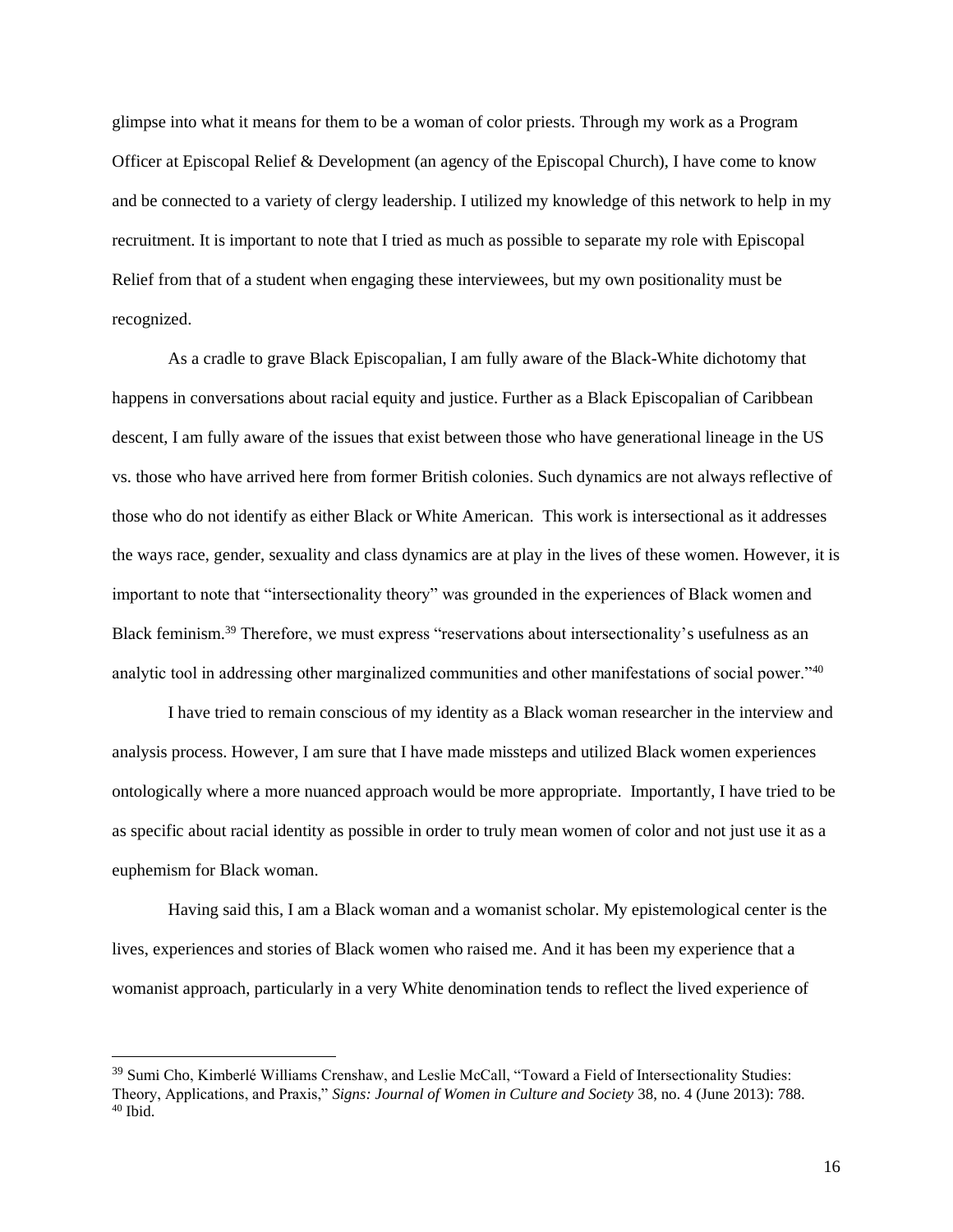folks across the BIPOC racial spectrum. The centrality of Whiteness within the denomination does limit space for us to talk about the complicated power dynamics that exist among the BIPOC community itself and how such divisions further complicate efforts toward freedom and justice. Further research on these more complicated aspects of race, gender, class and sexuality are needed.

In the following section, I outline the discernment and ordination experience of each woman interviewed. All but one participant was willing to be written about without pseudonyms. However, in accordance with IRB protocol all names have been changed and I have tried to eliminate identifiable information that is not relevant to this study.<sup>41</sup> Having said this, The Episcopal Church is small and the number of women of color clergy are even smaller. Maintaining full anonymity without compromising their perspective is quite difficult. Interviewees were very aware of this and decided to participate anyway. Proving that these women are eager to have their unfiltered stories told. I am so grateful for the generosity of each participant. Our time together felt equal parts academic inquiry and sacred reflective space.

Having worked in the church and gone through the process myself, I knew that there was something going on that didn't feel right. These interviews were a way to start to tease out (deconstruct), describe and construct ways of discerning that avoided doing harm. These interviews and this thesis have become equal parts personal healing process and academic reflection. Utilizing the theological tools and ethical questions I have learned, I wanted to see what grew out of these women's God-talk. By centering these voices I will raise critical questions about how the legacy of misogyny and racism remain in our ordaining processes today and begin to offer some constructive responses to such a legacy.

# DATA: DESCRIPTION AND DECONSTRUCTION

<span id="page-16-0"></span>In this section I outline each interviewees story of call and ordination process. Where appropriate, I have integrated some literature to illuminate particularly important themes that came out of our

<sup>&</sup>lt;sup>41</sup> Each woman filled out a survey with information about their racial identity, current ministry context and ordination dates. I utilized this information to write the following profiles.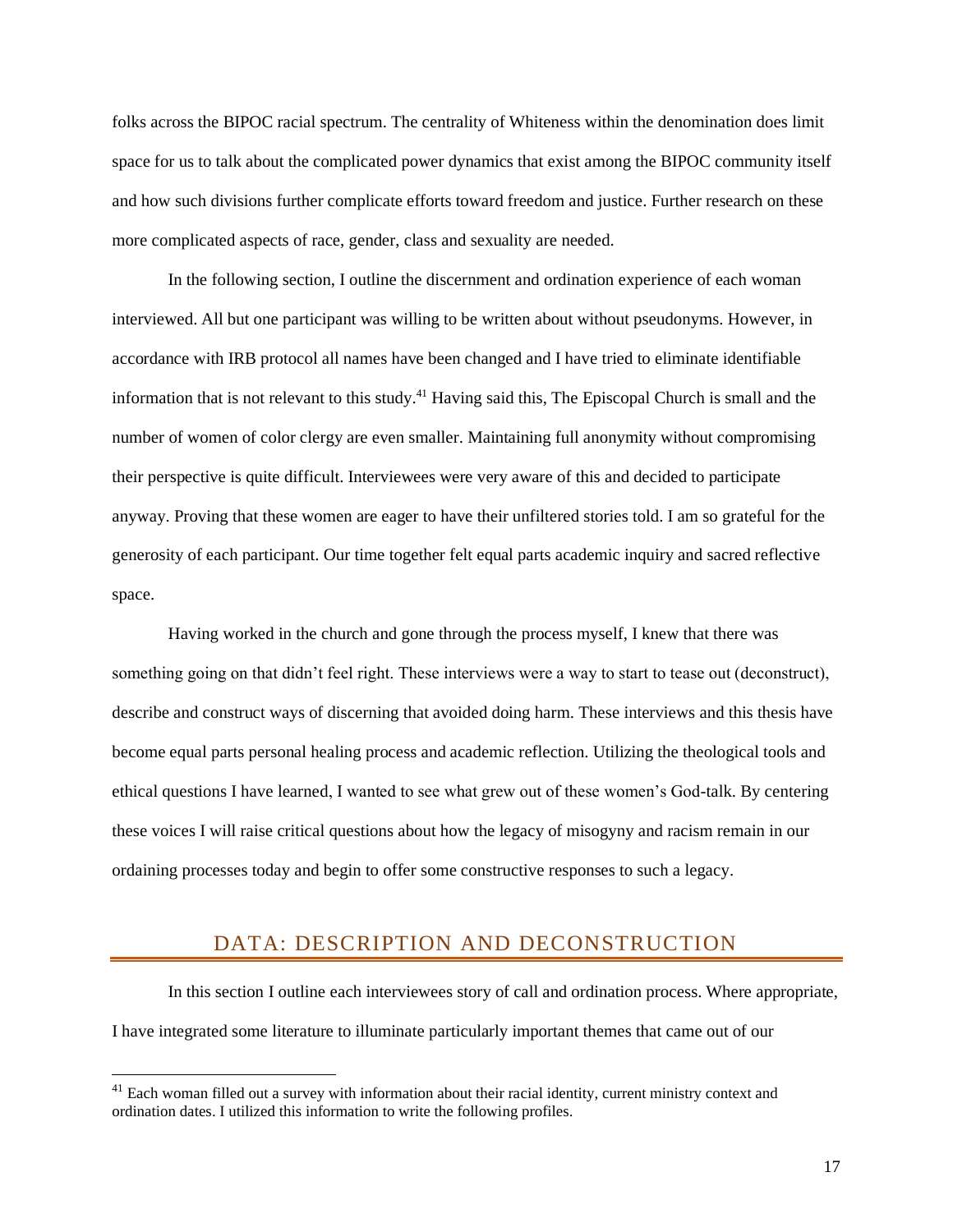conversations. The interviews are ordered for cumulative affect so that themes from each would flow into the others.

### BISHOP EMMA

<span id="page-17-0"></span>Bishop Emma and I spoke on November 18, 2020 at 3:30 PM Eastern for approximately an hour and twenty minutes. To say that I was a little bit nervous is an understatement. Having been ordained for 40 years, she is a part of the first generation of women to be ordained in the church. We began our conversation with 60 seconds of silence - mostly so that I could get myself prepared and to invite in the Holy Spirit. Even more, her presence -- straight back, dignified and welcoming face--demanded something: a moment of reverence for all that she would share.

The Bishop was born in a major midwestern city and grew up in the 1950's and 1960's where "church was the only place where Black people were told that they were worth something, they were a child of God."<sup>42</sup> Her mother was Baptist and her father was United Methodist, but her family "had a wide berth" of Christian denominations.<sup>43</sup> When the family moved to an all-white neighborhood she was harassed. Their next door neighbor, a Presbyterian minister, encouraged Bishop Emma's family to send her to Vacation Bible school at his church. There were two other Black girls attending who were around her age. And so Bishop Emma found herself attending a Presbyterian Church that was active in the Civil Rights movement through the Southern Christian Leadership Conference (SCLC) and the fight to desegregate public schools in the area. Through this work she learned that, "who I was as a child of God meant that I could stand up for justice."<sup>44</sup>

After College, Bishop Emma returned home. The Presbyterian church she attended was going through its own issues, so she started attending an Episcopal Church with her cousin. It was a mixed race congregation, but mostly Black with a new priest. There, she could embrace her multitudes: justice and God. She recounts, "the issue of justice, understanding liturgy that ties you to the mystery of God...the

<sup>&</sup>lt;sup>42</sup> Bishop Emma, Women of Color Discernment Stories, interview by Tamara Plummer, Zoom, November 18, 2020.  $43$  Ibid.

 $44$  Ibid.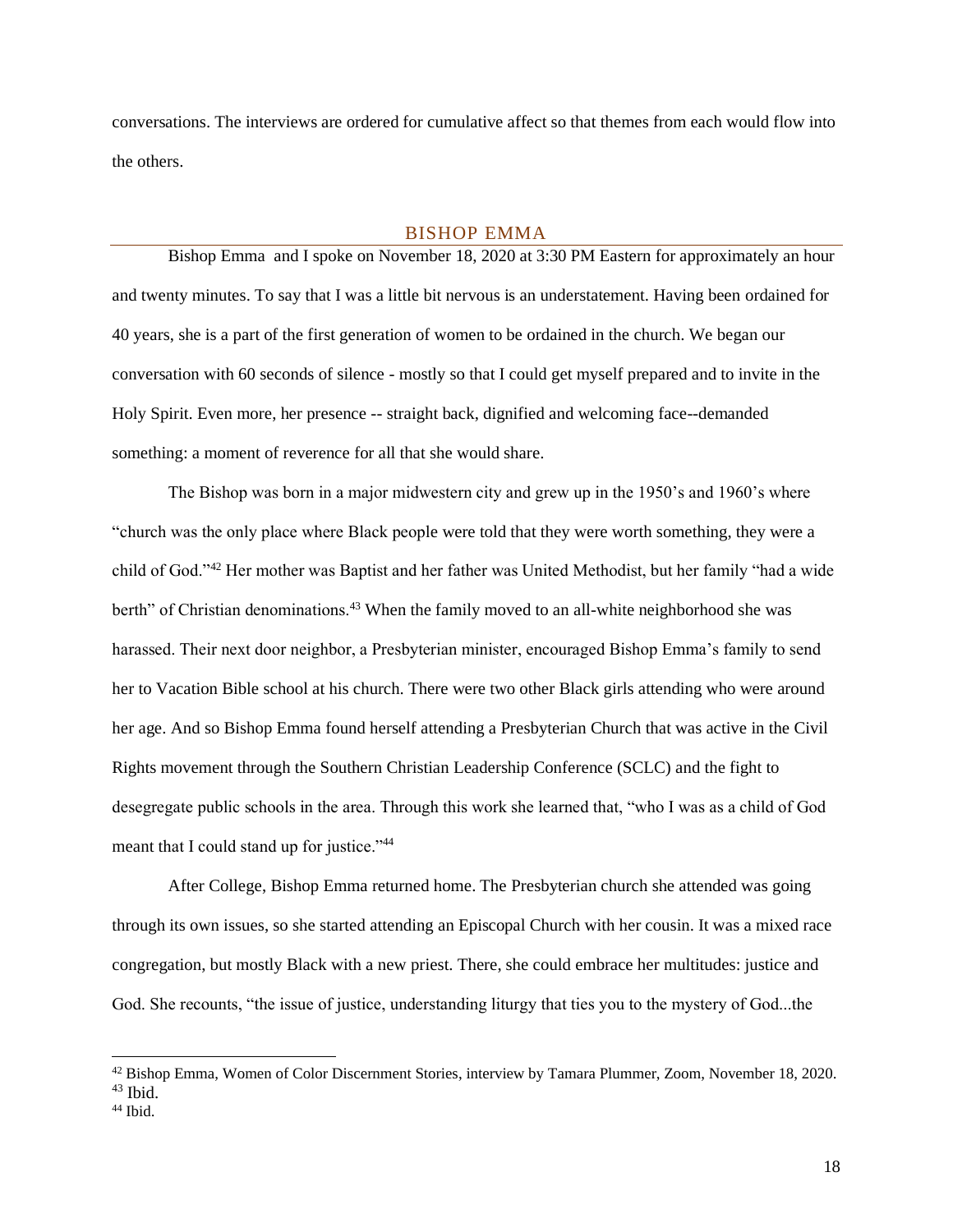irrationality of it, of belief, of holding something there that you cannot see or hold, or even prove, but yet is there, yet exists."<sup>45</sup> There she felt "God trying to transform who I was into that which God called into being."<sup>46</sup> She was confirmed six months after her arrival and found herself involved in everything from choir to youth ministry to the vestry. And it is from this parish that she would inevitably be ordained a Deacon almost seven years later. It was 1973 and women's ordination was not yet.

The debates over women's ordination really started to heat up in 1975 in her diocese as they held several forums on the topic. Bishop Emma was concentrating on getting into medical school, her priest was encouraging her to think about ordination to the priesthood. As a compromise she was willing to consider the diaconate. But one day, driving to a medical school interview, she heard God's voice tell her to be a priest: "I felt both warm, relieved, at peace...And then I went into a sort of panic...I just sort of became filled with fear, I guess that God actually spoke to me."<sup>47</sup> This panic, peace and fear prompted her to call her priest who took her to speak with the Bishop. The Bishop diocesan was supportive at the time, but they would need to wait for the 1976 General Convention. This bold twenty something woman was sure it would pass.

At the 1976 General Convention women were officially allowed to be ordained to the Holy Orders of Priest. With the support of her congregation and the Bishop, Bishop Emma was allowed to go to seminary and pursue ordination.<sup>48</sup> There were only two snags. First, the priest at her congregation had changed and he was not supportive of women's ordination. So the Suffragan Bishop, a Black man, ended up being her sponsoring priest. Secondly, she hesitated, "I saw the door, [especially in my diocese] 'For White men only, with a few exceptions for a few blacks' was what the sign on the door to ordination

 $45$  Ibid.

 $46$  Ibid.

<sup>47</sup> Ibid.

<sup>&</sup>lt;sup>48</sup> This was the only support needed at the time. The concept of Commission on Ministry wasn't written into the canons until the 1970 Constitution and Canons. In this first iteration, it is clear that the commission is a consultative space that defers to the Bishop. By the 1980 Constitution - after women's ordination has passed, there are many more regulations and the commission is described more as a collaborative, rather than, auxiliary entity. https://www.episcopalarchives.org/governance-documents/constitution-and-canons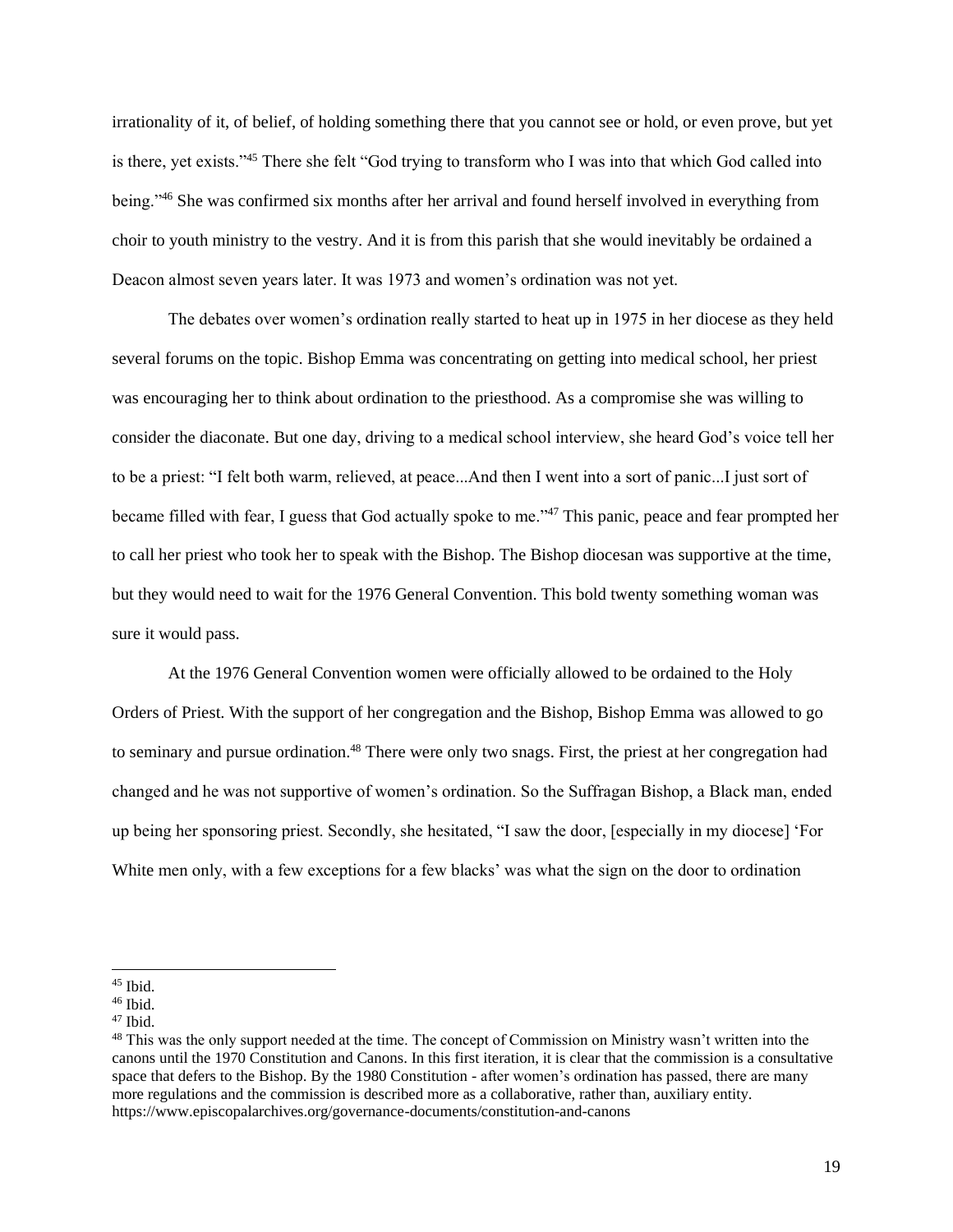looks like."<sup>49</sup> But God spoke to her again, "You will be my priest."<sup>50</sup> Bishop Emma was admitted to an Episcopal seminary with a clear message from the Dean that he was admitting her because she was a Black woman (and of course qualified) - he wanted to see things change and she was a part of that change.

She was one of three Black people in the entire institution, including staff and students. Camaraderie was found at the mailbox where the Black staff members would congregate with Bishop Emma just to see how others would react. Academically, she was challenged when placed in an advanced Greek class. She had no prior experience of learning Greek and she has dyslexia. The registrar refused to change her schedule which almost made her quit. Her father encouraged her and said, it would be ok if it didn't work out. With the option to come home, hard work and faith Bishop Emma graduated and successfully completed her General Ordination Exam (GOE's) with flying colors, except for one neutral comment on the ethics question. It was clear that the advice from her sponsoring Suffragan Black Bishop, that she would have to work twice as hard and be better than everyone else in her group of postulants, was coming true.

During breaks Bishop Emma would come home and attend her beloved parish, but with a new priest who was not supportive of women's ordination. One Easter she was seated in the congregation and not allowed to participate in any leadership role during worship. The choir made it clear that the rector had forgotten "whose church this is."<sup>51</sup> Each time she was snubbed by the new rector, the congregation stood up for her presence and call. Needless to say, this person didn't last long and his replacement, while also against women's ordination did allow Bishop Emma to wear his vestments and offered a meditation at her diaconal ordination.

Having completed the technical requirements, it was time for Bishop Emma to meet with the Standing Committee for final approval. The Bishop said, "I'm going to tell them you're being ordained.

<sup>49</sup> Bishop Emma, Women of Color Discernment Stories, Zoom, November 18, 2020.

<sup>50</sup> Ibid.

 $51$  Ibid.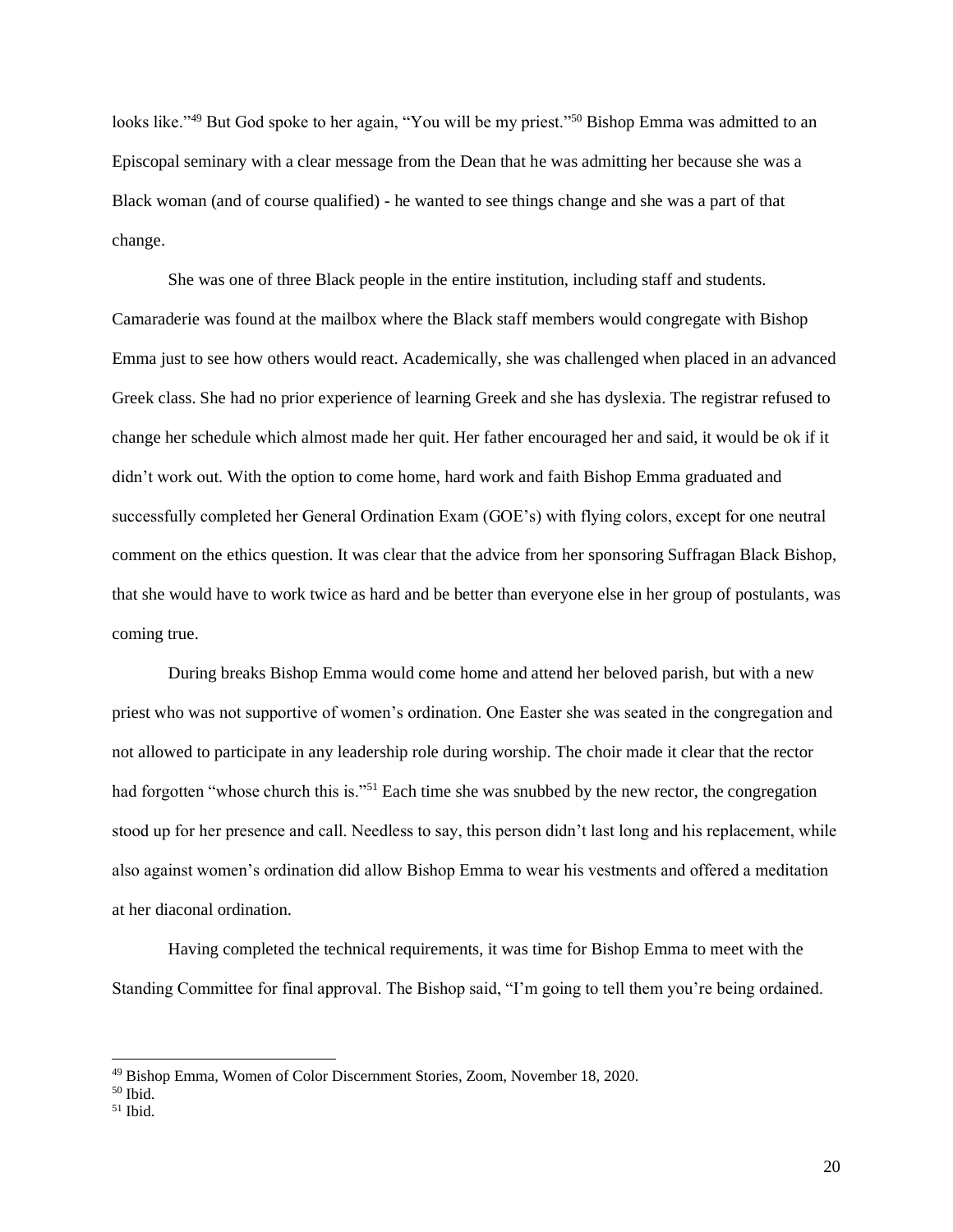Okay. Now when are we going to do this?"<sup>52</sup> She did go see the Standing Committee for official "approval" of her candidacy to the diaconate. It was clear that they hadn't read her file and didn't really care, the Bishop had already decided. However, "Because I was a woman, I had to be done separately. It would have been an affront to the men in the diocese for me to be ordained with them."<sup>53</sup> But such a "punishment" was a blessing for Bishop Emma. The folks that raised her would be the ones to hold her up at this moment of institutional confirmation of her call.

Bishop Emma had been an active member of the Union of Black Episcopalians and felt slighted by Black male clergy who refused to attend her ordination. However, Bishop Chilton Knudsen, who at the time was an ordained priest in the diocese did show up, "She said, 'My name is Chilton, you need to have a woman here with you." And so with the hand of her Bishop, the support of her spiritual home and Chilton, Emma became The Rev. Deacon Emma.

She was unemployable in her home diocese and found refuge, like many other disinherited, in the diocese of Newark with Bishop John Shelby Spong. Bishop Spong is well known for his more radical and liberative theological beliefs. While controversial, "he also has a heart for justice."<sup>54</sup> Even before her six month waiting period was up Bishop Spong was ready to ordain her. Because she had gotten a neutral comment on her GOE's she was required to meet with members from the newly formed Commission on Ministry.

As Bishop Emma sat in front of two White, suburban, male priests, she was praised for her writing, but they thought that she was a heretic because she made a statement that "Jesus was God, and Jesus is God."<sup>55</sup> She justified her answers using a passage from Hebrews, but the committee members pressed on, "Well you have to understand, [Emma] you can't use that liberation theology in the Episcopal Church. You have to be...able to talk with us White suburban priests, because that's who the Episcopal

 $52$  Ibid.

<sup>53</sup> Ibid.

<sup>54</sup> Ibid.

 $55$  Ibid.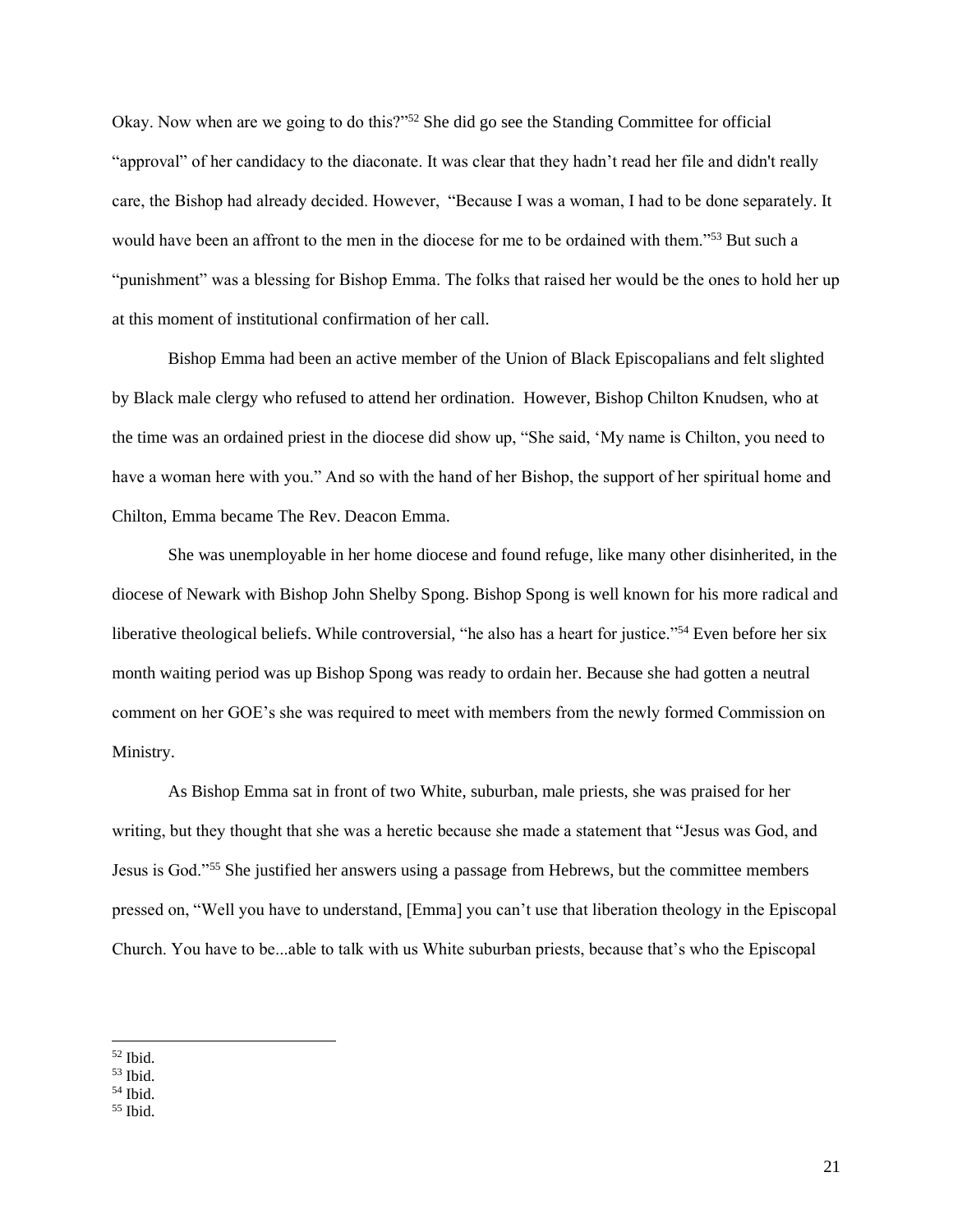Church is."<sup>56</sup> Bishop Emma continues, "And I stood up and said, 'All you see in front of you is a Black woman. Let me tell you, the theology that you saw in my GOE's came from John Macquarrie, you can't get more Anglican than John Macquarrie. I didn't use one word of liberation theology. Nor did I let it be known that I was Black in my GOE's, how dare you!' And I walked out."<sup>57</sup> She went straight to the Bishop's office and told him that the men who interviewed her were racist. She knew better than to use liberation theology in the GOEs and while it resonated with her, she knew her audience. Bishop Spong calmed her down and assured her that she had nothing to worry about.

Later in her career, the head of the commission became her Bishop in another diocese and also apologized for how she was treated during her process. This is just one example of how, during her career, Bishop Emma has not let her dignity be questioned and found vindication years later when others realized the harm they caused. While these stories lie outside of the scope of this thesis, it is important to note the sacrifices she has made in service of her call even after ordination. Bishop Emma held fast to the idea that the arch bends towards justice. She pushed against some inequities, others were left for God to work out. Like the first moment of wholeness in worship at her Episcopal Parish, her call was always and continues to be about God: God's will, God's justice.

On the day of her ordination to the priesthood, the service was delayed because her preacher was traveling through an ice storm with Bishop Barbara Harris (at the time a priest) and 40 people from Manhattan. Although they started the service a bit late, "My Bishop was really impressed, let me tell you. So he laid hands on me<sup>58</sup>, and we had a grand party afterwards."<sup>59</sup> When pressed to hear more about that moment she said:

It's all about God. It really isn't about me. It was God using me, working with me, lifting me up. I mean, would I have chosen this profession? No. But I know that if I didn't follow God's call, I'd be unhappy for the rest of my life…[Reflecting on the larger process] I was sorting out all those fears, not just fears, but the disillusionment I had with racism in our church, and in our society, not just our church, in our society, dealing with misogyny. And that's a lot. And you're only

<sup>56</sup> Ibid.

<sup>57</sup> Ibid.

<sup>58</sup> And 35 others helped. At the moment of Ordination other priest gather around to lay hands on the candidate.

<sup>59</sup> Bishop Emma, Women of Color Discernment Stories, Zoom, November 18, 2020.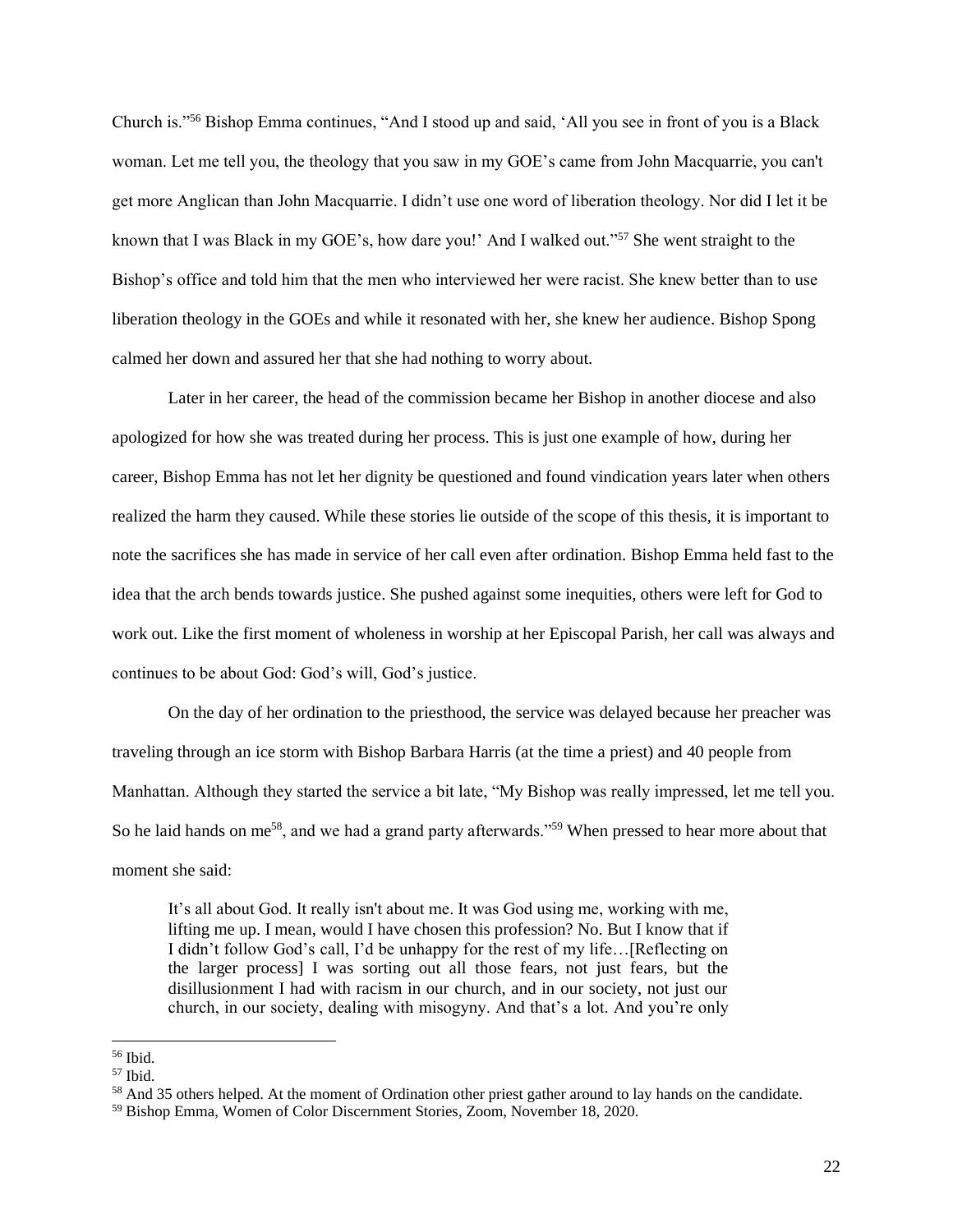in your 20's. See I was ordained before I was 30. So it's not so much that I had the strength, but that God just was there with me, assuring me. Not with words, but by presence. $60$ 

Notice the importance of God's call as the compass and strength that gets Bishop Emma through the difficulties that come from human ignorance. When one is being initiated into any vocation or spiritual calling, it will hurt. The problem is that some of that hurt comes from necessary change and growth because God is pushing us to try on new ways of being. But there are other hurts that come from racism and misogyny that are not of God. Part of discernment is understanding these different sources of harm and support, then learning how to respond. Bishop Emma utilized her deep God centeredness to discern what was of systemic oppression and what was assisting her in personal growth. She also had to discern what discrimination to ignore and what to confront. For those who continue to be formed in hostile environments, I am concerned for what this kind of discernment does to one's health and wellbeing.

Discerning a call should bring one to the expression of their true self. Palmer explains, "As I learn more about the seed of true self that was planted when I was born, I also learn more about the ecosystem in which I was planted -- the network of communal relations in which I am called to live responsively, accountably, and joyfully with beings of every sort."<sup>61</sup> We can see in Bishop Emma's story that this is what ordination did for her - she was able to live into her true self in service of others. However, the ecosystem of TEC has not always been nourishing soil. Much like Hagar, she had to "obtain through [her] God-given faith *new vision* to see survival and quality-of-life resources where we have seen none before."<sup>62</sup> In the midst of misogyny and racism she found God moving her to sacramental leadership. Such vision is a gift and comes with consequences. We must now look at one of those consequences.

A common resource employed by many Black women throughout history is what Chaneequa Walker-Barnes calls the StronngBlackWoman: "the StrongBlackWoman is an adaptive response by Black

 $^{60}$  Ibid.

<sup>61</sup> Palmer, *Let Your Life Speak*17.

<sup>62</sup> Williams, *Sisters in the Wilderness,* 180.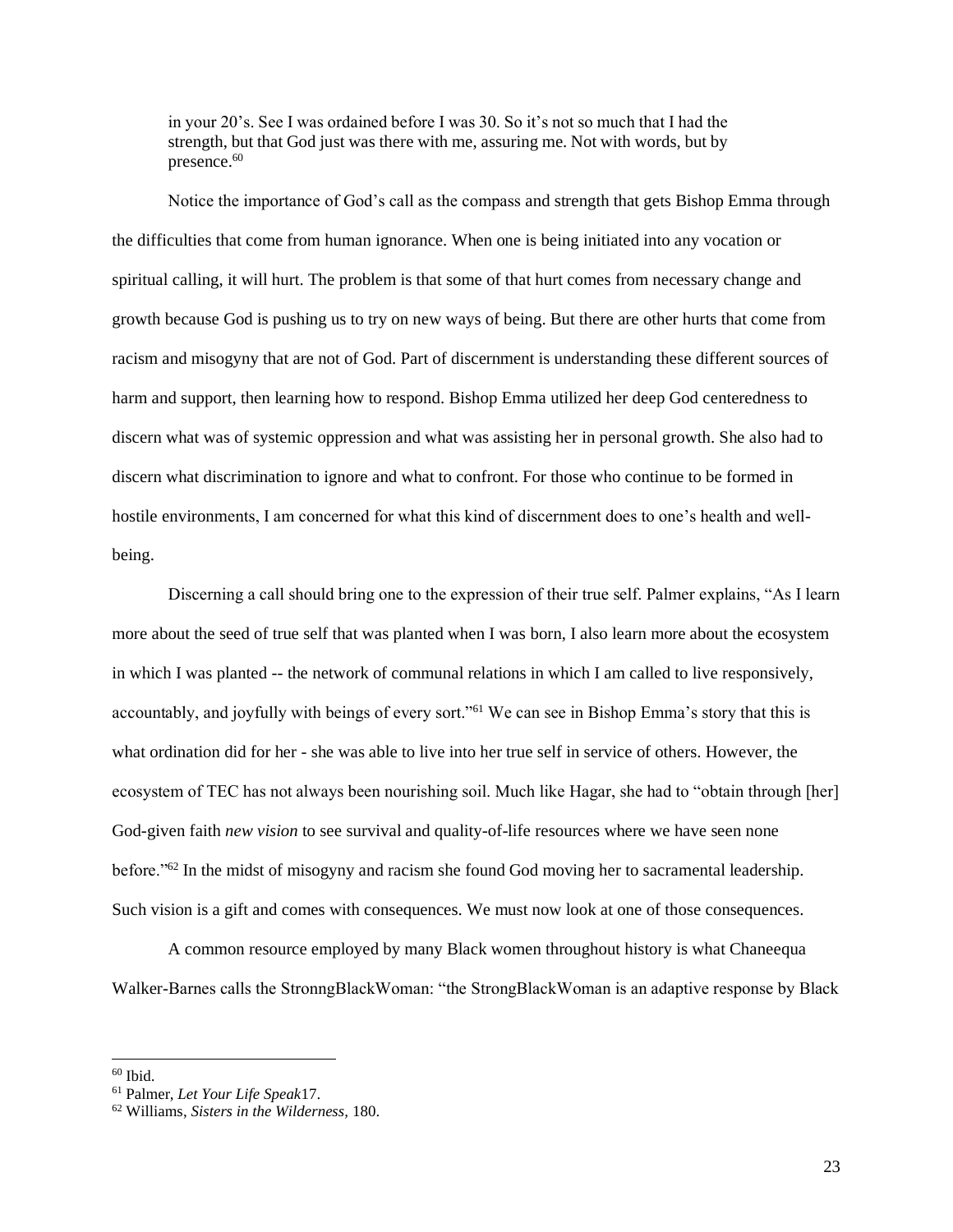women that, on the one hand enables them to cope with the very real pressures of their lives yet, on the other, places them at heightened risk for physical and psychological distress."<sup>63</sup> Such a tool is extremely helpful for survival, but for women who are constantly trying to survive, when is the sabbath day? It would be quite interesting if the discernment process and ordination could be a "safe space where [women] can be liberated from the yoke of the ideology [of the StrongBlackWoman] and freed for authentic selfhood."<sup>64</sup> Such space could provide nourishment to access the true self without caveats. Without such support, leaders will have limited energy that allows them to walk with parishioners who are carrying similar concerns.

Walker-Barnes invokes the Mary and Martha story (Lk. 10:38-42). She highlights that Martha's rebuke from Jesus is not for her hospitality, but her choice to live so much in the doing that there isn't space for nourishment like Mary is able to receive.<sup>65</sup> The goal of such a reading is not to condemn either character. Each utilizes her agency to get what she believes she needs. What is being proposed is that Martha could be hospitable and rest at Jesus' feet. Mary can rest at Jesus' feet and help in the kitchen. Or even better, the disciples who have had plenty of time at Jesus' feet could help in the kitchen to make the experience more equitable for everyone. As we saw in Bishop Emma's story, it took having allies in the mainstream to help her access this space and so it still is today.

This concept of the StrongBlackWoman is present in Bishop Emma's story through the ways that she has managed discriminatory practices. Without judgement , the Church is called to provide space for women to choose their survival tools, knowing that there are several options. "Liberation means that African-American women have the power to choose for themselves when and how to embody--or not- the characteristics of the StrongBlackWoman."<sup>66</sup> This is because there are times when we will choose to embody a Mary or a Martha and there will be other times when we can choose something else entirely.

<sup>63</sup> Chaneequa Walker-Barnes, *Too Heavy a Yoke: Black Women and the Burden of Strength* (Eugene, Oregon: Cascade Books, 2014), 7.

<sup>64</sup> Ibid, 146.

<sup>65</sup> Ibid, 157.

<sup>66</sup> Walker-Barnes, 171.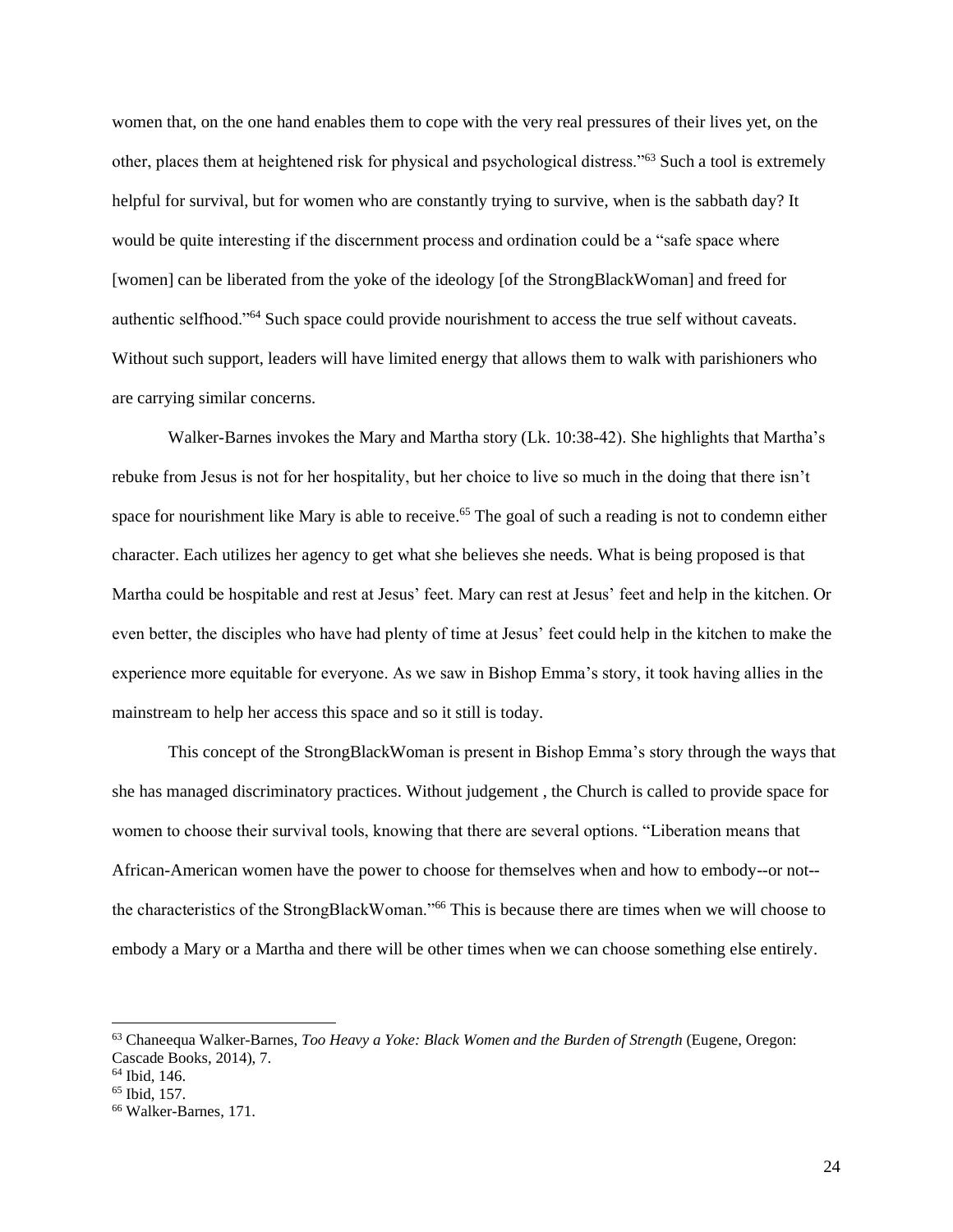As we review Bishop Emma's story, we can point to individuals or even larger communal networks like her home parish, other women, or her Bishops who stepped up to support her in her pursuit of call. And there are many who could not vision spiritual and theological leadership that looked like Bishop Emma. Bishop Emma's strength to persevere came from God, but it also came from her accountability to her great grandmother, an enslaved person who told stories about how God showed up. It is this strength of the StrongBlackWomen who came before that Bishop Emma remembers and supports her ability to walk through the difficult paths of life today and face personal and institutional slights.

As an institution, the Church must grapple with the fact that there are those who feel supported in their racist and sexist approaches to discernment and leadership formation. As Charles V. Willie wrote about his resignation from the House of Deputies after a failed vote in support of women's ordination, "The sin of the individual is easier to see and church people tend to attack it with glee, ignoring our collective practices and procedures that bring continuous harm to many."<sup>67</sup> It is God's grace and will that people conspire to advocate for and support the ministries of the disinherited. But it would be even better if such conspiring were not necessary. In some ways, the gift of being the first is that many of the blocks to ordination have not quite yet been institutionalized. This will not be the case as we explore other stories.

#### REV. SARAI

<span id="page-24-0"></span>Rev. Sarai and I spoke on November 19, 2020 at 5:00 PM Eastern for about an hour and thirty minutes. I have known Rev. Sarai as a mentor and have had many conversations with her about Church polity and the role of clergy. When I was in recovery from my own pursuit of ordination, I reached out to her and had lunch. It was there that I asked Rev. Sarai to be in my "aunty tribe." These are the wise women who give me solicited and at times unsolicited advice out of care and concern. As the work day closed, my aunty and I began our conversation.

<sup>67</sup>Charles V. Willie, "An Open Memorandum of Explanation," accessed April 8, 2021[,](https://www.episcopalarchives.org/sites/default/files/hod/HODW_19_web.pdf) [https://www.episcopalarchives.org/sites/default/files/hod/HODW\\_19\\_web.pdf.](https://www.episcopalarchives.org/sites/default/files/hod/HODW_19_web.pdf)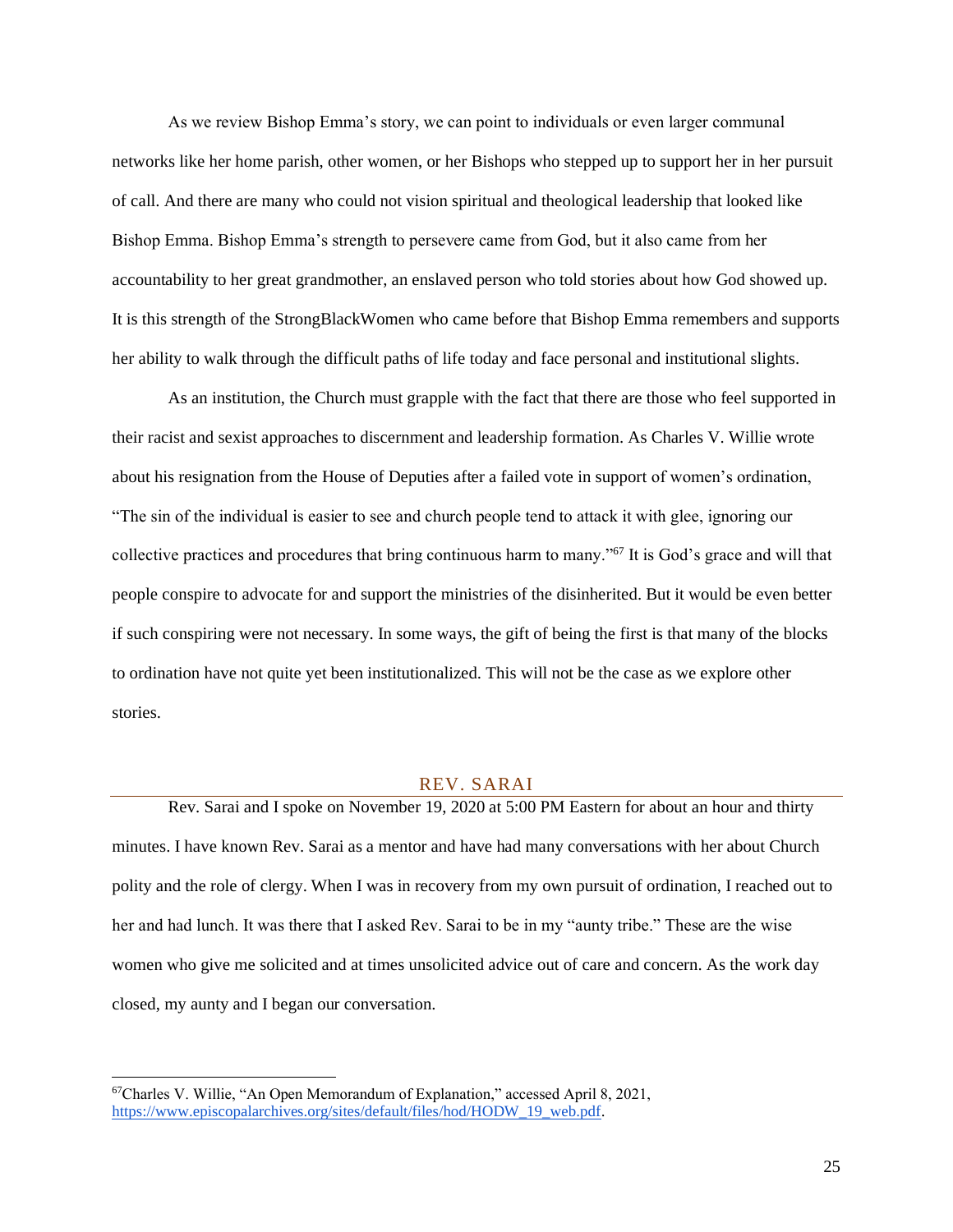Rev. Sarai has been ordained for just over 20 years and identifies as a South Asian Queer woman. Her call story begins with a night of reading biblical criticism for a class on women in the Hebrew Bible. She came to two conclusions, "'Oh God, I should be a priest.'... And in the same kind of moment, I had this thought of like, 'Oh, God, I'm gay. That's what it is.'...literally, it felt like I had just entered my body."<sup>68</sup> This was a moment of "integration that came out of nowhere that really felt like a call."<sup>69</sup> It was an opportunity where intellectual engagement led to embodied knowledge. Growing up in an immigrant home, attending an Orthodox church of her parents national origin, and being in the southern United States meant that being queer and a women priest was not an obvious combination. Additionally, Rev. Sarai notes that "because I think I had no...intellectual way, I had no path to imagine those things."<sup>70</sup> Such connection between brain, body and spirit was a freeing moment. Rev. Sarai continued "I wasn't un-free, but what is this feeling, you know? And I felt grounded, in my body, free."<sup>71</sup>

At that wonderful moment, she wanted to call home and share her new sense of freedom with her family. But it was unclear if her family would be as happy as she was. Also, she had no idea if women were allowed to be priests. This was the early 90's so she could be ordained in the Episcopal Church, but her childhood denomination was a bit more complicated. Rev. Sarai explains that in her cultural context men and women are separate and "so I saw priests and they did services. But I didn't know [what priests did], women literally weren't allowed in that part of church. I didn't know what happened up there."<sup>72</sup> It was also a mono-lingual, non-English speaking church. Rev. Sarai could technically understand what was happening, but it was different enough from her American experience and her parent's experience of church in their homeland, so much so, that by the time she thought about ordination "I had actually never met a priest that I thought was a person to admire."<sup>73</sup>

<sup>68</sup> Rev. Sarai, Women of Color Discernment Stories, Interviewed by Tamara Plummer, Zoom, November 19, 2020. <sup>69</sup> Ibid.

<sup>70</sup> Ibid.

 $71$  ibid.

 $72$  Ibid.

 $73$  Ibid.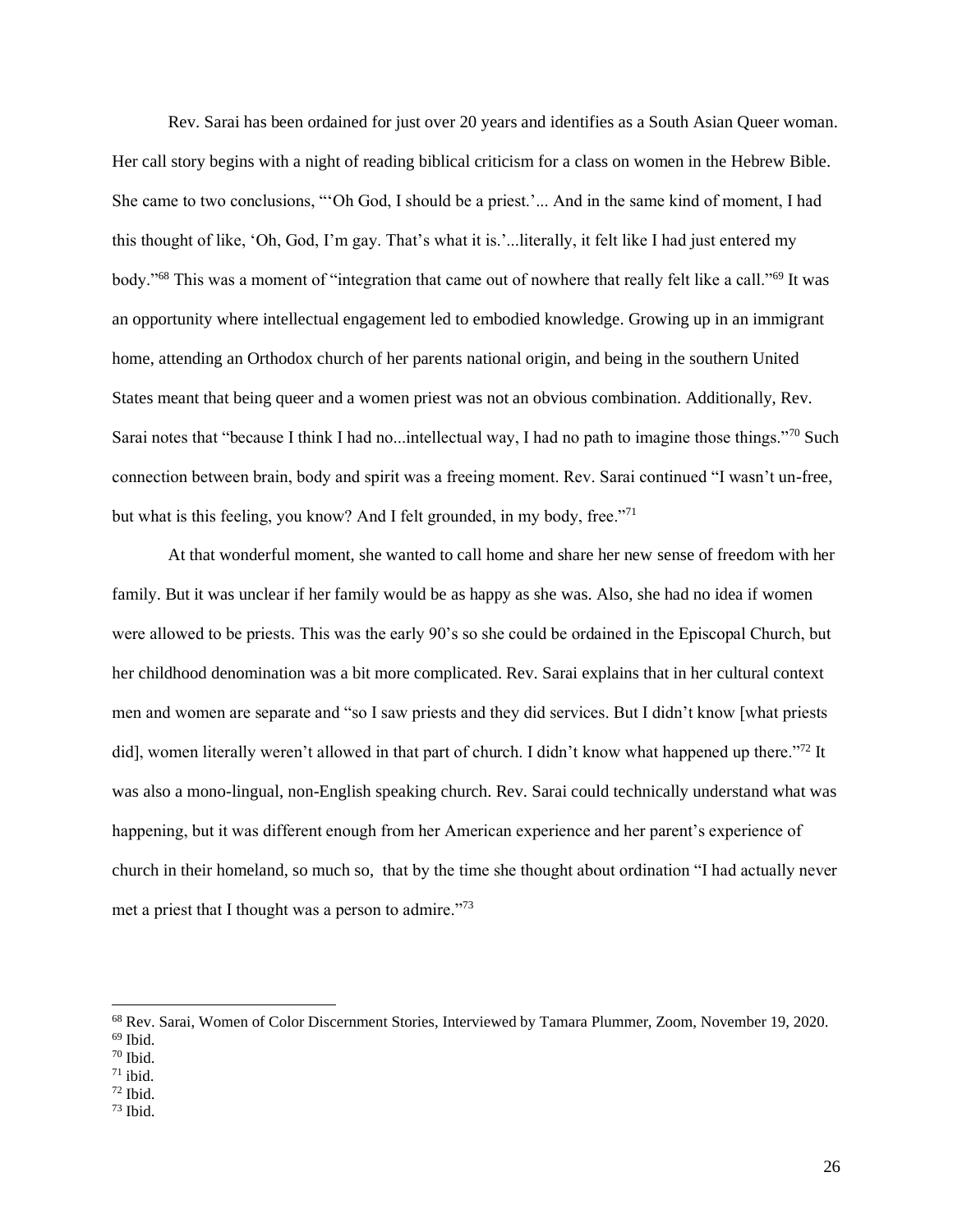With this flood of emotion, she couldn't call home and didn't quite know where to turn. Like many religious college youth, she turned to the college chaplain, an ordained Presbyterian minister. The Presbyterians had allowed women to be ordained since  $1958<sup>74</sup>$  which meant that Sarai's inquiry was not unusual. The chaplain suggested that Rev. Sarai go to serve at a community center for unhoused and mentally ill persons, run by mostly White people. But Rev. Sarai never went, she explains: "I am not a white woman, I'm not from Atlanta. I don't know how to get there. I don't have a car...I don't know how to use public transportation in Atlanta, and I'm scared of this city because I'm scared for my safety because of how I look. And I didn't tell her."<sup>75</sup> This feeling of not being able to ask for help or express concerns comes out of the StrongBlackWoman narrative and a covering practice of invisibility. To be Queer and Asian was already a stumbling block to people's vision of Rev. Sarai's priesthood. To "not know" did not feel like an option.

The next year Sarai went back to home to finish her undergraduate degree. At the new institution, she continued to attend chaplaincy events and several times had coffee with the Episcopal chaplain. His theology and the diocese were more conservative and did not allow for the ordination of women. But chaplaincy support and worship became a core part of her college life. Reflecting back, it was the first time that she was able to worship in English which was part of what made it so exciting. In Spring of senior year, her chaplain wondered what she would be doing post-graduation. She was a religion major who had applied to the Peace Corp, but really didn't have a plan. He suggested that she call his sponsoring priest from the West Coast where she might be able to explore various mission interests. Rev. Sarai was able to connect with her new mentor Rev. G and join what was then called the Episcopal Urban Intern Program (EUIP). Today, it is called Episcopal Service Corps.

Upon her arrival, Rev. Sarai told Rev. G that she was interested in getting ordained. The congregation already had someone going through the discernment process so he asked that she wait until

<sup>74</sup>Presbyterian Women, "History," accessed April 1, 2021[,](https://www.presbyterianwomen.org/who-we-are/history/) [https://www.presbyterianwomen.org/who-we](https://www.presbyterianwomen.org/who-we-are/history/)[are/history/.](https://www.presbyterianwomen.org/who-we-are/history/)

<sup>&</sup>lt;sup>75</sup> Rev. Sarai, Interview.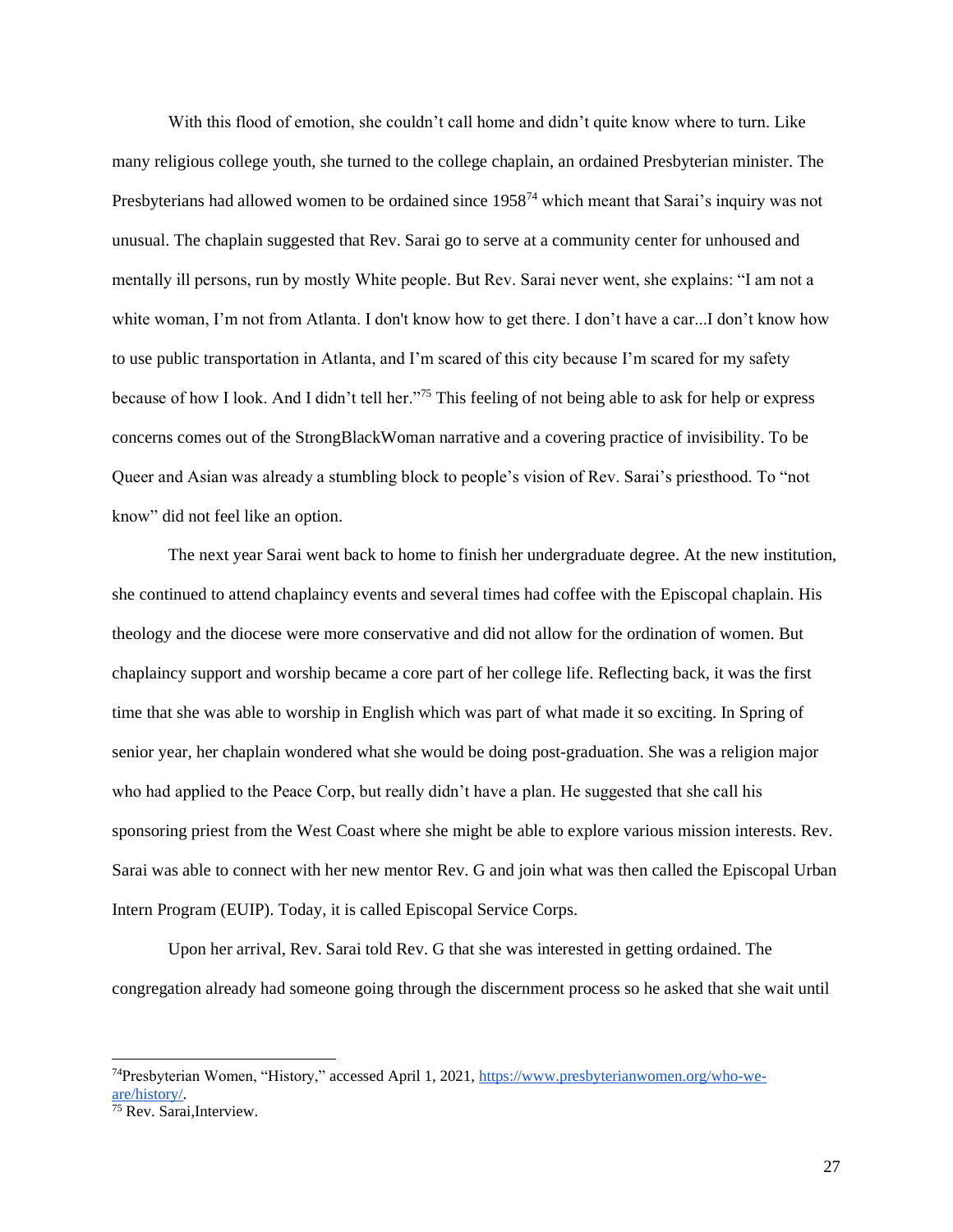the end of the year. It was a congregation that had a lot of experience doing discernment with young people because of EUIP. Rev. Sarai reflects on how different this congregation, with a culture of discernment was from her childhood: "It was very confusing to me, you know, people not telling you what you could do better, but that they were interested in who you were. So I just ate it up and ran through the process, because I had never had an experience like that before."<sup>76</sup> Here, Rev. Sarai began to discover and live into her true self.

Much of her process was life giving, including a ministry year where she served in a different parish than her discernment congregation. While her new clergy mentor did not perceive himself powerful, he was. As a child of the diocese and a powerful lay leader his privileges were passed on to Rev. Sarai. She was also given a mentor through the diocesan process that proved to be quite helpful in learning the inside language of pursuing ordination. However, such support did not save her when faced with the Commission on Ministry. The supportive communal discernment ended and ordination application process began.

Rev. Sarai was open about her sexuality at the same time that the Anglican Communion was debating this topic.<sup>77</sup> Being a more liberal diocese, the Bishop informed the committee that they weren't allowed to ask about her sexuality. Instead, the commission coded their inquiry:

"What is your support network?"...What they mean is, is there a relationship we should know about? How do you as a person of color find your way in our church? We are not going to be your friend. The church isn't going to be full of your friends, so...how do you come to this place?... I've been in so many interviews where liberal, white guys will say, "what is your support network?" They're trying to figure out if I have a secret partner that I haven't told them about. But that is just the first part...the other part is "you don't fit socially here as far as I'm concerned...you are an outsider."<sup>78</sup>

<sup>76</sup> Ibid.

<sup>77</sup> The Lambeth Conference of 1998 was quite controversial. And the General Conventions in preparation for this gathering were equally contentious. The conference of all Bishops from throughout the Anglican Communion takes place every 10 years. It was the first to have women bishops in attendance. Additionally, the bishops were going to be debating the question of same-sex marriage and ordination of openly lesbian and gay persons. The General Conventions after Lambeth confirmed the ordination of Gene Robinson, the first openly gay Bishop. The church split with several congregations and Bishops from the Episcopal Church forming the Anglican Church of North America (ACNA).

<sup>78</sup> Rev. Sarai, Interview.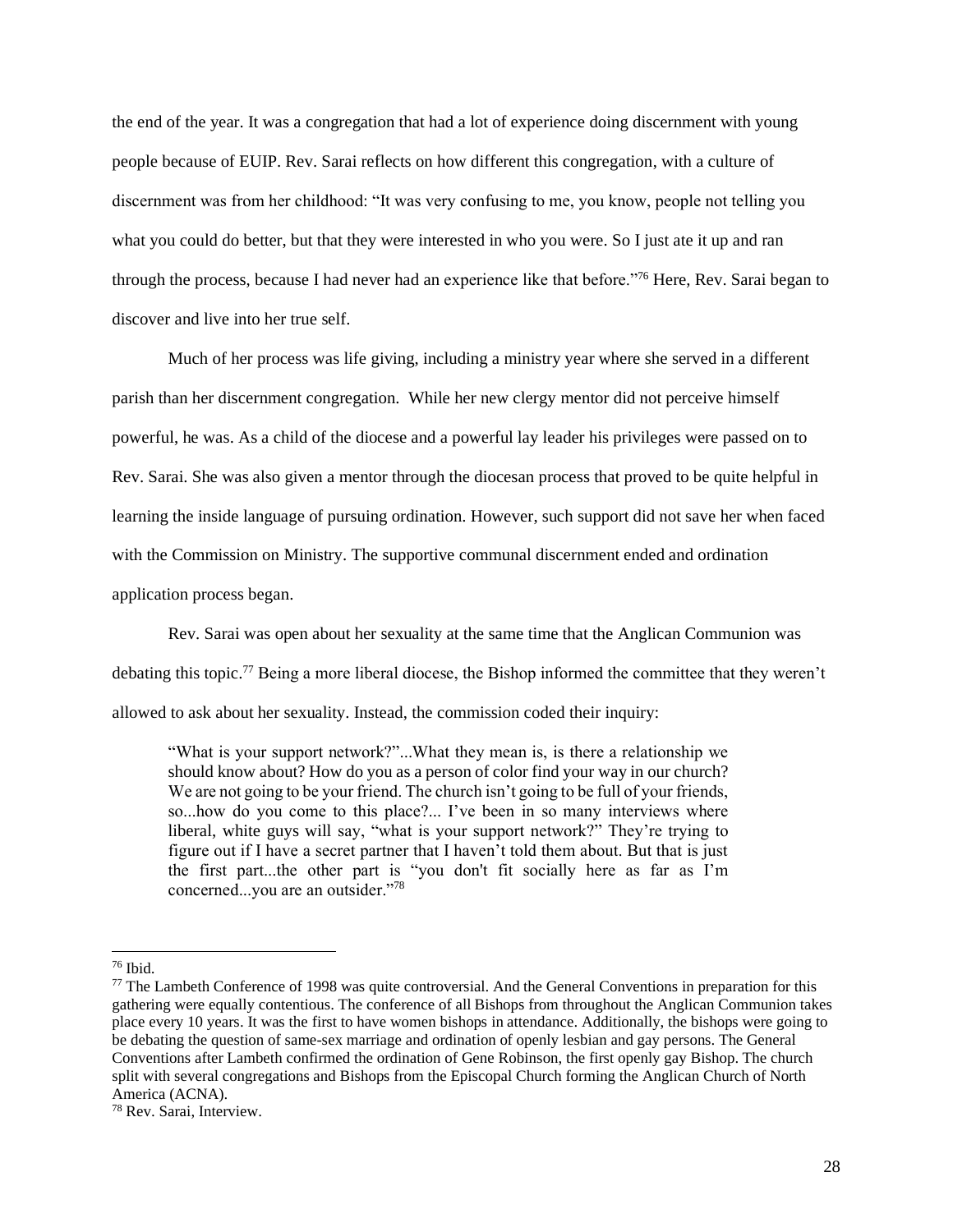Rev. Sarai didn't feel like an outsider, this was her Church, her home. After Rev. Sarai stumbled through these and other coded conversations, the Bishop eventually stepped in and yelled "enough." He told the commission that they would be inviting her to be a postulant.

Who is on the Commission on Ministry (COM) is so integral to how easeful or unnecessarily difficult the ordination process will be. Once you are in front of the COM, one should stop thinking that they are in a discernment process. It is more like an admissions process. The confusion comes when these different spaces are seen as equal opportunities for vulnerable exploration. A parish discernment group is there to support your call, the COM has different priorities, they are gatekeepers of who is allowed into this profession and who will be left out.

Once accepted as a postulant, she didn't really hear much from the diocese, by her final year in seminary, on the East Coast, she had to come in to do her final interviews for candidacy which would allow her to take the GOEs and get scheduled for ordination as a transitional deacon. Before her final interview with the new Commission, Lambeth 1998 had happened. They had a "different posture. There were different people on the committee. It's where I learned it matters a lot who is on the Commission on Ministry...they were horrified by how homophobic Lambeth had been and LGBT people in the diocese told them how hard it was."<sup>79</sup> In this candidacy meeting the energy was much more about caring for Rev. Sarai as a person. They really wanted to make sure that her spirit and faith in the church was still intact.

As supportive as this new commission was, the desire to care for a person can also be unintentionally harmful. After being ordained as transitional Deacon, similar to Bishop Emma, Rev. Sarai was informed by a gay member of the COM that she was unemployable because she is queer and could begin looking for jobs elsewhere. Rev. Sarai says, "he was trying to get rid of me."<sup>80</sup> As she started to call around she found dioceses that were supportive and willing to at least interview her to see what they could do. The problem was that the diocesan Bishop had not been the one to release her. When the Bishop found out, he was furious. He rectified the situation by giving her three months' salary, benefits and an

<sup>79</sup> Ibid.

 $80$  Ibid.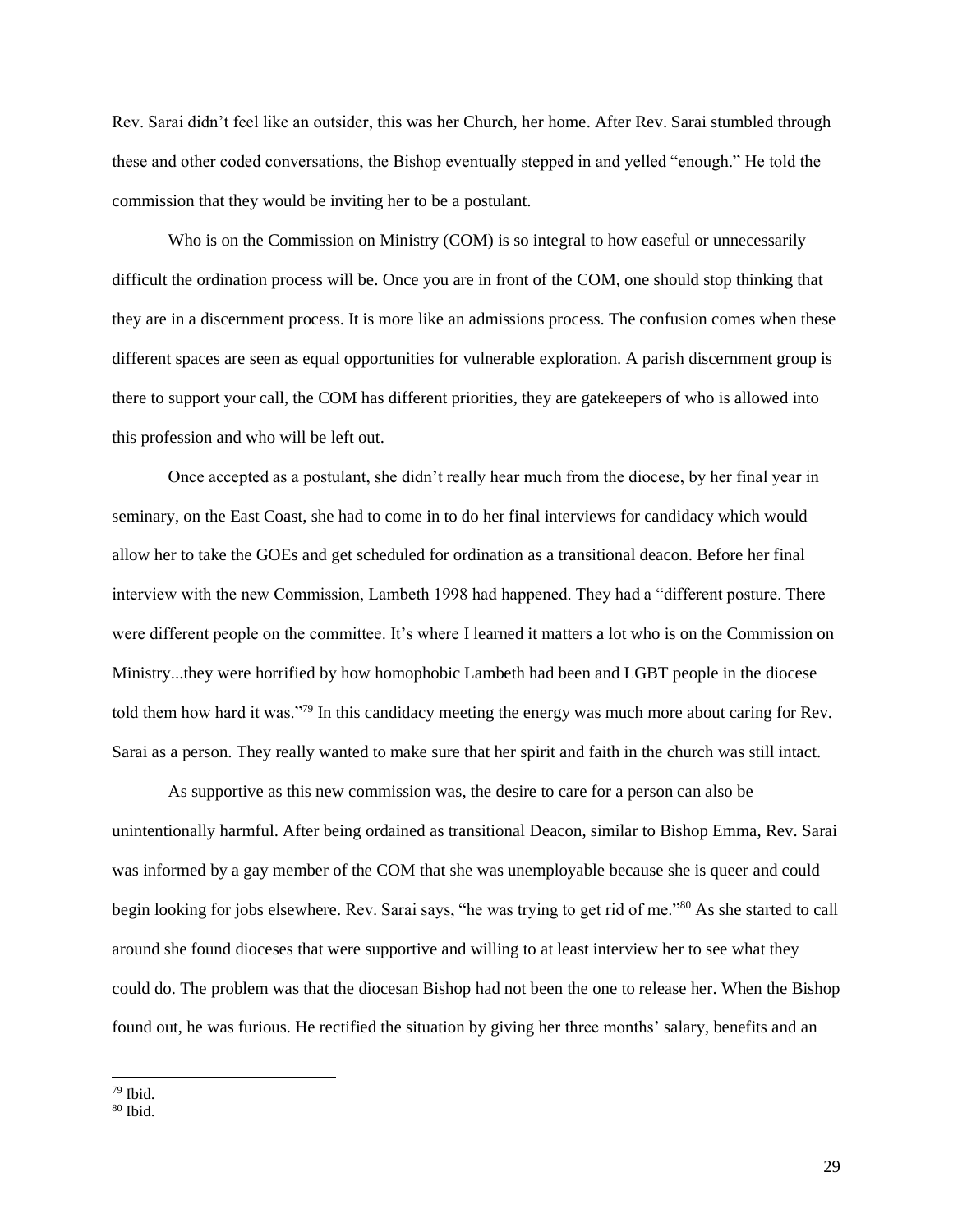invitation to figure out her next steps, including staying in her diocese. Rev. Sarai was ordained a priest in January of 2000.

As we look at the slights and harms of the ordination process for both Bishop Emma and Rev. Sarai, we can see that various parts of their identity limited some to see them as priests. The difference between them is time. Bishop Emma was one of the first and had to navigate through undiscovered territories. Rev. Sarai had guides who had already been through the journey. These leaders had vision for leadership that looked like her. Rev. Sarai explains:

Beginning with even my racist, sexist, homophobic Chaplain [or] the Presbyterian woman,...there's definitely a sense that you could step up and step into something you're not yet. And I think the Episcopal Church often views all kinds of us, all kinds of people as only what we already know. And I think it prevents seeing vocation and it prevents our capacity to see through and with diversity...if you haven't seen that before [you] can't see it in the future.<sup>81</sup>

Reflecting on our conversation, and my knowledge of Rev. Sarai, I realize that it is her accountability to the institution that has sustained her. Her deep sense of justice is rooted in an idea that the Church can do better. Rev. Sarai sees a possibility in this institution where others have grown skeptical. Her ordination story highlights the complexities of power, who she thought would be obvious allies, were not always that way. Similar to, Bishop Emma it was the powerful institutional players that rose up to support her. From her experience and positions in Church governance, she has been able to learn ways that institutional systems can be worked to the advantage of the disinherited. And she feels called to use this kind of knowledge to motivate change for others.

For a long time Rev. Sarai was a college chaplain. This does not seem surprising based on how college chaplaincy supported so much of her faith journey. There is that famous quote from Audre Lorde, "you can't use the Master's tools to destroy the Master's house," but that is exactly what Rev. Sarai is learning to do. In her own words, "As a chaplain, I saw a whole world that needed Jesus, you know, and that we wanted leaders for that. And so because we're talking about discernment, I really associate that

 $81$  Ibid.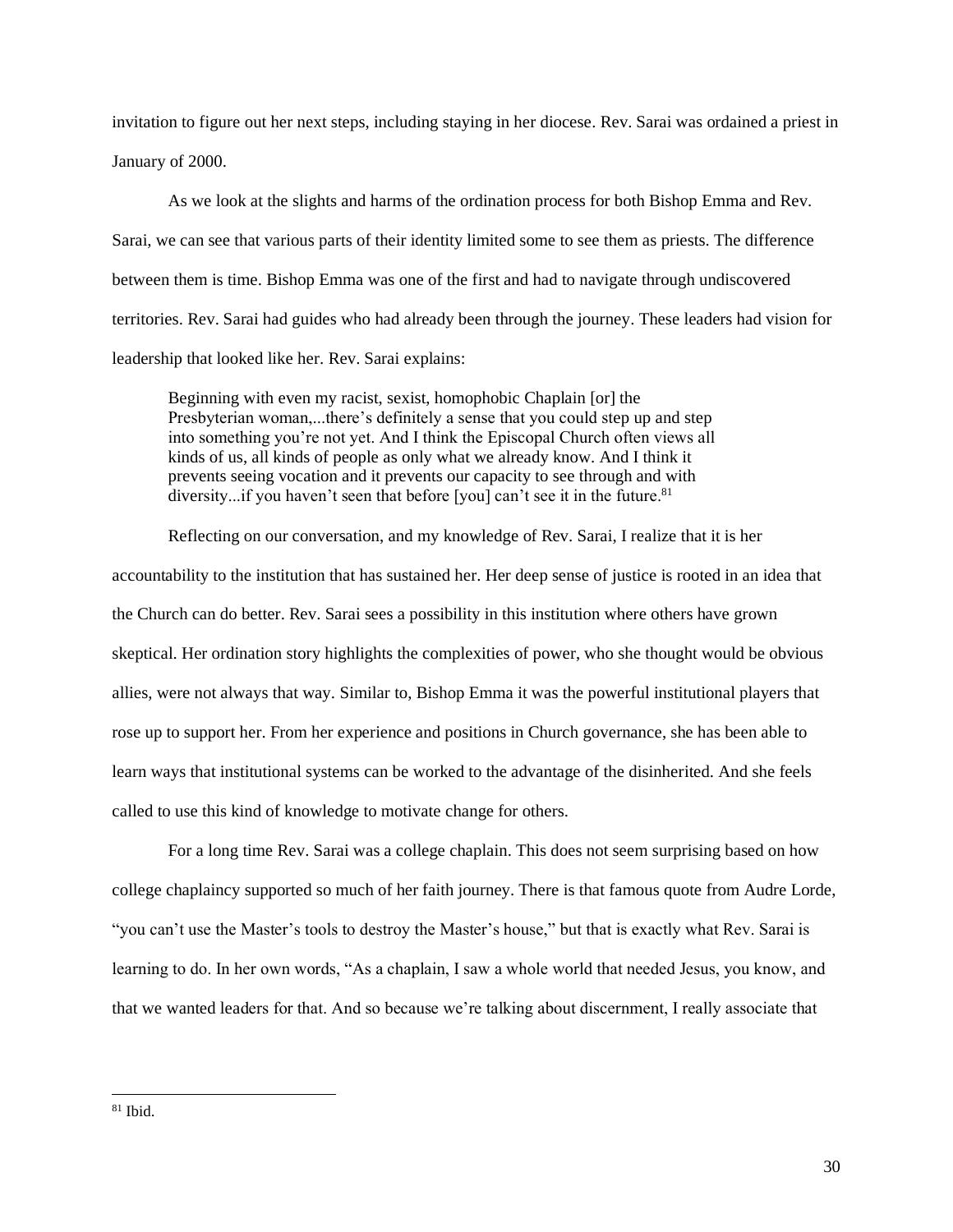with my time as a chaplain."<sup>82</sup> As a chaplain, she was in the church and yet not limited by it. Through this experience, she became and continues to help those who don't fit. As she gained institutional power, she uses her knowledge for those who continue to be on the margins.

#### REV. ISABELLA

<span id="page-30-0"></span>Rev. Isabella and I spoke via zoom on December 4, 2020 at 9:00 AM Eastern for approximately an hour. I was introduced to her when I was seeking a bi-lingual (Spanish/English) chaplain for an Episcopal Relief & Development training. We didn't end up working together due to the pandemic. When I reached out to Rev. Isabella for this project, she had just been ordained and by the time we sat down to speak, she had only been ordained for about two months, her ordination process had taken approximately seven years, and this did not include seminary. Our Friday morning conversation was one of the first time that she was able to really process and talk about the difficulties of her experience. Her story was less linear and had fewer details because she hadn't had distance enough to construct the narrative of what happened. What was lacking in detail was filled with emotional content. The words "difficult," "push through," "fight" and "how" arose often throughout our discussion.

Rev. Isabella identifies as Hispanic. She is of Puerto Rican descent and has a long history of working in the Latinx community of her major East Coast city. Raised Catholic, she originally imagined being a nun. While life brought her down a different path, what remained was a sense that she would serve people. She says, "I always had and felt the calling to ministry...it was a pull on my heart… 'this is where I [God] want you to go and this is what I [God] want you to do.'"83 She became an ordained pastor in a non-denominational church, but eventually felt called to join a Hispanic Episcopal congregation. When asked how she made that leap, she recounts that she spoke to the Rector and let him know that "I just feel in my heart that I've been called to serve at least at this physical church."<sup>84</sup> A "pull" or "feeling"

 $82$  Ibid.

<sup>83</sup> Rev. Isabella, Women of Color Discernment Stories, interview by Tamara Plummer, Zoom, December 4, 2020.

 $84$  Ibid.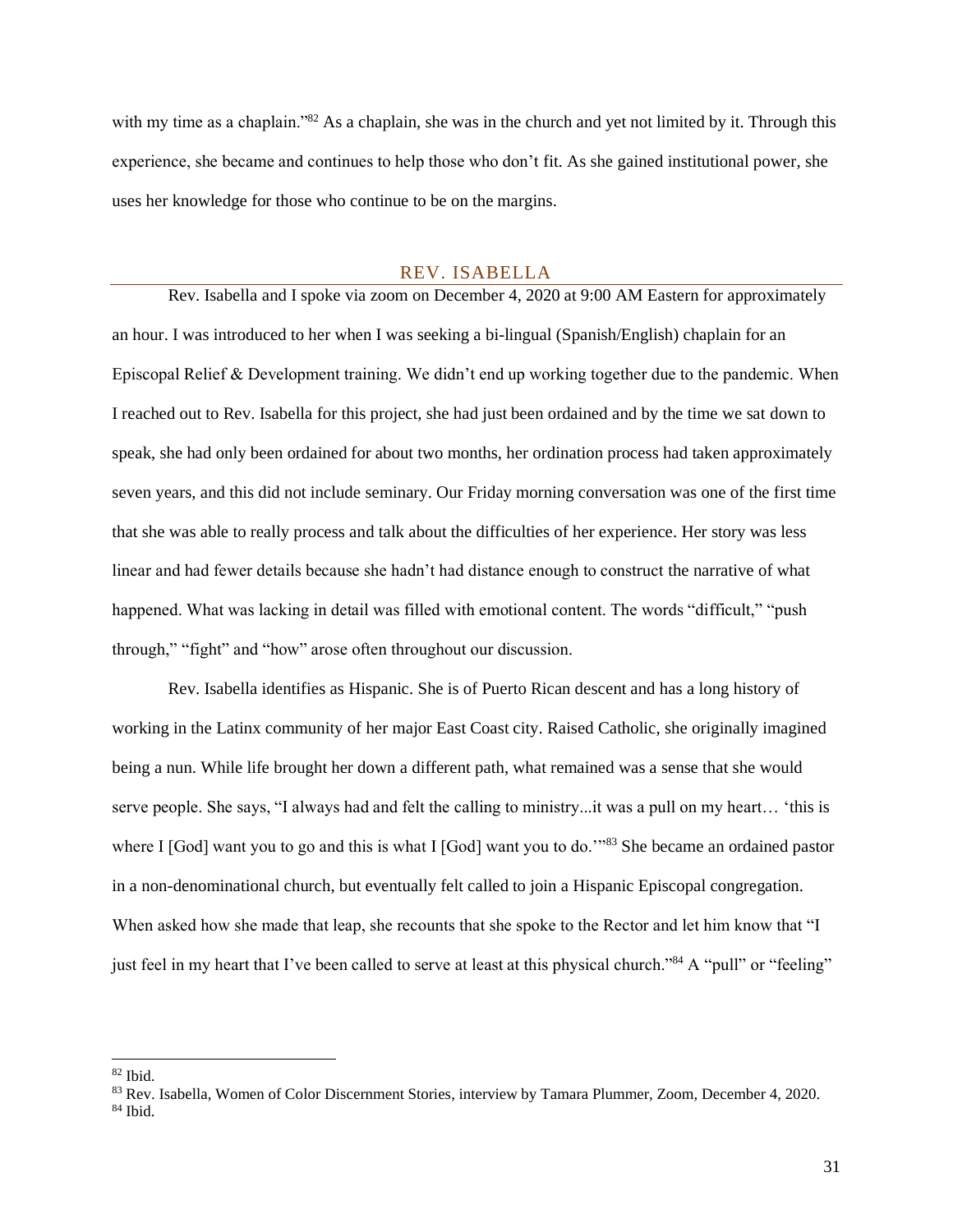in her heart is a consistent theme for Rev. Isabella's ministerial pursuits. It is an intuitive and embodied understanding of call that consistently rooted her experience.

While Rev. Isabella did not articulate it this way, her story echoes Mujerista Theology. Similar to other liberation theologies, Mujerista theology focuses on the experiences of Latinas. According to Ada María Isasi-Díaz, "*Mujerista* is the word we have chosen to name devotion to Latinas' liberation."<sup>85</sup> What we will see in Rev. Isabella's story is a desire to utilize her own liberative self to help others see where they have fallen short and be liberated as well. Her pull to the Episcopal Church manifests in the way that she speaks about not only service to the Latinx community, but illuminating racist practices for White people to be transformed. Isasi-Díaz describes it this way, "as a liberative praxis, *mujerista* theology seeks to impact mainline theologies [and religious institutions], those theologies which support what is normative in church and, to a large degree, in society – what is normative having been set by non-Hispanics and to the exclusion of Latinas and Latinos, particularly Latinas."<sup>86</sup> It is with this kind of theological base that Rev. Isabella enters the Episcopal Church.

Rev. Isabella was welcomed to join and soon expressed her call to ordained ministry in the Episcopal Church. Upon conferring with her Rector and the vestry, she gained support and began the formal ordination process within the diocese. What was not clear in her story is a formal discernment process. Something must have happened, but I am still unclear on how that process was implemented. The lack of coaching and clarity of telling a call story in a linear fashion made her engagement with the formal ordination assessment processes contentious. If our interview was representative of how she talks about her call, Rev. Isabella's intuitive theology would not be acceptable to the COM. Let us explore these contentions further.

The misogyny Rev. Isabella experienced in the Latinx congregations meant that she wasn't prepared to encounter mainstream Episcopal spaces. As a staple in the Latinx community of this city, her

<sup>85</sup> Ada María Isasi-Díaz, *Mujerista Theology: A Theology for the Twenty-First Century* (Maryknoll, N.Y: Orbis Books, 1996), 61 <sup>86</sup> Isasi-Díaz, 62.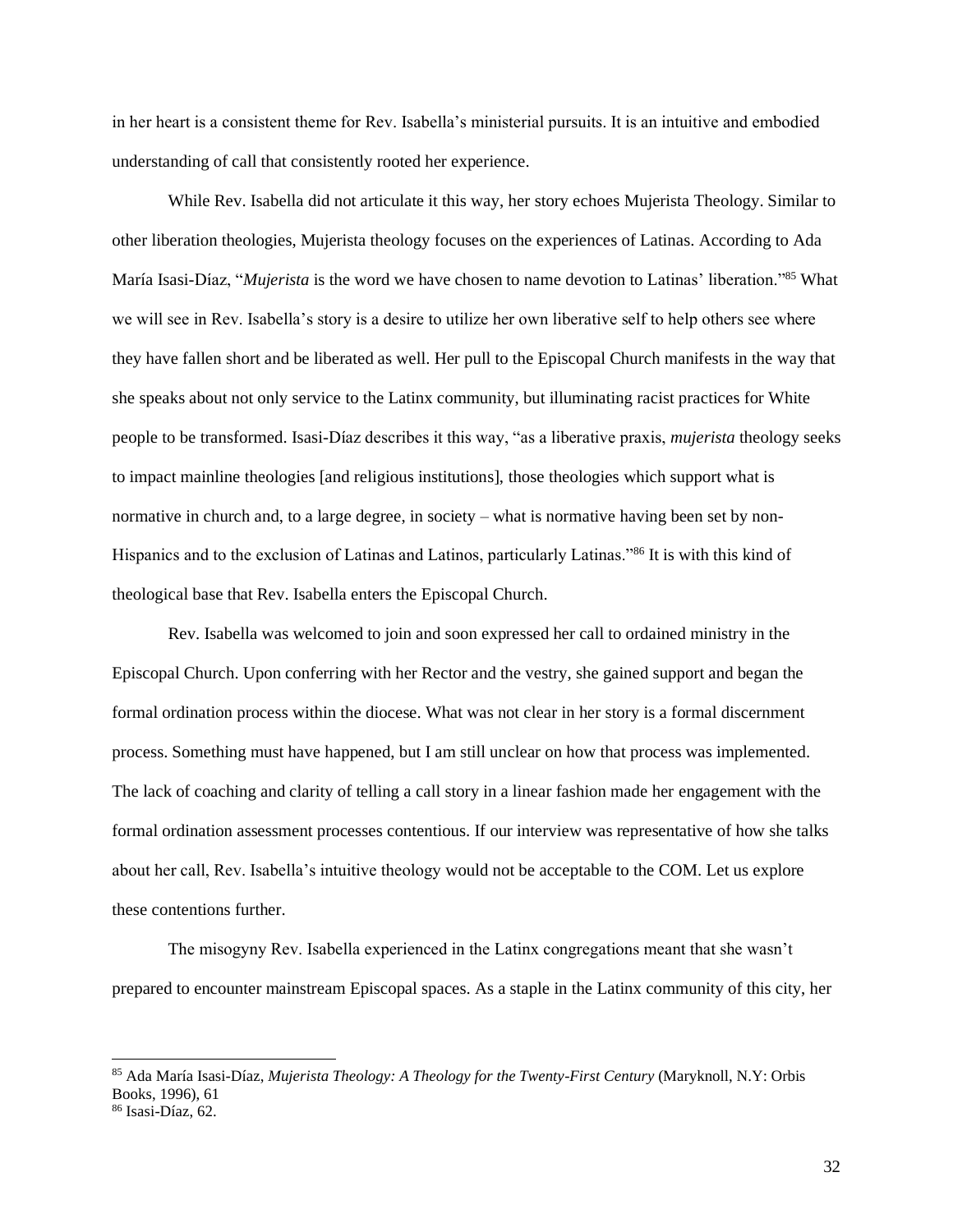hometown, she found push back from Latino priests who were newer to the area. She ended up attending two separate Latinx congregations led by men who at first welcomed her, but soon felt that her light was too bright and outshone their own. From Rev. Isabella's perspective, her social capital could have been helpful for these leaders to get rooted in the community, but they weren't willing to accept her help. During the time she had spent at each congregation, she was accepted as a postulant under one diocesan Bishop. But he left about a year into her postulancy and all candidates were put on hold until a year into the new Bishop's tenure.

This new Bishop had a great deal of experience in the Latinx community. He encouraged her to go to an historically Black congregation with a female priest. The arrival at this Black congregation brought relief. While Rev. Isabella felt rooted in her Latinx community, the Black congregation was able to support her in ways that the other two were not. Black congregations have a long history of staking claim to their place in the Episcopal Church and have "survival/quality of life" tools that Rev. Isabella needed in this unknown wilderness.<sup>87</sup> She says, "I finally felt like there was somebody there who was a woman who embraced me who began to just, 'Okay, I want to help, we gonna fight this. And we're going to get this done.' And she really believed in the calling I have, and she just fought through with me in so many different areas."<sup>88</sup> Her new ally was willing to help her fight through the difficulties of getting ordained and help her know how to navigate the power structures of the diocese. While the path didn't seem to get any smoother, at least she had a supportive ally to help her persevere.

After a year under the new episcopate, postulants were allowed to resume the process, but they had to start from the beginning. Rev. Isabella explains that she spent time meeting with various members of the commission and of course the inevitable question came "how did you know that this [priesthood] is what you want to do?" Her response, "how do I know?... I feel it in my heart. It's a calling." At this moment, Rev. Isabella's intuitive embodied theology challenged what is a practical experience for many.

<sup>87</sup> This is referencing Williams, *Sisters in the Wilderness*. Additionally, Harold T. Lewis, *Yet with a Steady Beat: The African American Struggle for Recognition in the Episcopal Church* (Valley Forge, Pa: Trinity Press International, 1996).

<sup>88</sup> Rev. Isabella, Interview.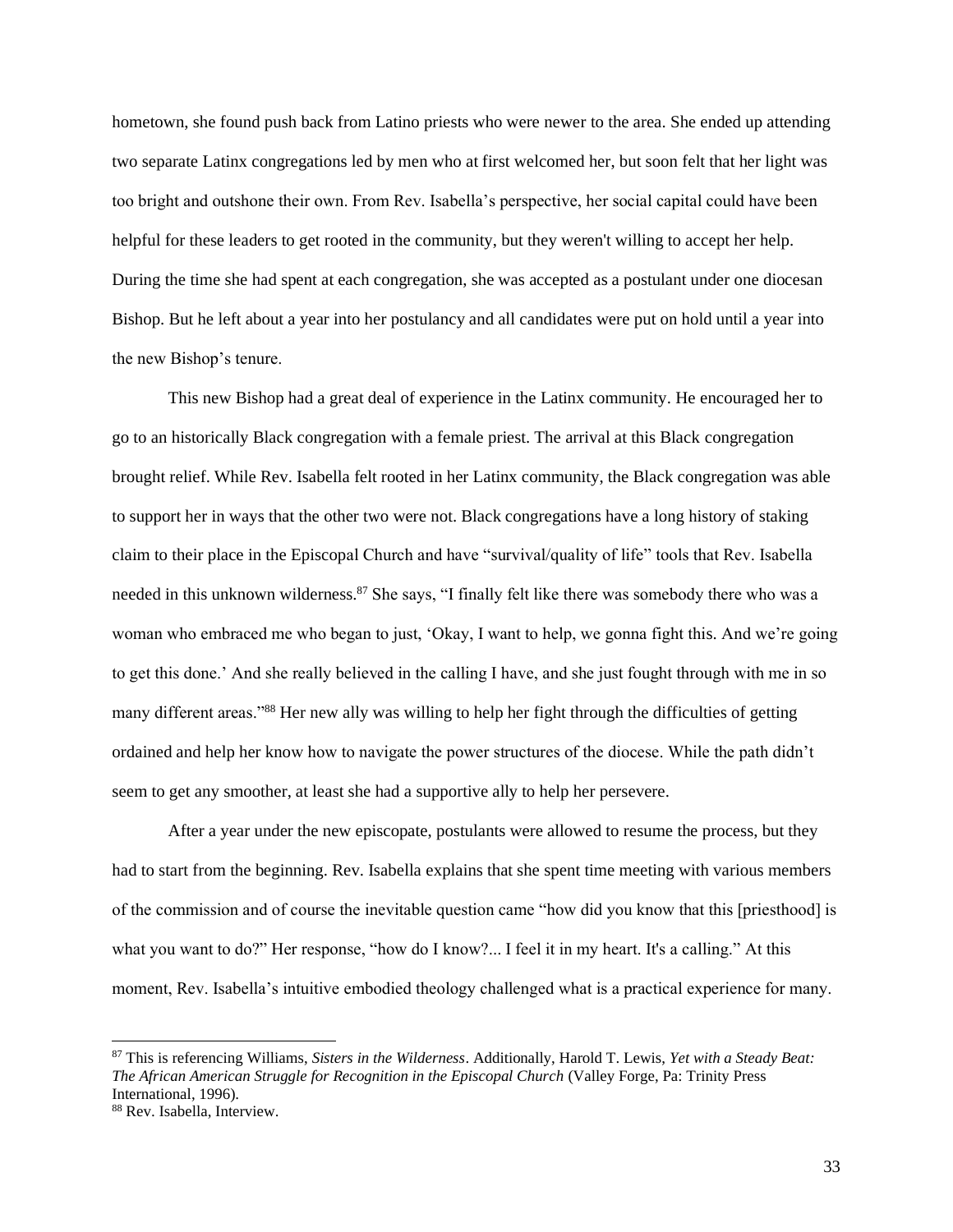For Rev. Isabella, a calling to ordained priesthood was who she is, it wasn't a choice, but a response to God's voice and demand for her life.

One commission member believed that her lack of a clear and concise explanation was because of a lack of intellectual acumen. The interviewer said, "I know that you have not been privileged to…go to main line school."<sup>89</sup> Rev. Isabella pushed back and pondered what he meant by "privileged." She explains, "I am now questioning what do they mean by privilege. What do they mean by that. Because I felt as though I've always been privileged...I had God on my side, I really have a great family and children and all. And so what do you mean by privilege? And then I realize, I was in the middle of a group of White people. They were asking me this question…As a woman of color… I knew in my heart that I have more to give them than they were giving me."<sup>90</sup> For Rev. Isabella privilege had little to do with socio-economic status, her privilege was grounded in spiritual and communal power. This was a privilege that she did not see in her committee. And it was a privilege she wanted them to gain from her experience.

While she gained support and tools from her new ally - another woman of color, there may be pitfalls that happen even in this marginalized space. Black Episcopalians have figured out how to navigate mainstream spaces and developed intuitive knowledge about covering demands that are difficult to articulate to others. Rev. Isabella's theological epistemology was similar enough to her Rev. Ally, but different enough to not fully prepare Rev. Isabella for her encounters. Simply put, Rev. Isabella's purely embodied language was not going to resonate to a mostly white commission. According to John Suggitt, "in east and west alike there grew up a clear distinction between the sacred orders and the rest of the Church."<sup>91</sup> Particularly for those who are ordained this kind of initiation process requires one to demonstrate their distinction. For Rev. Isabella it was her lack of distinction that required her to participate in Holy Orders. While all were engaging in English, they weren't speaking the same language.

<sup>89</sup> Ibid.

 $90$  Ibid.

<sup>91</sup> John Suggit, "Ordination," *Journal of Theology for Southern Africa*, June 23, 1978,37.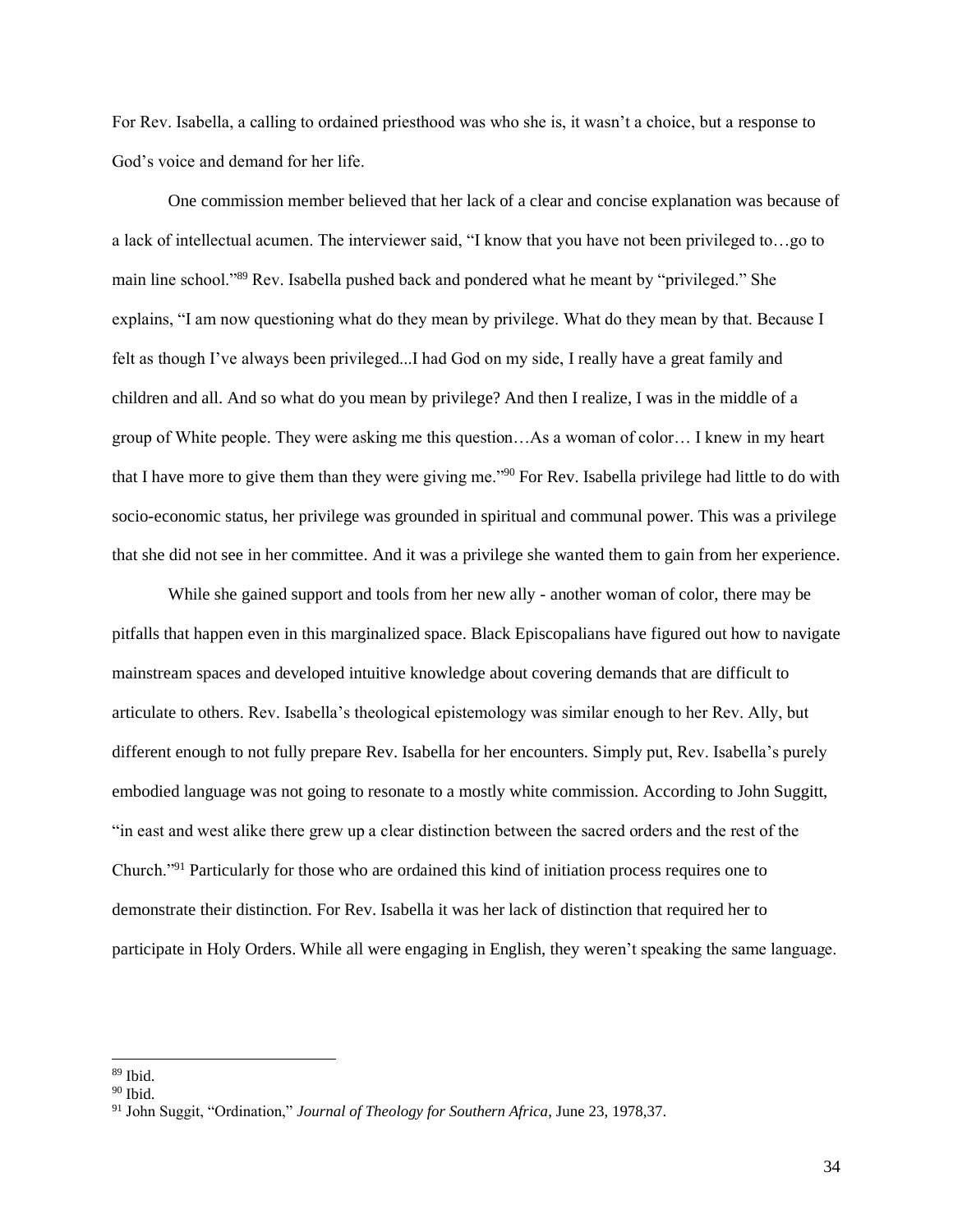Like the commission, I very much struggled through this interview because I wanted to get a clear call story. What I missed in the interview, and perhaps for those who were preparing her for the process, was a deeper dive into the theological source of daily life. Isasi-Díaz calls this source, *lo cotidiano*. These are "the daily lived experiences that provide the 'stuff' of our reality" and points to "shared experiences."<sup>92</sup> Earlier, when Rev. Isabella spoke about how she was privileged, she spoke about her relationship with God, family and community. How Rev. Isabella moves through these spaces and serves in this communal context is an expression of her "commissioning."<sup>93</sup> Digging deeper into her *lo cotidiano* would explicate what she experienced intuitively.

Having spoken with her before, I could have asked about her ministerial work in Puerto Rico after the Hurricanes and Earthquakes. As a researcher, here is where my being mainstreamed in an Episcopal ordination process was limiting. I had set questions about what I thought was an ordination call story. For most Episcopal priests, they have told it so many times that it comes out easily. Rev. Isabella could very well have had a similar story, but she lives in a theological expression that was foreign and similar enough to my experience with Puerto Rican culture that I didn't ask clarifying questions in ways that would have elucidated the content I desired. Rev. Isabella did not grow up institutionally in a context like the Episcopal Church so how she understands and expresses call will be different than my own.

This lack of institutional and cultural access was expressed clearly when I inquired about what knowledge she has gained through the process : "I just wish I just knew how people were going to react towards the Latina woman… I really didn't know racism until I got to the church… isn't that crazy...How do I fit in here?...I'm still trying to figure out how do I navigate through the institution part."<sup>94</sup> Although difficult, with support she has managed to navigate and be ordained to the diaconate in 2019 and ordained priest in 2020 during a pandemic. These moments were an achievement. Even without a "privileged

 $92$  Isasi-Díaz, 67.

<sup>93</sup> Hjelde, Sigurd, et al. *Calling* define a commision as a part of the call story as present in Hebrew scripture. The commission is the process of one being "sent to fulfill the task conferred," "a task beyond human capacity" that requires "divine power."

<sup>&</sup>lt;sup>94</sup> Rev. Isabella, Interview.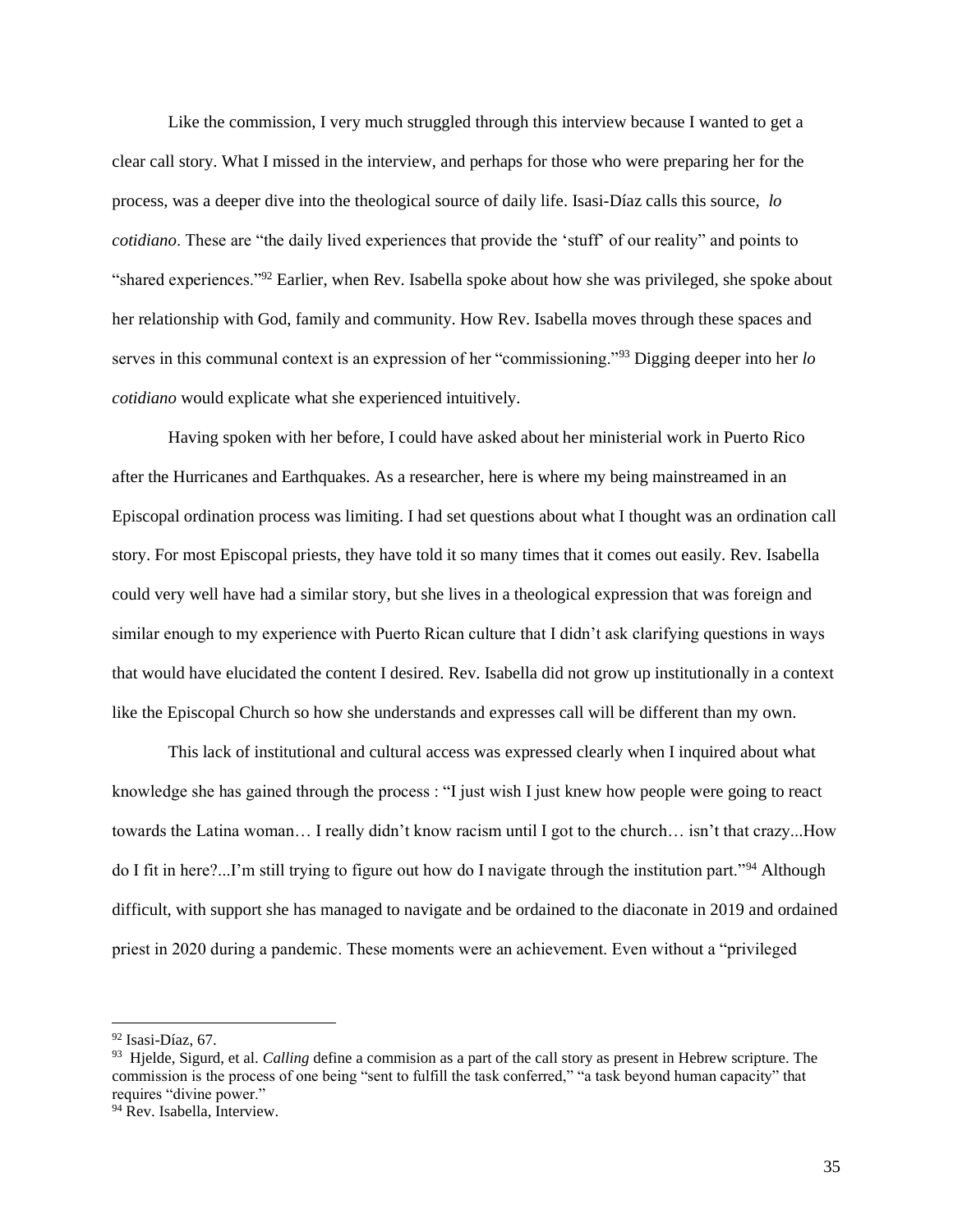education" Rev. Isabella passed her GOE's. And she did so with no Master of Divinity degree. She was made to take a one year course of study with a tutor. Despite the commission's lack of vision to see her intelligence and years of ministerial experience, Rev. Isabella was able to fulfill God's call.

I asked her to describe the ordination service and it reveals how Rev. Isabella will continue to navigate institutional space, "I think when you go, knowing that the Holy Spirit, that Christ is in you, you know, you're ready...when you get there, you already know that there is going to be something different...for me it was receiving it because I am a giver...It was the new beginning."<sup>95</sup> She then continued to explain how as a non-denominational, evangelical, Latina the Episcopal church became a place to express her ministerial call:

I think it was about the things that need to change. And we are the ones that God call upon so we can...send a reboot… Now I realize… I am the change because if I wouldn't have gone through all what I had to go through, to endure the pain, to endure the suffering, to go through to the darkest alleys. And then to try to find the lightest light...I don't think I would have the strength of the courage of God to stand up for what I believe… Now you're going to listen to my voice, whether or not if you like it or not, I'm going to speak the truth. Sometimes we have to break some of the rules and just go...And sometimes, people have to see what you do, so that way they can understand, what exactly, what you're called for...I'm going to speak the truth whether or not they can understand it or don't understand it. That would be something on them, but I need to speak up. <sup>96</sup>

As Rev. Isabella develops space for herself and others like her in the Episcopal Church, I am

curious about how she will continue to navigate the institutional culture. If she pushes back too much, she will find herself so marginalized that she cannot affect change. If she is mainstreamed too much, she will lose a connection to the margin that continues to motivate her ministry, the community to which she is accountable. Rev. Isabella's Borinqueña identidad and *mujerista* theology pushes back and challenges the Episcopal Church processes in ways that I think are interesting. And I desire space for Rev. Isabella to dig deeper into the specificities to actuate the call she feels. Rev. Isabella is essentially setting herself up as a cultural translator. Developing translation skills may require her to express herself in ways that are distant

 $95$  Ibid.

 $96$  Ibid.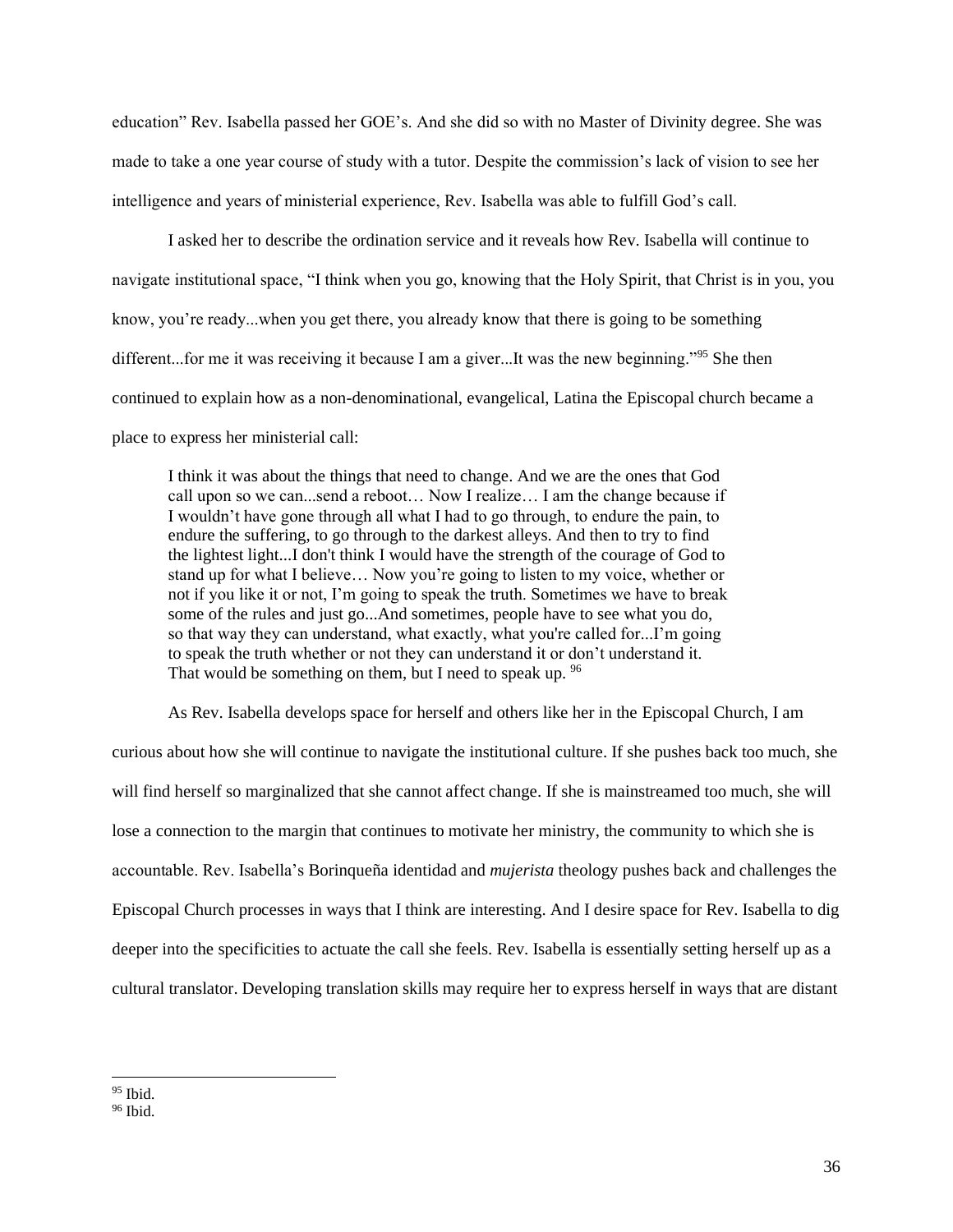from her authentic self in order for White folks – and some of us Black folks – to understand. And we must figure out how to speak a language that lies outside our comfort zones.

#### REV. JULIAN

<span id="page-36-0"></span>Rev. Julian and I spoke on December 3, 2020 at 12:00 PM Eastern for just over an hour and 20 minutes. I was most excited to speak with Rev. Julian based on our previous encounters. Every conversation has left me with much to think about. What I struggled with most was whether or not to identify her particular tribe. As mentioned before, the Episcopal Church is small and the pool of women of color clergy is even smaller. The church has a complicated history when it comes to indigenous communities. Spellers explains, "Starting in the 1600's and continuing to the present day, America's leaders have visited unimaginable terror and betrayal upon indigenous peoples, often with the tacit blessing or acquiescence of the Episcopal Church."<sup>97</sup> To this day many of the wounds of the past are played out in the ways that indigenous communities are at times engaged by the rest of the Church with outdated missiology rooted in colonizing practices. A particular example is the lack of indigenous communities led by indigenous clergy. These complex power dynamics made it important for me to interview an indigenous woman and made me decide to provide her tribal identity. Rev. Julian's story is integrally connected to her identity and it felt disingenuous to generalize that experience.

Rev. Julian is Diné; it is what Navajo people call themselves. She has lived her whole life in Navajo territory and has generational lineage in the Episcopal Church. Her father was an ordained Deacon and her mother a community activist and leader. Similar to Rev. Isabella, Rev. Julian's faith story is rooted in a community based spirituality. Much of her faith journey is wrapped up in indigenous heritage and her journey to the altar was motivated mostly by her relationship with her community. She has memories of engaging with White missionaries, setting up the altar or visiting elders with her mother, watching her father go off into contemplative prayer when things were difficult, and listening to the

<sup>&</sup>lt;sup>97</sup> Spellers, 59.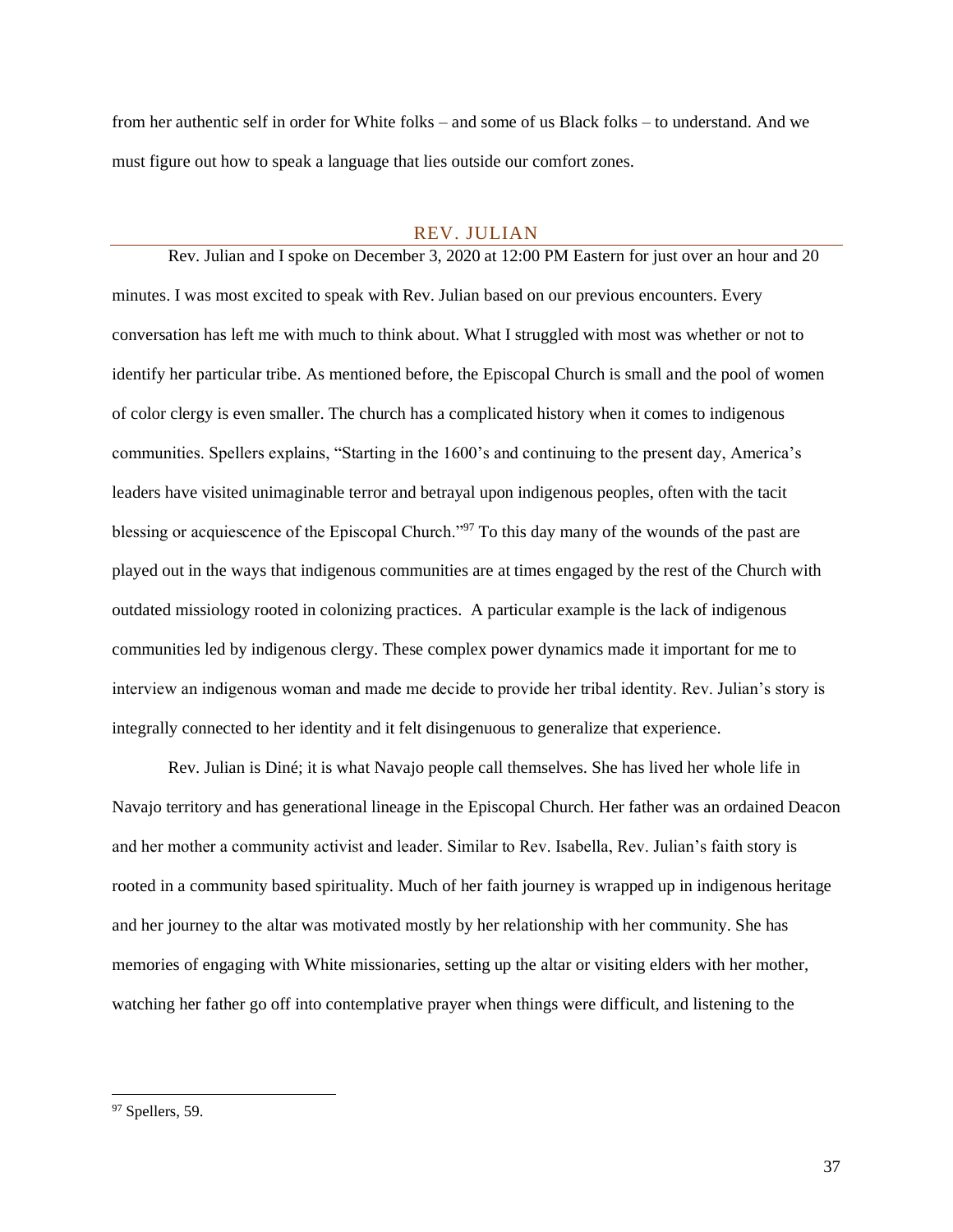stories of her ancestors during traditional ceremonies. While she would be very doubtful about becoming a priest, her call came at a young age and later was confirmed by her community.

Her diocese had very few Diné priests growing up. Rev. Julian was on the administrative staff of the diocese when her Bishop asked, "What would it take to get Diné clergy?"<sup>98</sup> She responded after reflecting on the question, "there's a lot of healing that needs to happen around our intergenerational trauma. And I think that over the years, that people have to be reminded that they are good and that they are worthy and that this traumatic experience of...history was not their fault...Our people have to forgive...even though forgiveness may take some time."<sup>99</sup>

Rev. Julian explained that it was taboo in her tradition to go to the place of suffering, "we're not supposed to go back to the place of suffering, to the place of where the encampment happened, where my people were rounded up [but despite taboo] we have to go back to Fort Sumner, to the place of suffering, where my people were encamped."<sup>100</sup> This echoes Vincent Harding in his forward to *Jesus and the Disinherited*. Harding writes, "the ultimate issue is not being more moral than white folks, but becoming more free than we have ever been, free to engage our fullest powers in the transformative tasks that await us at the wall."<sup>101</sup> James Cone adds, "there can be no theology of the gospel which does not arise from an oppressed community."<sup>102</sup> The Diné had to grapple with how their backs ended up against the wall in order to live into a freedom that brought them back to the Gospel. By going through the process of healing, they could build Diné leadership within the Episcopal Church.

What Rev. Julian was proposing is similar to the challenge of Monica A. Coleman. Coleman seeks a religious view that "acknowledged the power of the cultural and personal past as instructive for living in the present and into the future."<sup>103</sup> A Diné led church (within the polity of the Episcopal Church)

<sup>98</sup> Rev. Julian, Women of Color Discernment Stories, interview by Tamara Plummer, Zoom, December 3, 2020.  $99$  Ibid.

<sup>100</sup> Ibid.

<sup>101</sup> Vincent Harding in Thurman, *Jesus and the Disinherited,* xvii.

<sup>102</sup> James H. Cone, *A Black Theology of Liberation*, 40th anniversary ed (Maryknoll, N.Y: Orbis Books, 2010), 5.

<sup>103</sup> Monica A. Coleman, *Making a Way out of No Way: A Womanist Theology*, Innovations : African American Religious Thought (Minneapolis, Minn: Fortress Press, 2008)., 6.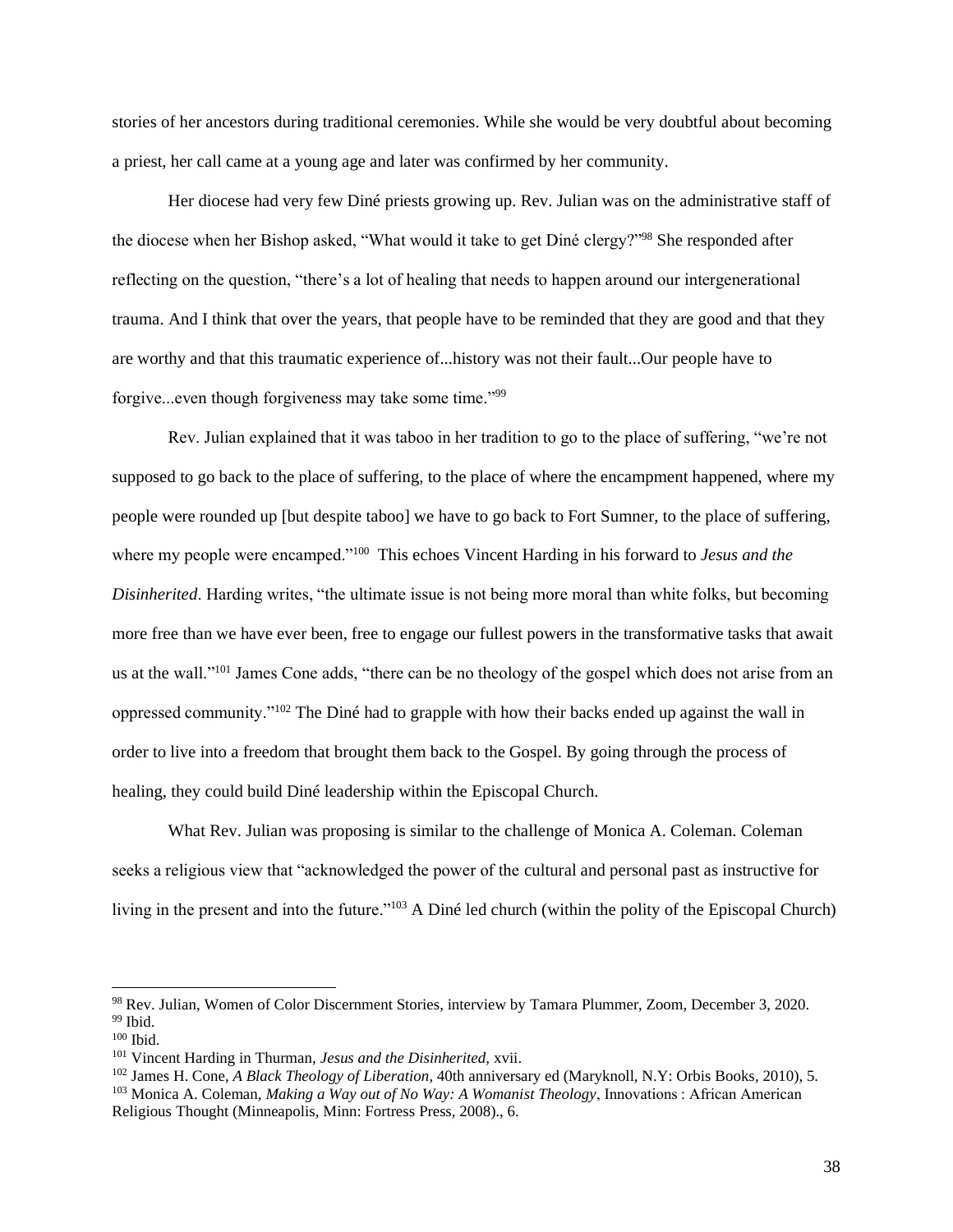was not a reality. For Rev. Julian it was clear that "only certain people were allowed to be priests."<sup>104</sup> But there was a desire for this reality to change. They were seeking to "make a way out of no way." According to Coleman, "there are four characteristics of 'making a way out of no way': (1) God's presentation of unforeseen possibilities; (2) human agency; (3) the goal of justice, survival, and quality of life; and (4) a challenge to the existing order."<sup>105</sup> We can see how these elements are translated to the Diné context as they went through the healing process of addressing intergenerational trauma.

Rev. Julian, along with her community, engaged these four elements by challenging cultural taboo. She said "we have to go there, and we have to pray, and we have to cry, and we have to grieve and we have to feel everything that was felt there so that we could release it. And tell our ancestors that we're here and to help us to know what we're supposed to do with our ministry."<sup>106</sup> In other words, going to this place of harm would help them, "set about the task of interpreting the Gospel in terms of the needs of the missionized and not in terms of the needs of the missionaries."<sup>107</sup>

The challenge to cultural taboo was a challenge to the existing order, but it was for the purpose of justice, survival and quality of life. Such a purpose is described by Rev. Julian as a process of disrupting intergenerational trauma and seeing the ancestors as discernment partners as they sought to respond to their communal ministry. God's presentation of unforeseen possibilities would become real through human agency, a response to the call of the ancestors to develop a new generation of healers that could replicate the healing they found at Fort Sumner.

From this journey and several healing circles, Rev. Julian talked about the release of trauma she didn't even know she had. She said, "I felt the spirit strengthen me and give me courage."<sup>108</sup> It was time to start recruiting Diné leadership. Rev. Julian as the diocesan administrator helped to create the application form for those who truly felt called. On the night that aspirants came to the diocesan office to

<sup>104</sup> Rev. Julian, Interview.

<sup>105</sup> Coleman, *Making a Way Out of No Way,* 33.

<sup>106</sup> Rev. Julian, Interview.

<sup>107</sup> Harold T. Lewis, *Yet with a Steady Beat: The African American Struggle for Recognition in the Episcopal Church* (Valley Forge, Pa: Trinity Press International, 1996).  $108$  Ibid.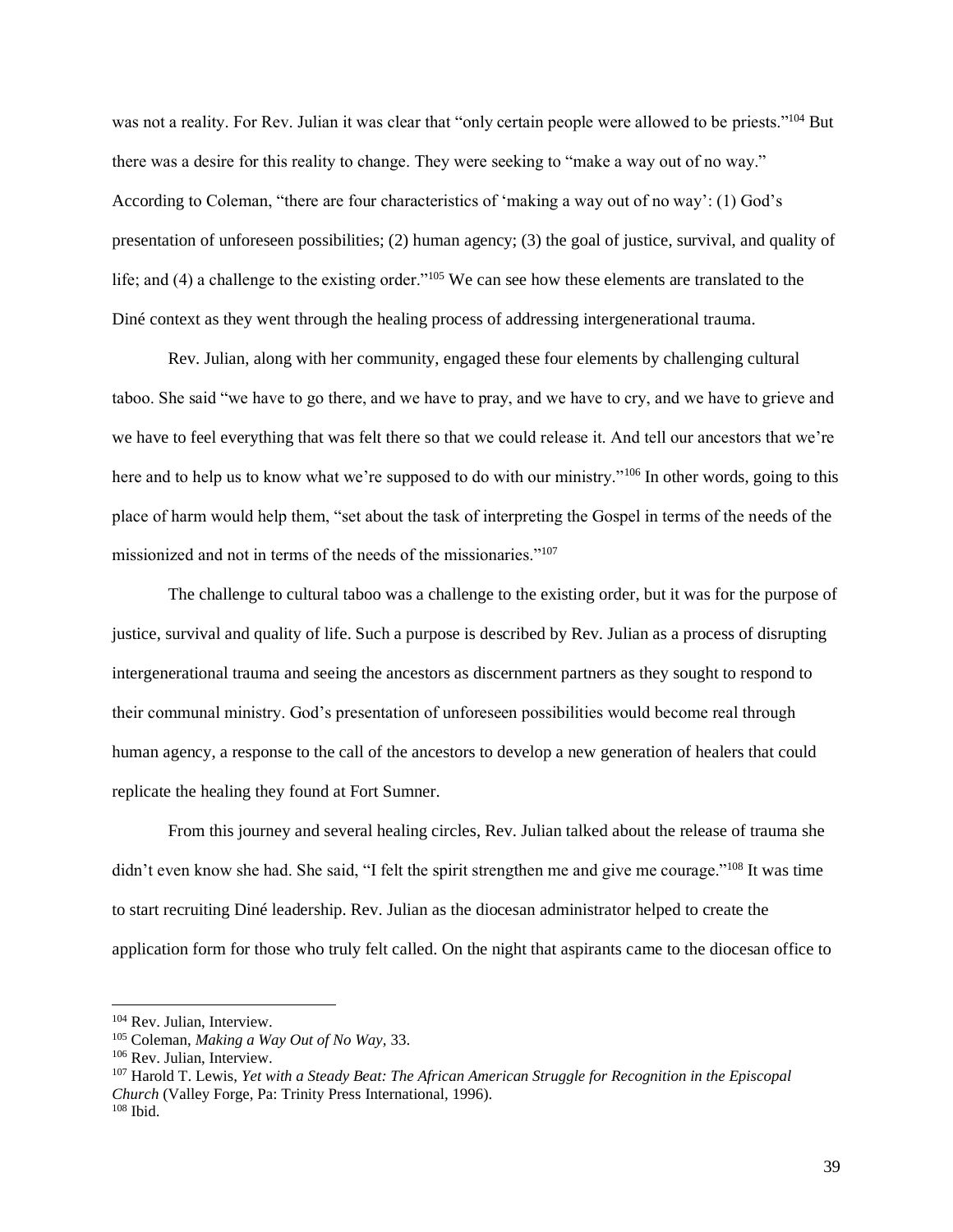meet, Rev. Julian said her goodbyes and was about to leave the office. The Bishop asked if she would not be joining them. She simply said no and went to walk out of the office, but something made her pause. After what felt like a long time, she turned around, filled out the application, that she had created, and joined the 14 others in their initial meeting. From that group there are currently five Diné clergy currently ordained in the diocese.

The path for Rev. Julian felt very different than the others I interviewed for this project. The healing circles and generational trauma work became vulnerable spaces where the community could hold each other in authentic ways. This instilled a true self that wasn't reliant on ordination. Instead of trying to convince her community, the community needed to convince Rev. Julian. She had a particular view about what constituted a priest, that person was more male, White and perfectly holy than she perceived herself. She explains the community's call:

The elders in my community said to me that "you have a gift...you're very present with people and [we think] that you would be able to hear and listen to their stories and you would be there," and you know, they saw me as a person that would give them hope and also that when I offered communion; they said there was something they just said there was something about how [I] related to people was very, you know, compassionate is what they said to me, and that they felt that I was called to be a priest. So the community is the one that said we feel [Julian] to be the priest and we will raise her and continue to walk with her and support her.<sup>109</sup>

Because she was discerning within her cultural space and the church was looking for priests like her, she didn't have to prove anything. Discernment was a real opportunity for exploration of call. Her ordination was not wrapped up in fulfilling particular requirements to prove her priesthood.

Once accepted into the process, Rev. Julian knew that "saying yes to God'' would not end her suffering, but would be an unknown journey to something.<sup>110</sup> She continues, "we don't know the future because we won't be able to handle it. So we have to live into life's terms as it comes to us in our daily lives. And part of that is going to be suffering, pain, joy, new beginnings, loss, disappointments, betrayals."<sup>111</sup> This unknown path forward was eased because she would receive her formation while

<sup>109</sup> Ibid.

 $110$  Ibid.

 $111$  Ibid.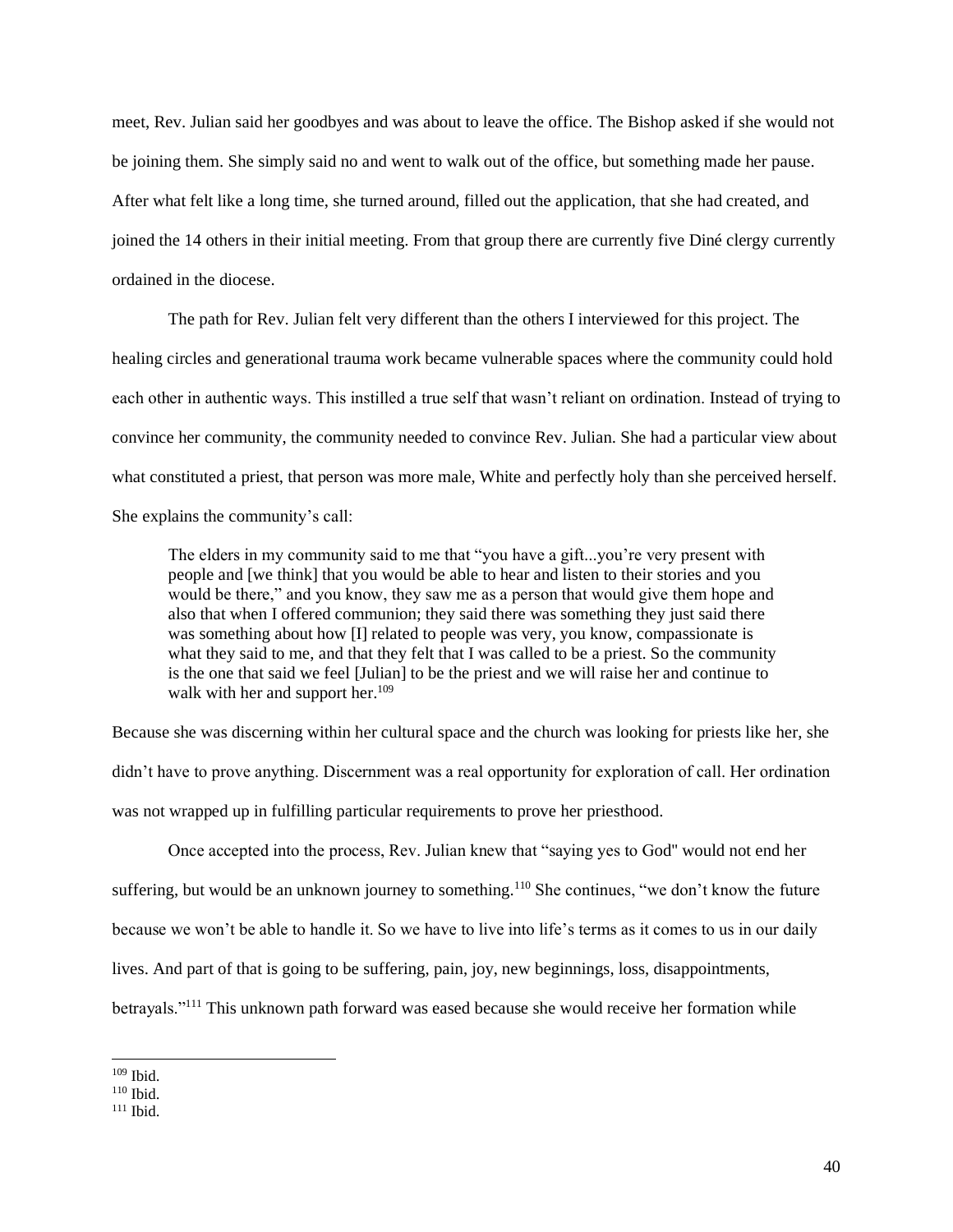remaining in her home community. She took classes through a Canadian seminary that blended the traditional theology of First Nations people with Christianity. She explains, "it was very open and it was very inviting….[It] didn't feel like boarding school."<sup>112</sup> Like most of her life the Anglican/Episcopal tradition could align with her Diné tradition. They were not polarities, but equal paths of what made Julian, Julian. Holding two traditions was especially palpable at her ordination to the diaconate.

After a few years, the elders believed Rev. Julian to be ready and so she was ordained to the diaconate in 2013. Rev. Julian believed that this was appropriate because it was the Winter Solstice, the date of her father's ordination to the diaconate and the feast of St. Thomas. The solstice holds significance for her indigenous community and St. Thomas was her favorite saint. She explains, "I'm the kind of person that says I gotta see I gotta feel, I gotta touch in order to believe...we're a people of signs… I still doubt you know, part of my humanity, and it helps my faith. It helps me to believe."<sup>113</sup> Her diaconal ordination continues to be talked about even today because it was a ceremony of signs, tactile ways of experiencing the holy, Diné style.

The day was all planned out and the local medicine man was going to perform traditional rituals at the end of the ceremony. Upon his arrival, he looked at the program and smelled the cedar burning in the chalice. It was Diné cedar. This immediately made the medicine man feel welcomed and comfortable. So he changed the service. If this was going to be a Diné space, he needed to start the ceremony. Rev. Julian went up to the Bishops and clergy gathered, many from outside of the Navajo Nation, and said that the medicine man was in charge -- they all acquiesced. Once the medicine man completed the necessary rituals to prepare the space and Rev. Julian the typical ordination service began.

In this way, the ordination of Rev. Julian wasn't just about her, it was another opportunity for communal healing. According to Brown and Cocksworth, "Ordinations are ecclesial events in which the interdependence between presbyter and people is expressed at a number of points, from a particular

<sup>&</sup>lt;sup>112</sup> Ibid. By boarding school she is of course referring to te violent history of White people educating indigenous people to forget and abandon their traditional epistemology and culture.

<sup>&</sup>lt;sup>113</sup> Rev. Julian, Interview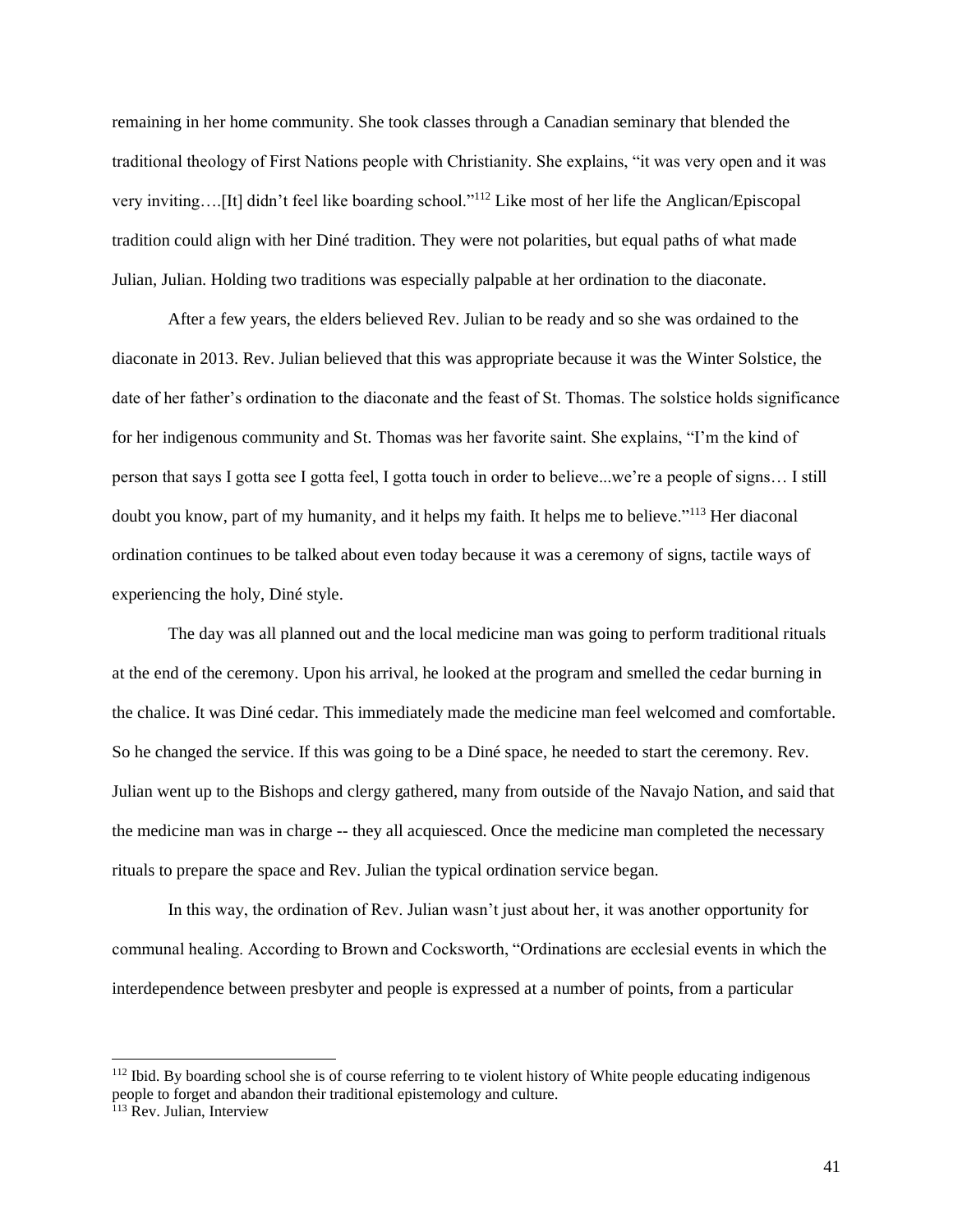Christian community for ministry in a particular Christian community."<sup>114</sup> The particularity of the Christian community was Diné and Episcopal. Both of these showed up that day. The traditional ways were not left at the church door, they were centered as sacred and holy in this Anglican, colonizer's Church. It was a way of saying, yes we believe in this Anglican tradition, but never separate from our Diné tradition. For the next two years, she was a deacon, but quickly was made to do all the things in the service that a priest would do, except the specifically sacramental elements. This scared and excited Rev. Julian, she was able to demonstrate the healing presence of Diné clergy.

Getting through seminary online while working full time and doing additional ministerial duties was going slowly. She looked around and wondered why she and other clergy were not allowed to go to seminary in the US. She then applied to seminary and got accepted at a traditional Episcopal Seminary in the East Coast. By going away to seminary, she would be able to complete her formal education more quickly, but she would also be exposed to mainstream clergy formation. If she was to thrive in the Diné space, but also beyond it, she knew that these kinds of "credentials were going to be really important."<sup>115</sup> She continued, "that's really unfortunate you know because my people, we don't believe in paper… We go by respect and the character of people."<sup>116</sup> With all the legacy of colonizer boarding schools she went off to Seminary.

Some in her community believed that leaving would make her disconnected from her community of accountability. But Rev. Julian's mom, a wise woman with a fifth grade education told her that she would have to learn to invite all to the table. Her mother taught her that because of her color or how she speaks there would be some that would not listen, but she still had a duty to try to say the words that were necessary. Learning in this Anglo context would help her do that. She had already gone through what

<sup>114</sup> Christopher J. Cocksworth and Rosalind Brown, *On Being a Priest Today* (Cambridge, Mass: Cowley Publications, 2004), 21.

<sup>115</sup> Ibid.

 $116$  Ibid.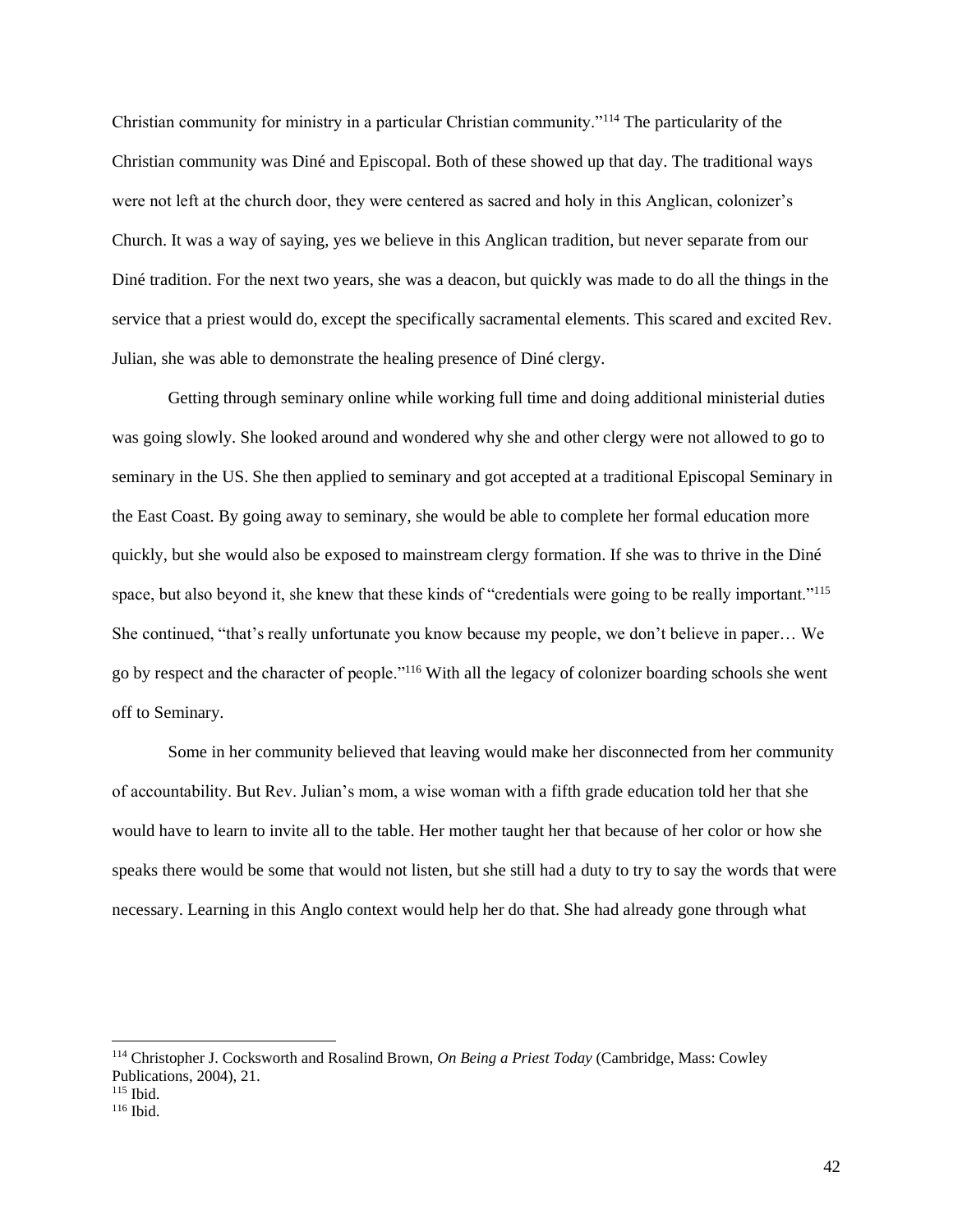Rev. Julian called "Spiritual warfare" by trying to reject the traditional ways completely. But she has come to understand the Christian way and the Diné way are parallel, "they walk side by side."<sup>117</sup>

Upon arriving at seminary, Rev. Julian leaned into her Navajo way and pushed back fiercely in her papers about their readings might counter her cultural context. Having officially been ordained priest before going to seminary and passing GOEs, the traditional formation experience would not be the contingency for her progress towards priesthood. The MDiv experience was purely a learning opportunity. During her second year Rev. Julian's spiritual director, who is indigenous, suggested she lean into the Anglican tradition and not fear the loss of her Diné identity, it would always be there. By her third year, she was able to find space for both:

What happens is that it all comes together at one place, which we say is the ceremonial way for me. That the Gospel is the center of the sacred circle...We're one whole ceremonial people or one whole liturgical people, if you will… Liturgy is not supposed to be comfortable...But liturgy is supposed to be uncomfortable because that's where our spiritual dependence and growth really comes from. And God says that, even in our traditional ways…I had struggles with the traditional way... I had to go back to the healing place...that was a part of my trauma. You got to make peace with it because that's what we call the beauty way you know...I finally realized like, wait a minute, what am I doing? I'm creating this separation from myself and I was separating myself from  $God.<sup>118</sup>$ 

For Rev. Julian, the healing of her community was replicated in her personal healing of

reconciliation between the Episcopal way and the Diné way. There was a place for each in her life. At times she may lean more Episcopal. In other spaces, she may lean more traditional. There are also times when her experience is syncretistic; so that she can feel reconciled to God. Embracing her multitudes allowed her space for salvation: healing of intergenerational trauma. Healing for herself and for her community. Ordination was a manifestation of how her skills could support her community. But her true self was developed by healing trauma and embracing ancestral knowledge and power.

### REV. JUANITA

<span id="page-42-0"></span><sup>117</sup> Ibid.

 $118$  Ibid.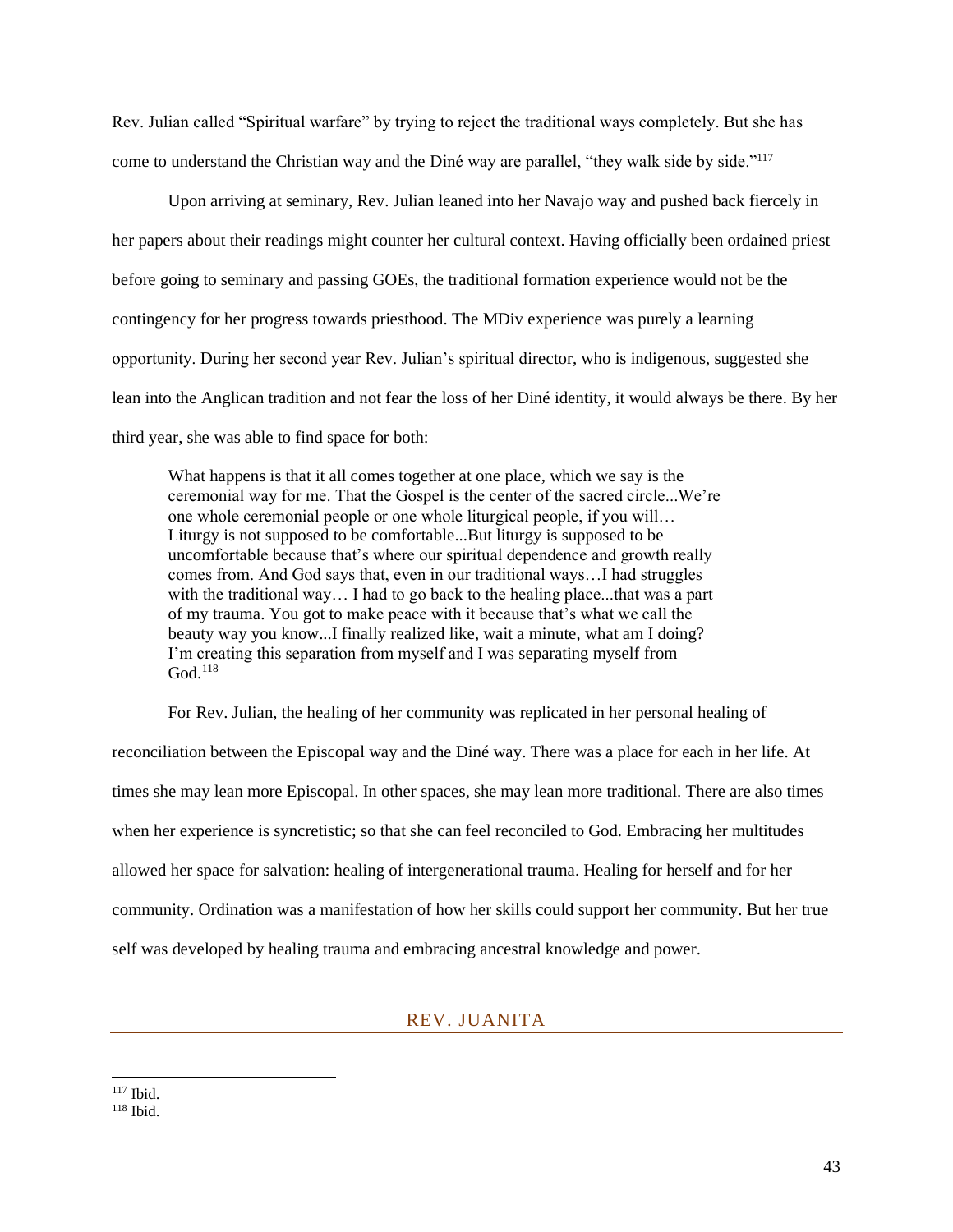Rev. Juanita and I were able to speak on November 30, 2020 at 10:30 AM Eastern for almost an hour and a half. There were several technical difficulties and so we ended up not being able to see each other. In the beginning of our conversation you can hear the hesitation as we fumble through technical difficulty, pondering silence and the traditional awkwardness of a first time conversation. I "met" Rev. Juanita on a large Black clergy and lay leaders conference call. As I went through the squares of faces, I saw a younger Black woman and thought, perhaps I should reach out. My colleague that is more involved in this circle of leadership than I, confirmed that she would be a good person to speak with. A direct message and a few emails later, we were talking about her call story. Despite our initial awkwardness, this conversation was destined by the Holy Spirit.

Rev. Juanita is from the central southern United States and had been ordained for approximately a year and a half when we sat down to speak. She identifies as African American and came to the Episcopal Church through her work in Episcopal schools. But her call story started in college when she was writing a senior thesis on religion and health. She had traveled to South Africa and worked in an AIDS hospice as a part of her studies. Here, studies went from an academic pursuit to ministerial reality. In this place of so much death and suffering, there was also hope. She wanted to know more. After graduation she attended Divinity School and also majored in Public Health. From there, she got a teaching position at an Episcopal school.

In the Episcopal boarding school setting, attending Morning prayer and Sunday liturgy became an entry point into the Episcopal Church. After a few years, she moved to a large East Coast city and started teaching at an Episcopal Day School. One day, after she gave a chapel talk, the head of school walked up and said, "you are going to be a priest one day."<sup>119</sup> As a newer Episcopalian, priesthood was not on her radar. Growing up Catholic and Baptist, priests and pastors did not look like her. The school environment pushed her to explore. She explains, "there are all of these people every day speaking something into my life and being in a school gave a certain kind of grace."<sup>120</sup>

<sup>119</sup> Rev. Juanita, Women of Color Discernment Stories, interview by Tamara Plummer, Zoom, November 30, 2020.  $120$  Ibid.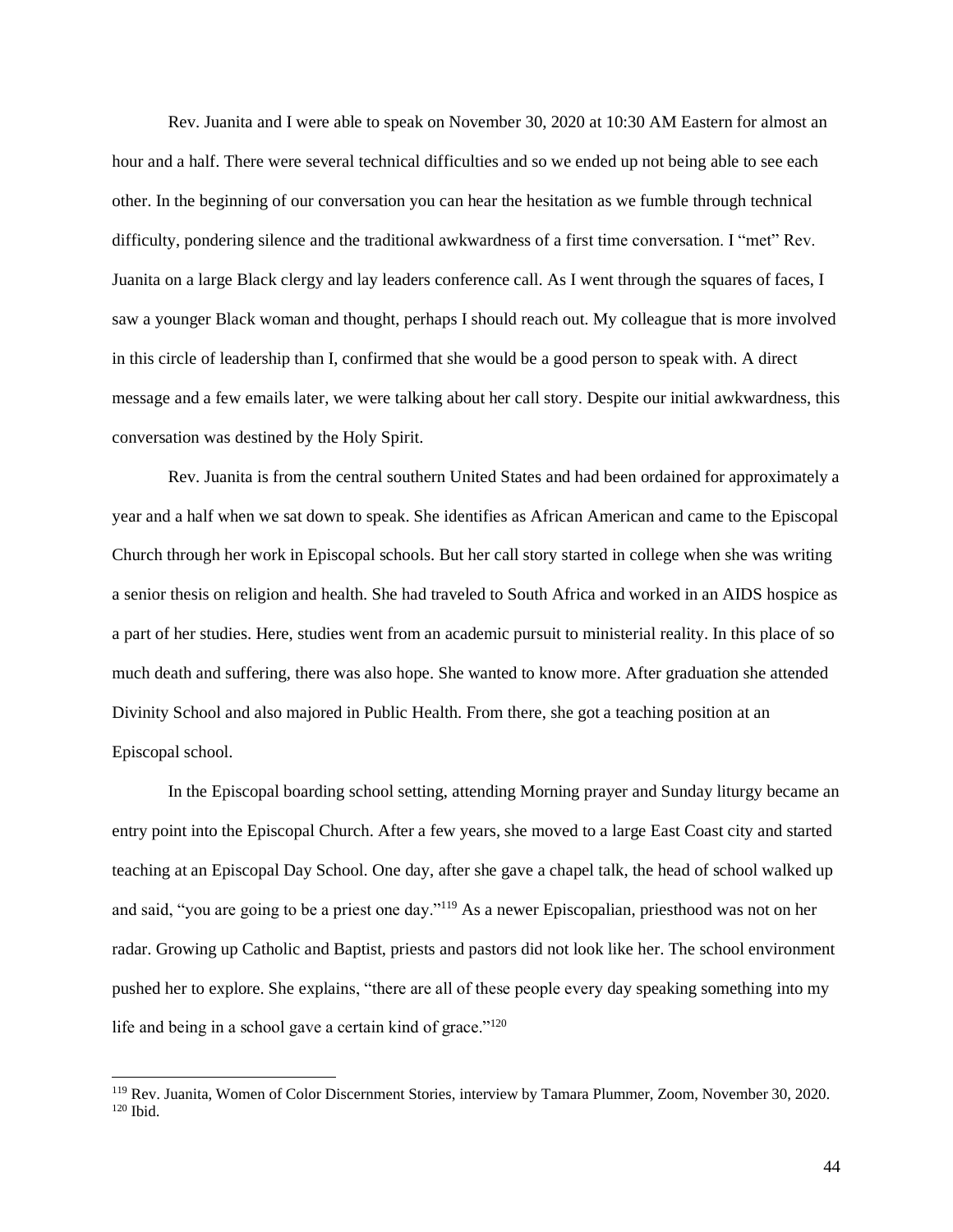The school chaplain dropped the application for ordination in her mailbox and told her to think about it. The application sat there for months, but one day the spirit pushed her to pick it up and so she began to explore. Rev. Juanita illuminates, "one of the distinct things about my call experience is just the number of people who lifted me up, who saw things in me that I felt, but couldn't put into words. And it was sort of their witnessing, their testifying that gave me the courage to truly look and see."<sup>121</sup> Similar to Rev. Julian, it was her community that raised her up and pushed her towards exploring her call.

Rev. Juanita's school had a strong relationship with the diocese and while candidates must be sponsored out of a congregation, her lay discernment committee was heavily populated by her school colleagues. Only one congregation member was on the committee. Rev. Juanita's congregation and Rector pushed back, but the school won. Rev. Juanita explained that the goal of this lay discernment group was to answer, "What is the sacramental nature of this work that I'm doing and how will priesthood allow me to live more deeply into what I do every day?"<sup>122</sup> Such a question is contiguous with Marth Percy who writes, "Ministry is…both more and less than a profession; it is about being, not just doing."<sup>123</sup> For Rev. Juanita, how would being a priest help her do the art of teaching? And how would being a teacher help her do sacramental life?

Her process would move rather quickly. She went from aspirant to postulancy, candidacy, Anglican year and ordained Deacon all within two years. The Anglican year was the most transformative part for Rev. Juanita. Having already received an MDiv, she could "seep deeply within a tradition and realized that there were so many different ways of being a priest."<sup>124</sup> In seminary, she could see a priestly call that was more reflective of her true self. It was fully her intention to continue working at the Episcopal school. Teaching was always a ministerial call and ordination would be an enhancement. Problematically, the structure of the diocesan process was set up for those who were discerning traditional

 $121$  Ibid. Rev. Juanita uses "sort of" often in her story sharing. I have edited out some of these for space. I am not fully sure what I want to reflect on about her use of passive language even post ordination, but there is something there to be explored.

<sup>122</sup> Ibid.

<sup>123</sup> Martyn Percy, *Clergy: The Origin of Species* (London; New York: Continuum, 2006), 24.

<sup>124</sup> Rev. Juanita, Interview.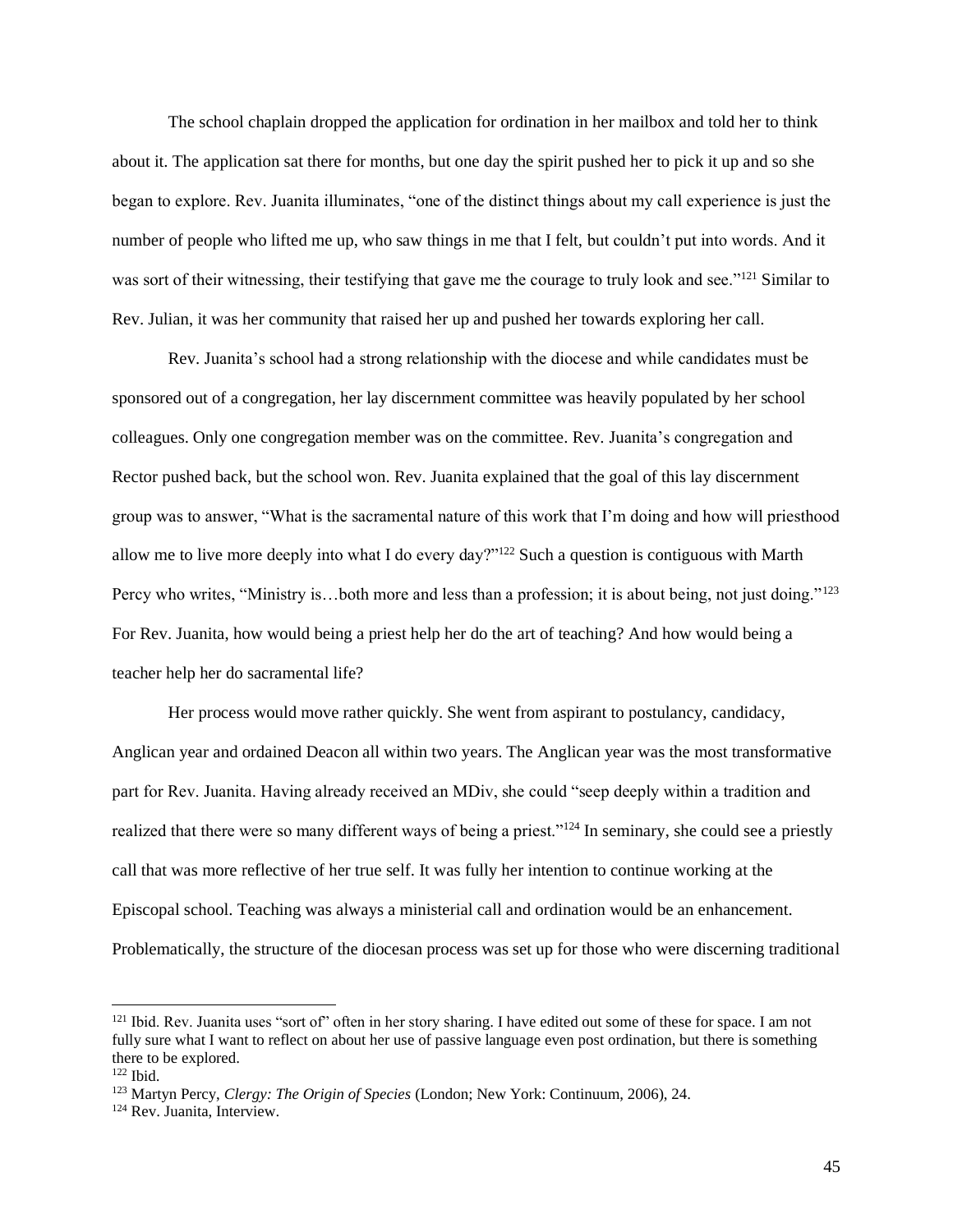expressions of priesthood that lead to paths of leadership. Rev. Juanita is an educator discerning out of a school context that has a diversity of religious experiences. Rev. Juanita felt called as bi-vocational clergy, which the diocese desperately needed. But the process had not changed to reflect a vision of priesthood that met this need.

Percy points out that "the evolution of orders, in almost any period of history, was often specifically linked to the environmental context in which distinctive spiritualities arose."<sup>125</sup> Such an evolution is a response to a Church that is "under the Spirit, a movement, an event, a happening, always being transformed, always re-inventing itself."<sup>126</sup> Rev. Juanita's situation highlights a historical moment where church and spirituality is going public. We have already seen theologians who have created public space for their theological practice. And many of these people are those who represent the margins, the disinherited. The Episcopal Church, when it comes to numbers, is in decline and there are not enough placements for ordained ministers, particularly in major cities. Perhaps, using the Public theologian model, there is the option of Public Priests.

So much about traditional ordination requires one to be rooted in a congregational context. We have seen the particularity of the congregational context be a blessing for someone like Bishop Emma and difficult for Rev. Isabella. During this time of pandemic, online worship has further problematized traditional concepts of Church. Rev. Sarai further explains, "good people are going to be coming to us from contexts where there is no community, or where there is complicated community."<sup>127</sup> What processes would serve these aspirants?

One might discover the Episcopal Church on a college campus or through an emergent church congregation, or like Rev. Juanita, through a teaching position at a school. One may find spiritual resonance with the liturgy and the tradition. And yet these particular spaces of welcome are not The Episcopal church or representative of all dioceses and congregations. Such people will have no particular

<sup>125</sup> Percy, 53.

<sup>126</sup> Cláudio Carvalhaes, *Eucharist and Globalization: Redrawing the Borders of Eucharistic Hospitality* (Eugene, Oregon: PICKWICK Publications, 2013), 181.

<sup>&</sup>lt;sup>127</sup> Rev. Sarai, Interview.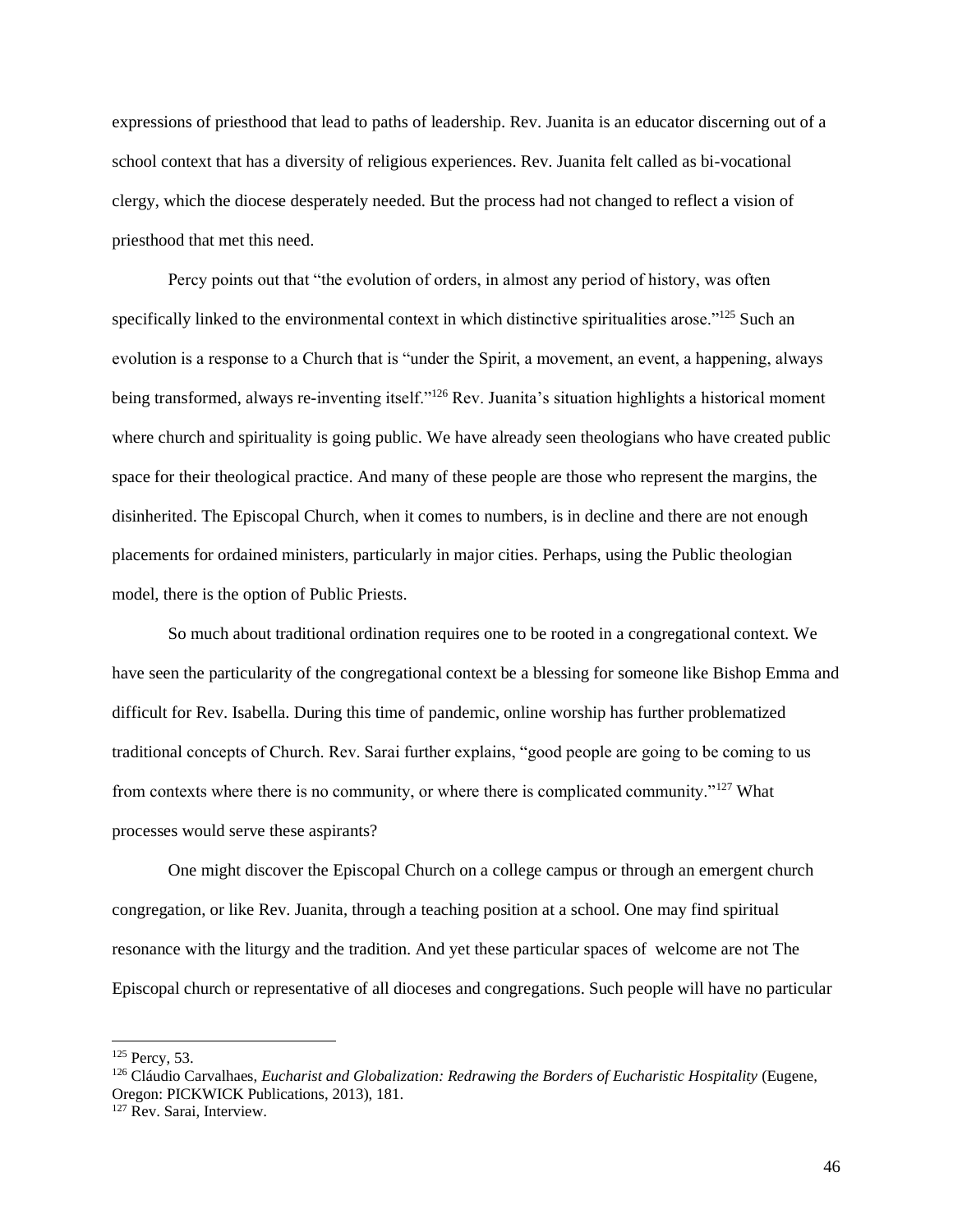"home" or congregation that aligns with their denominational interests. For this population discernment and ordination processes have to reimagine what we mean when we talk about congregations, by challenging where the sacred is traditionally acted out or manifested and what characteristics of priesthood are necessary for such communities. The idea of sacramental life as standing behind an altar on Sunday morning in front of the same group of people every week is merely one manifestation of sacramental life. How might our processes allow space for alternative discernment and vision?

The non-traditional nature of Rev. Juanita's discernment helped her answer a direct question, but she wasn't able to explore other ministerial questions related to her call. By the time her lay discernment committee completed their gatherings, Rev. Juanita could articulate what sacramental leadership meant for her vocation as an educator. She could see her call story as pointing her to priesthood. However, it didn't necessarily allow space for other questions to be engaged. Rev. Juanita had two communities of accountability, the school and the African American community in which she was raised. Her process focused on one - the school.

Let us discuss the process of the committee to understand the issue. The lay discernment committee took the six qualities that the diocese had laid out as characters of priesthood and Rev. Juanita wrote reflections on each. Each discernment meeting focused on these reflections. At the end of the process, the committee provided a report that would highlight where Rev. Juanita excelled and where she could improve. Rev. Juanita reflected, "My lay committee may have been too school focused and maybe that's why I'm in this really intense period of discernment now. They didn't ask me the kind of questions that I...some of the kinds of questions I needed to explore in that committee...It was pretty rigid<sup>"128</sup> The committee was all White and "I was never asked a question about race. I was never asked a question about justice. I was never asked the question."<sup>129</sup> Her written reflections often situated her call in the context of being an African American woman, but her committee kept returning to her role as educator.

<sup>128</sup> Rev. Juanita, Interview.

 $129$  Ibid.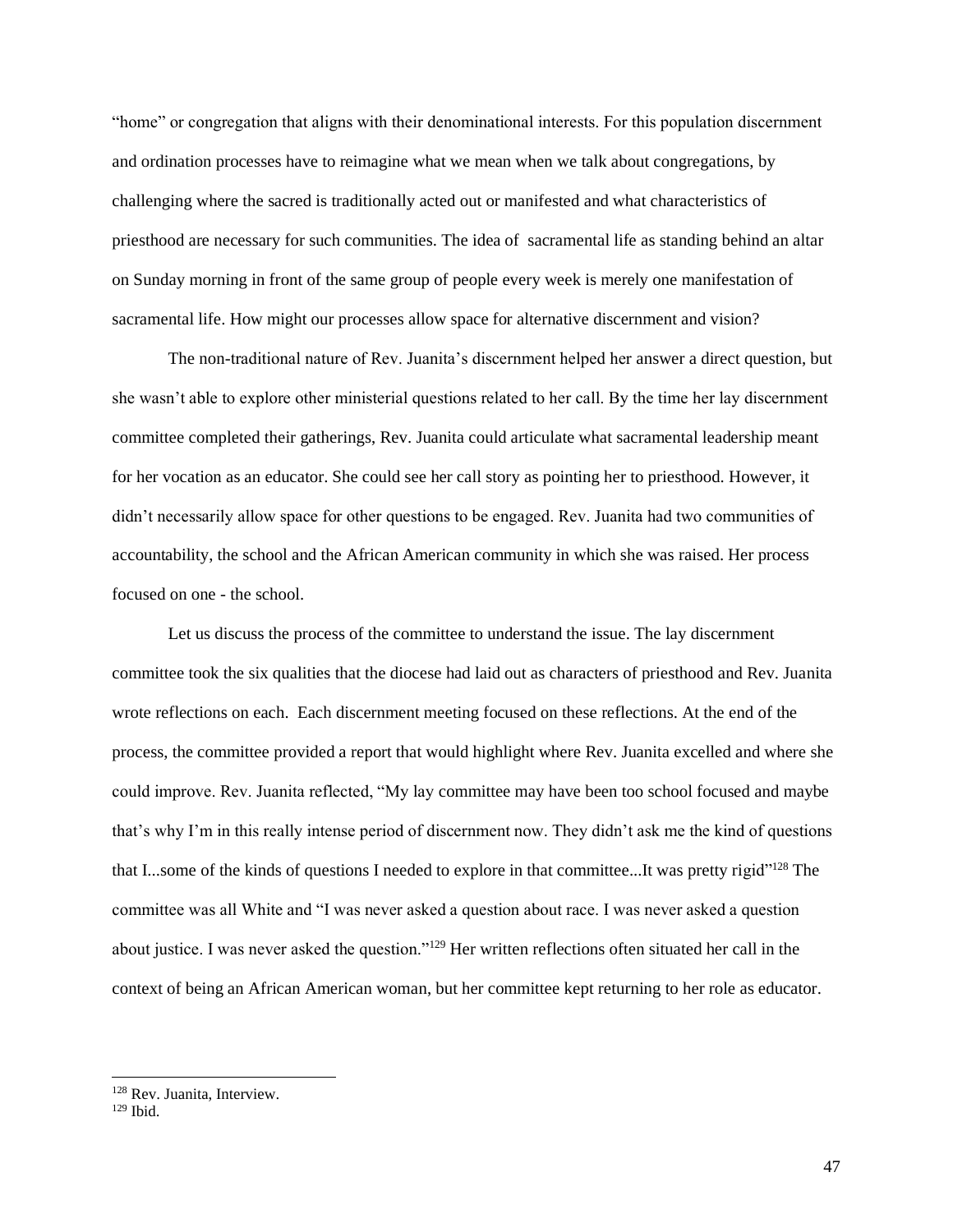Rev. Juanita in reflection asks, "How can you go through a process and not have to deeply wrestle with the history of racism in the Episcopal Church.?"<sup>130</sup>

This lack of engagement on race and theology has now become a difficulty for Rev. Juanita as she continues to teach and be an assisting priest in a congregation. 2020 was not only the year of pandemic, but racial reckoning after the murder of George Floyd. While the Episcopal Church chose racial reconciliation as a priority, it continues to struggle with exactly how to engage all congregations in the conversation. Rev. Juanita puts it this way, "I feel as if certain theological ideas become options and sometimes we hide you know, we hide behind our liturgy. But to me, if our liturgy isn't in some ways bringing us into a deeper encounter with God who liberates, then maybe it's just liturgy. I don't know."<sup>131</sup> Looking back on her writings from seminary, she remembers how central the questions of James Cone's Black theology permeated her papers and sermons. Now such engagement in her liturgical context has become an option.

Cláudio Carvalhaes illuminates what Rev. Juanita is longing for, "whatever we do at, in, or around the Communion altar/table is fundamentally connected to the very practical ways we live."<sup>132</sup> The discernment process that brought her to see her priestly call also needed to engage what it meant to be Black, Episcopalian and sacramental. She reflected: "in some ways, no one ever said this to me explicitly, but I feel the need to hide my blackness."<sup>133</sup> As she moved through the process she realized, "I've gotta play safe and now it's like how do I rid myself of that to really be authentic, to really be who God called me to be."<sup>134</sup> Even now, she struggles with how to couch difficult ideas in ways that will be heard by her "predominantly White, high Anglo-Catholic" congregation.<sup>135</sup> Because "if people stop listening, you're

<sup>130</sup> Ibid.

<sup>131</sup> Ibid.

<sup>132</sup> Carvalhaes, *Eucharist and* Globalization, 3.

<sup>133</sup> Rev. Juanita, Interview.

 $134$  Ibid.

<sup>135</sup> Ibid.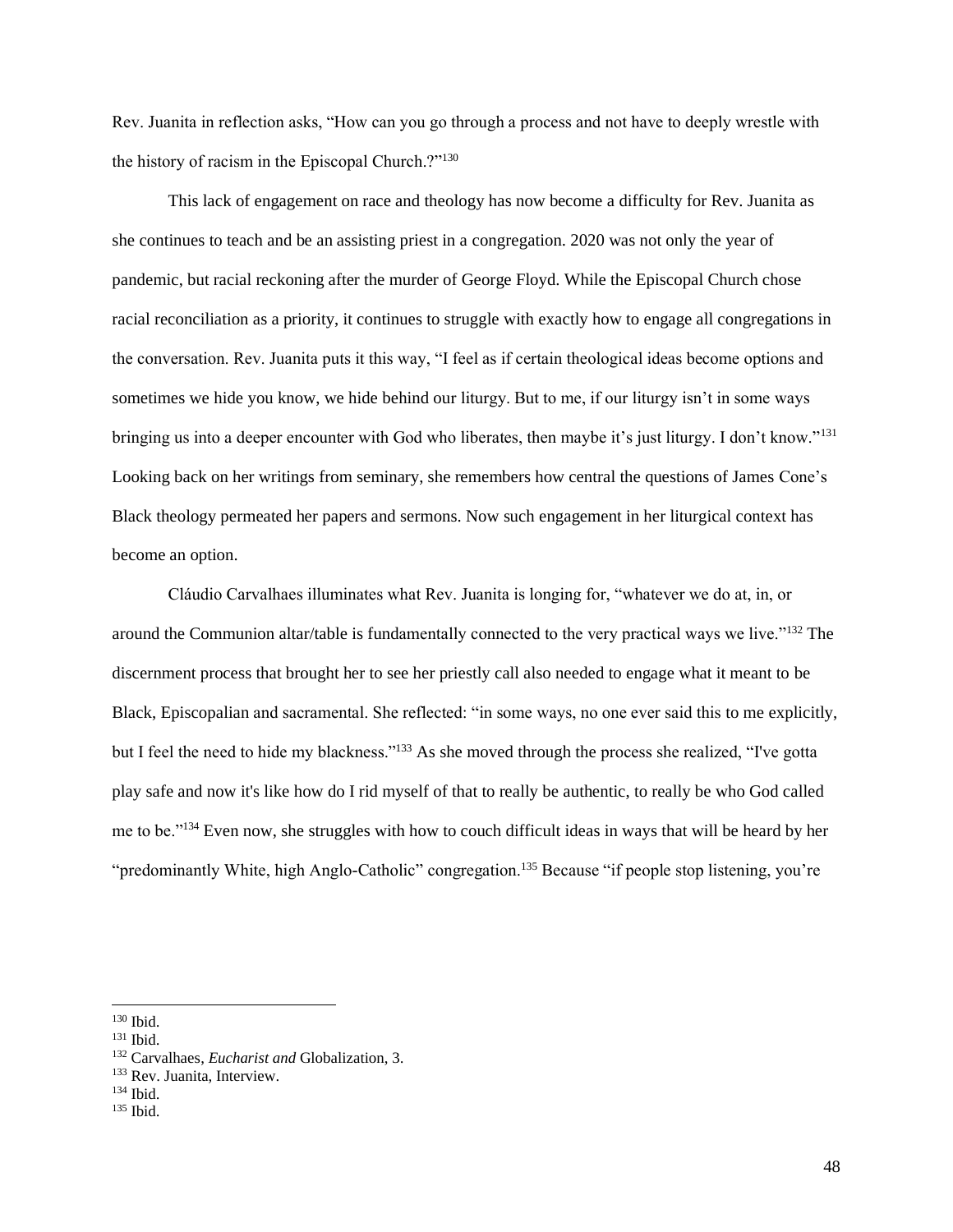not effective. But at the same time sometimes you just have to come out and say things."<sup>136</sup> Effectively,

Rev. Juanita has engaged in *covering demands* that limit her ministerial call.

Rev. Juanita spoke more explicitly about these *covering demands*:

I had a few people who would come up to me and say, 'Hey, you know, when you go talk to the standing committee, these are things that you would say or should think about.'... What I was running up against is that there's like this...Episcopal speak. In some ways, our tradition just gets really small, where we feel as if in this tradition, I don't know if I should be saying this, … we feel as if we're the only people who have liturgy. We're the only people who have the right approach to reading the Bible and knowing the Bible and I've been around deeply faithful people my entire life who couldn't tell you the difference between a chasuble and a stole, but that has no bearing on their understanding of liturgy and the beauty of God's presence and sitting in God's presence, of worshipful space...I was trying to make a claim for… ministry happening in the school setting. It doesn't look like a parish.<sup>137</sup>

She was making a claim for a liturgical response to a ministry context that lied outside of the discernment/ordination process' intention. Essentially the process was trying to "move the *other* into sameness, turning the *other* into the colonizer's self-realization and making the unknown knowable, safe and easy to deal with or even to control."<sup>138</sup> It is hard for me not to see the colonizing elements of Rev. Juanita's process. The contortions and new language that had to be engaged in order to be "safe" and "knowable."

Episcopal Speak and other *covering demands* is harmful because as Rev. Juanita put clearly "So much of the pathway looks like doors, and although we use the language of exploration and discovery, I don't think that these committees are anything but doors."<sup>139</sup> The rapid nature of her discernment experience and the Whiteness of her lay discernment committee didn't allow Rev. Juanita to explore, discover, or question what race had to do with her ministerial call. And yet, her ordination service brought her back to why she felt called to the Episcopal Church in the first place. She says, "ordination is reality as it is. Something is happening through the holy spirit, but there is something else that is also happening.

 $136$  Ibid.

<sup>137</sup> Ibid.

<sup>138</sup> Carvalhaes, *Eucharist and Globalization*, 169.

<sup>139</sup> Rev. Juanita, Interview.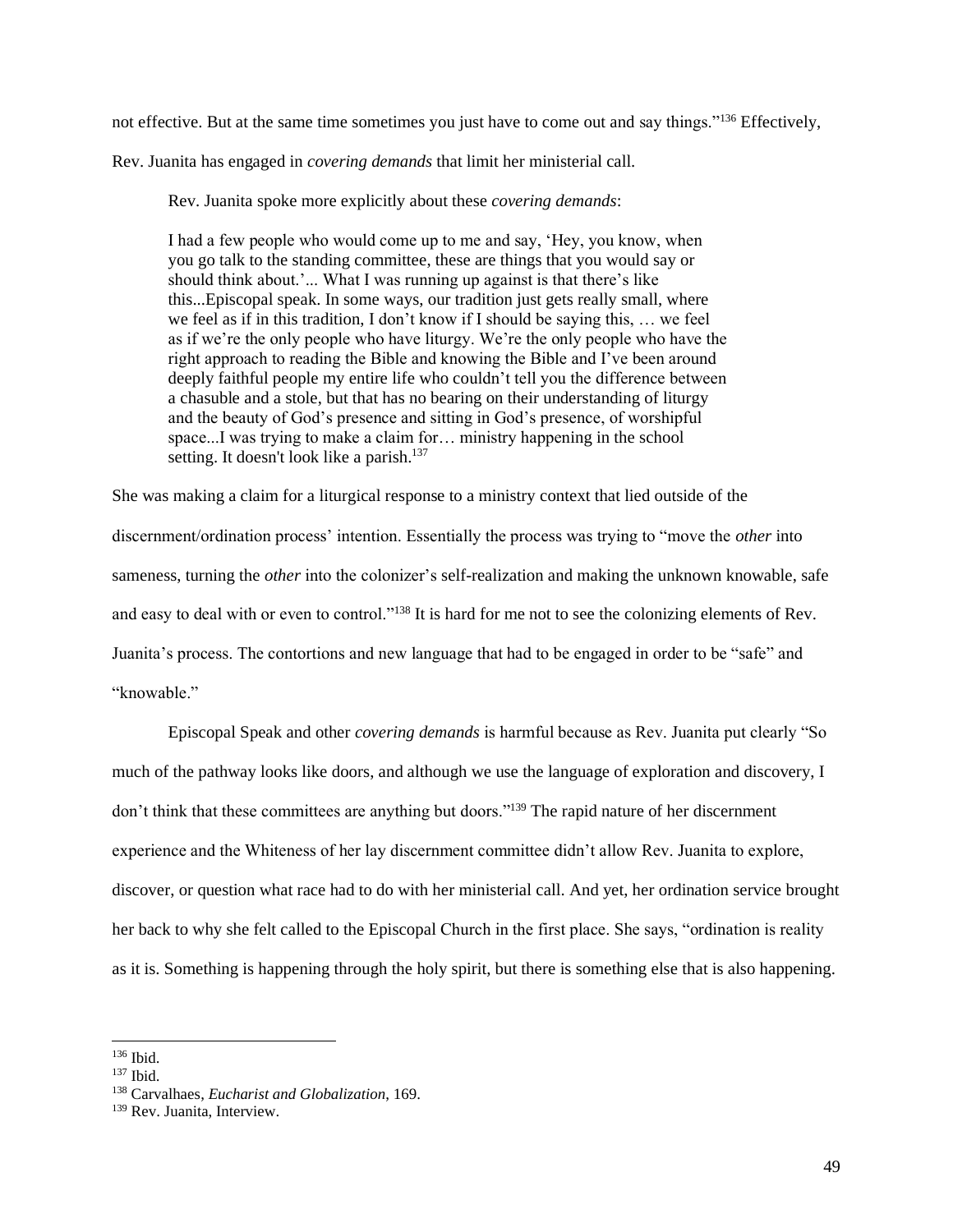A liturgical moment that is drawing us to the heart. It is not about us, but all the people around you. You are being raised up for the church. And I hope that's a capital 'C' Church."<sup>140</sup>

Now that she is ordained, perhaps there is more space for discernment and spiritual direction that will continue to help her work through these difficult questions and authentically express her voice. Like Rev. Juanita, I believe that we have to speak in ways that others can hear us, but we must heed the warnings of Rev. Julian. Too much disconnection between one's culture and one's call ultimately results in a disconnection from God. One cannot lead a community into reconciliation unless her work of reconciliation is a part of one's spiritual journey.

# LESSONS LEARNED

<span id="page-49-0"></span>Delores Williams writes, "All of our talk about God must translate into action that can help our people live."<sup>141</sup> In the previous sections, we learned about the ways that five women of color priests talked about God and how they have been called into action. Here, I will summarize some key learnings and survival tools as an epistemological base in order to construct more liberative and equitable processes.

What stands out most, is how these women constantly return to God, God's call, God's purpose, God's vision. Their path is choppy sea, but God is the horizon.<sup>142</sup> As Fred Hammond says at the beginning of his song *Your Steps Are Ordered*, "When you've been called by God or called to have a relationship with God, sometimes…it just don't feel good."<sup>143</sup> God-centeredness, as Rev. Julian spoke to, does not mean an easy life, but it will result in a more fulfilling one. Choppy seas come from two sources: God's transformative power and discrimination. Every interviewee discussed their encounters with racism, sexism, heterosexism, and classism. At the same time, they had to navigate the discomforts of leaning into a new way of seeing and understanding themselves, articulating what they felt inside for

<sup>140</sup> Ibid.

<sup>141</sup>Delores S. Williams, *Sisters in the* Wilderness, 180.

<sup>142</sup> Gustavo Gutiérrez, *A Theology of Liberation: History, Politics, and Salvation* (Maryknoll, N.Y: Orbis Books, 1988).

<sup>143</sup> Fred Hammond, *Your Steps are Ordered*, vol. Pages of Life-Chapters I&II, 1998.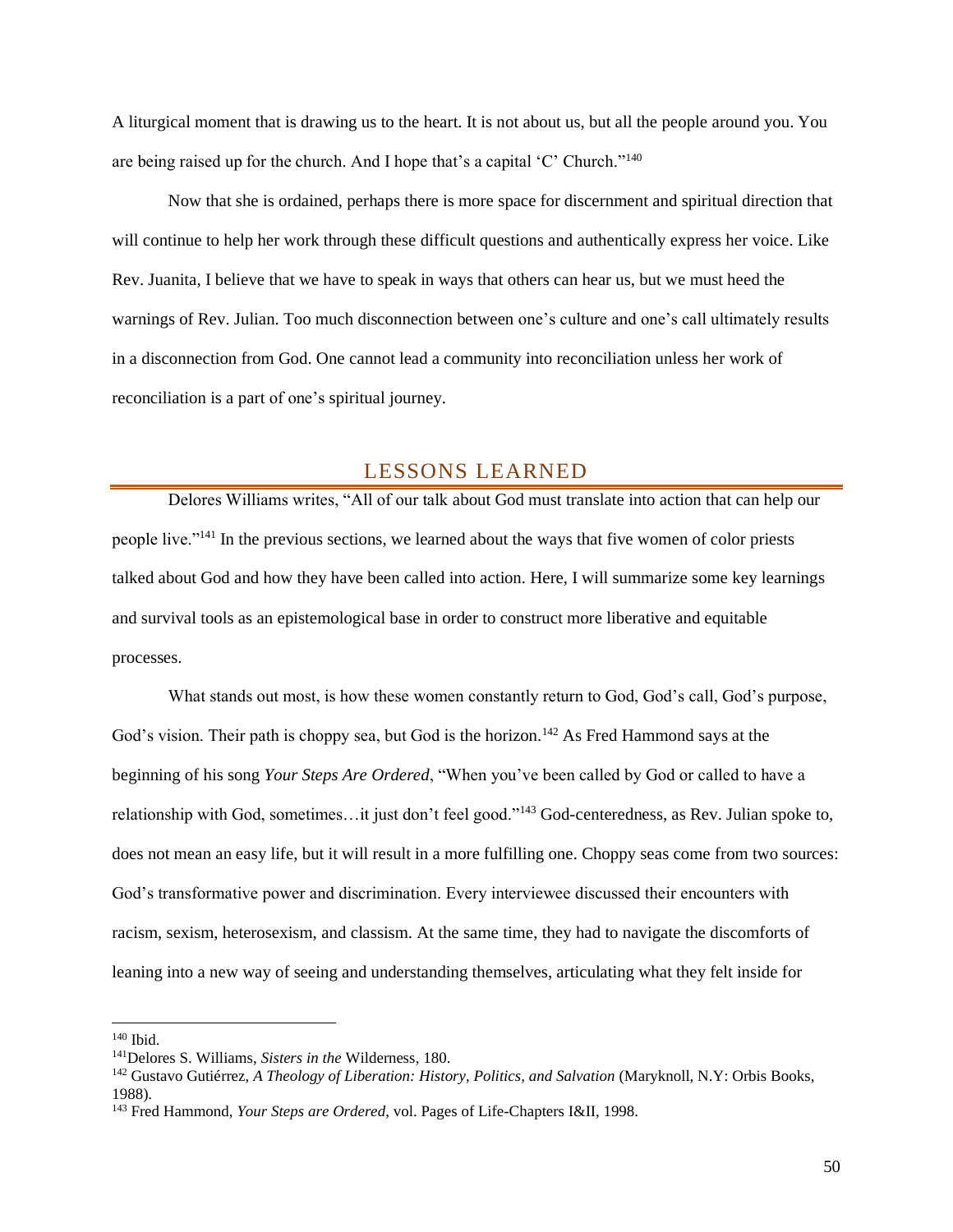those who would confirm their spiritual and vocation pursuit. Navigating both spaces required a focus on what God is doing through them, not just what was happening to them. Such navigation requires curiosity, wonder, a bit of fear, and malleable expectations: "We make plans, God laughs."

The desire to get back to God and God's call helped to focus the process of discernment and then became a supportive grounding for the destabilizing moments of discrimination. At the same time, God's support shows up in communities and allies who affirm their call. It is specifically helpful when those who have already navigated these processes or are members of the mainstream translate and provide advice for those who enter the process from the margins. These women found allies to help guide them along the way. Spiritual grounding and supportive community provide space for seekers to live into their true self.

Each participant talked about unexpected allies that supported them in their call. The capacity to be an ally and know how to do it well takes experience. For those who have a historical legacy of being welcomed, they will feel more comfortable to take chances and advocate for non-traditional or "more risky" candidates. Also, access to power spaces in the church has happened in waves. First Black people fought for access, then women and then LGBTQIA folks. All these groups have overlapping members who then experience the entire process in their own unique way. For example, Rev. Sarai spoke about how other people of color did not accept her Queerness or how Queer folks did not welcome her South Asian identity. As each marginalized community enters the mainstream, navigating new power dynamics is complicated.

Real change will happen when we recognize that there isn't limited space in God's Kingdom. Some of those with limited vision are gatekeepers and they operate out of a fear of losing power. This means that aspirants from the margins are continually navigating discriminatory power dynamics which is exhausting. One default tool is the StrongBlackWoman. While an effective strategy at times, clinging too tightly to "strength" may have seekers missing out on resources that they didn't even know were options.

51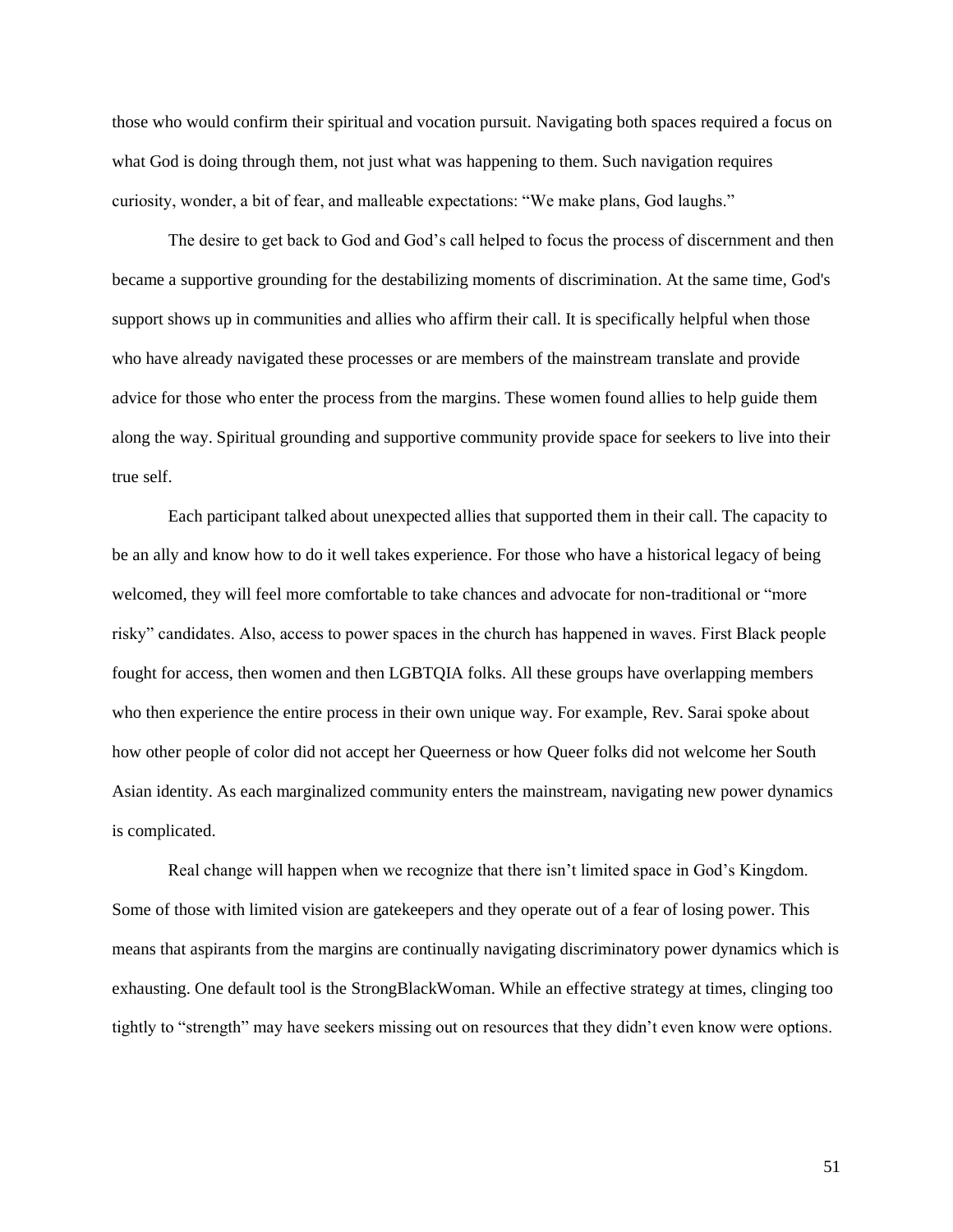Rev. Sarai puts it this way, "you don't know sometimes what you're allowed to ask and how to ask."<sup>144</sup> Injustice and inequity in the process results in two kinds of discernment skills: 1) How to listen for and respond to God's call and 2) How to respond to an unjust community with nuance. Survival of both requires drawing strength from God, and ideally a loving community of allies that will be God's presence in her life.

The goal of any discernment process for ministerial leadership is to have "authentic leaders [who] … aim at liberating the heart, their own and others', so that its powers can liberate the world."<sup>145</sup> We have seen how some processes are not set up in ways that yield authentic leadership. Yet, these women continue to discover God's call and ways to live into their true self. It is interesting that each did find liberation in the liturgical moment of ordination. There was a light and beauty in each woman's discussion of their ordination service. In that liturgical space, their multitudes could be embraced and celebrated.

The path to ordination will inevitably affect what happens after the ordination service. If discernment committees have limited vision, so will those who discern limit their ministry. If you have to navigate *covering demands* then ecclesial power begins to be centered over God. Clergy are meant to lead the fulfillment of the mission of the Church: "to restore all people to unity with God and each other in Christ."<sup>146</sup> At the same time, priests "do not erase the priestly calling of the people of God. It exemplifies it … [empowering] the people of God to realize their true identity."<sup>147</sup> In the story of Rev. Julian, we have seen how reconciliation yielded liberation: "the *project* of freedom wherein the oppressed realize that their fight for freedom is a divine right of creation."<sup>148</sup> Therefore, pursuit of ordination requires a reconciliation process for the discerner and those who discern with them.

<sup>144</sup> Rev. Sarai, Interview.

<sup>145</sup> Palmer, *Let Your Life Speak,* 76.

<sup>146</sup> Episcopal Church, Book of Common Prayer, Pg. 855.

<sup>147</sup> Cocksworth and Brown, *On Being a Priest Today*, 32.

<sup>148</sup> Cone, *God of the oppressed*, 127.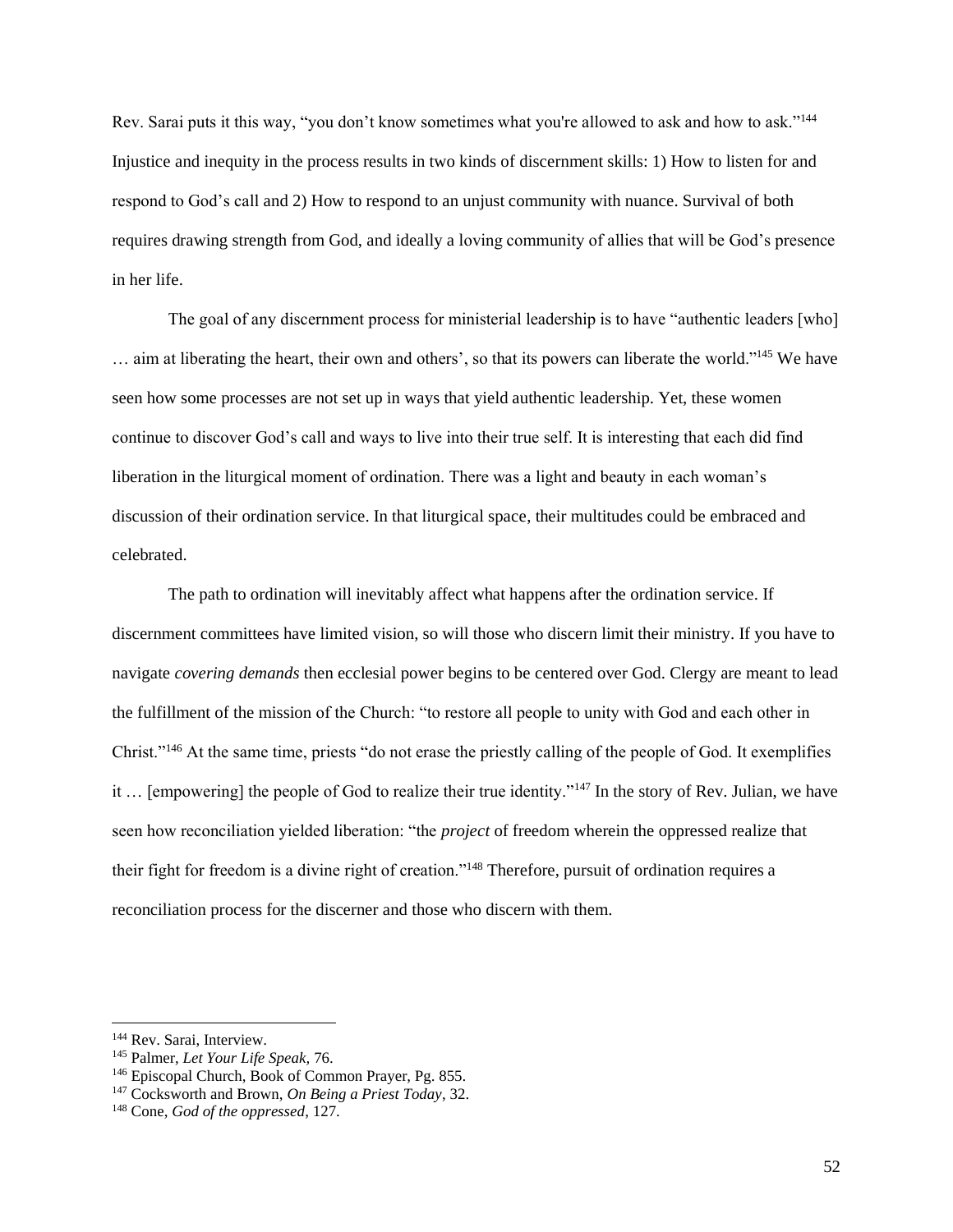A large stumbling block to liberation is one that wasn't covered as explicitly in the interviews, but we must speak about now, financial resources. Participants spoke about seminary debt that could reach \$100,000. According to the Diocese of New York website, minimum required salary for a full time position for those ordained less than three years is  $$46,000$ .<sup>149</sup> As the amount of full time positions decreases, so do salaries and contributions to retirement and pension funds. If seminary is required for formation, how do those with limited financial resources feel free to attend certain institutions? How do seminarians access additional resources beyond their diocese? What communities have insider knowledge of these scholarship and grant programs, who doesn't? But financial resourcing plays a role long before a person obtains postulancy.

An easy way to make allies in the diocese and be seen as priestly, is to participate in ministry committees or the legislative life of the Church. These meetings often happen during the week between 9am and 5pm. I can remember my mother taking days off from work to lead Episcopal Church Women (ECW) meetings. She was privileged enough to do so. What about those who have hourly positions and no vacation options? Do these experiences provide adequate, safe childcare so that parents can participate? In dioceses that are larger with limited transportation options, can a person even get to the diocesan office without an overnight stay? Wealthier dioceses can provide such resources, but they are also the places that tend to have more competitive processes. Financial limitations are real, both for dioceses and those seeking ordination. If we do not address this issue, we may raise up priests that look diverse, but continue to reflect more elite expressions of leadership.

We have spent time describing and deconstructing the experiences of women of color clergy. And not all has been said. Further research needs to focus on those who have not made it through the process. What happens to their ministerial call? How might structural and legislative change yield less traumatized

<sup>&</sup>lt;sup>149</sup> The Diocese of New York encompasses Staten Island, Manhattan, The Bronx, Westchester County and other wealthy parts of New York State until just south of Albany, NY. anhttps://www.dioceseny.org/administration/forclergy/clergy-finance/minimum-compensation-guidelines-for-priests/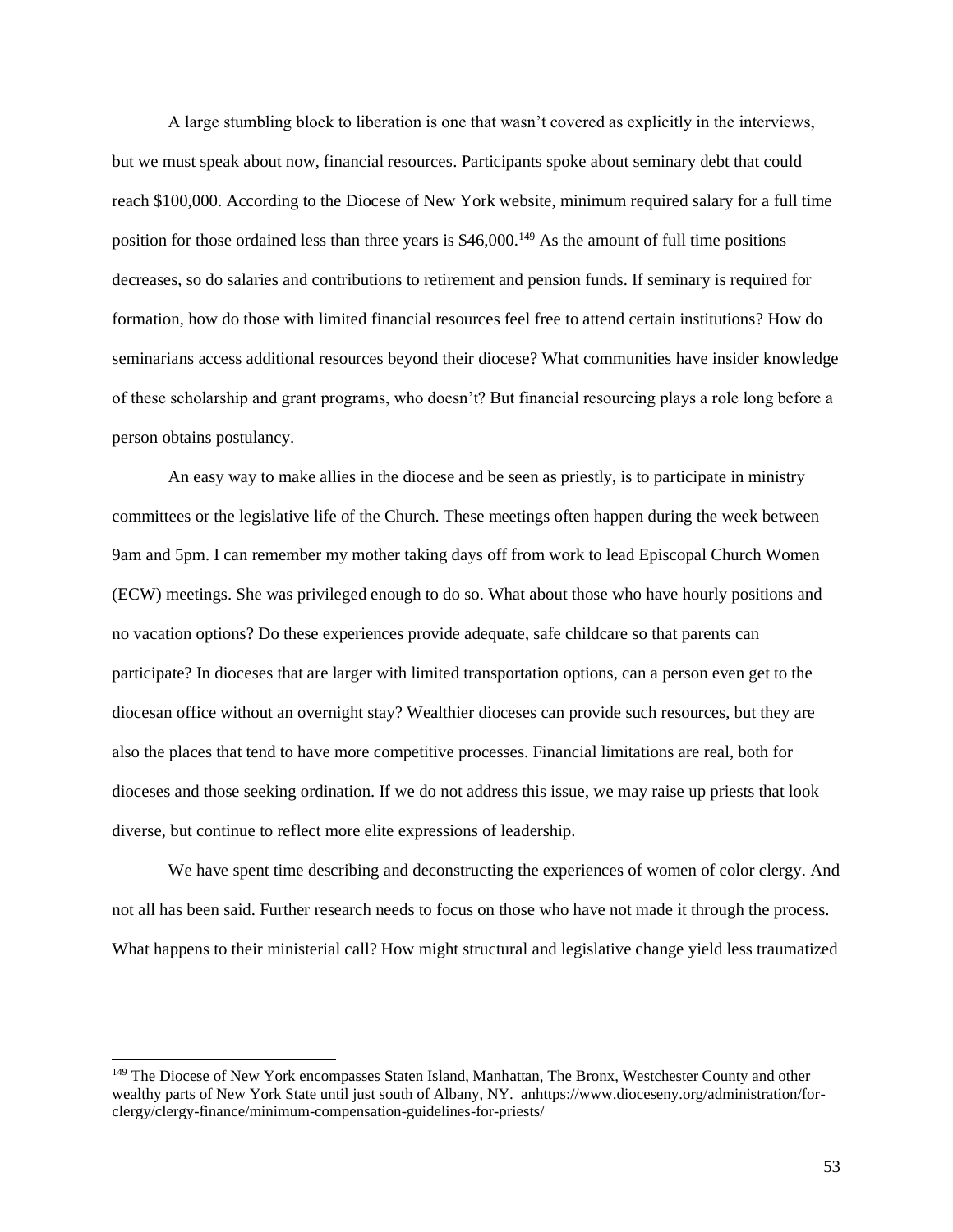priests? We have learned that discernment happens on two planes, the temporal and the divine.<sup>150</sup> Surviving the process for the disinherited is understanding how both are at work in their lives and what both mean for utilizing their gifts in community. We now speak more specifically about how that might work moving forward.

## PROPOSED NEXT STEPS: CONSTRUCTION

<span id="page-53-0"></span>Turning our focus to construction, I propose two changes to our understanding of the ordination process. The first is disentangling formal discernment processes from the application for ordination. This requires creating a culture of discernment that goes beyond ordained ministry and an ordination process that incorporates equitable hiring practices. Secondly, I propose that we embrace a fuller understanding of priesthood in relation to Christian community. Rather than priests engaging sacramental leadership in particular communities, we can expand the chaplaincy roles and develop priests that can bring sacramental life to the world.

### UNIVERSAL DISCERNMENT

<span id="page-53-1"></span>Discernment is the process of discovering what is of God, centering the spirit to hear God's voice, and figuring out how one is going to respond to that call. Ordination is more like an admissions process, job training and certification. In the ordination process discernment happens in two areas, communally and institutionally/canonically. It is assumed that personal discernment has already happened before one enters the process, but this is not always the case.

The Episcopal Church does not have a culture of vocational discernment that lies outside of the ordination process. There are programs, such as Education for Ministry (EfM) or spiritual direction that offer discernment.<sup>151</sup> While both have been life giving for some, it feels different than the Quaker

<sup>150</sup> I pull the concept of two planes from: Paul Tillich, *The Shaking of the Foundations* (New York: Charles Scribner's Sons, n.d.). Particularly the second sermon on the two orders.

<sup>&</sup>lt;sup>151</sup> EfM is a weekly commitment that can last for three years. Trying to find a spiritual director of color and of competence, even in NYC, for me has been extremely difficult. With a complicated work schedule, neither has been a viable option for my spiritual discernment needs.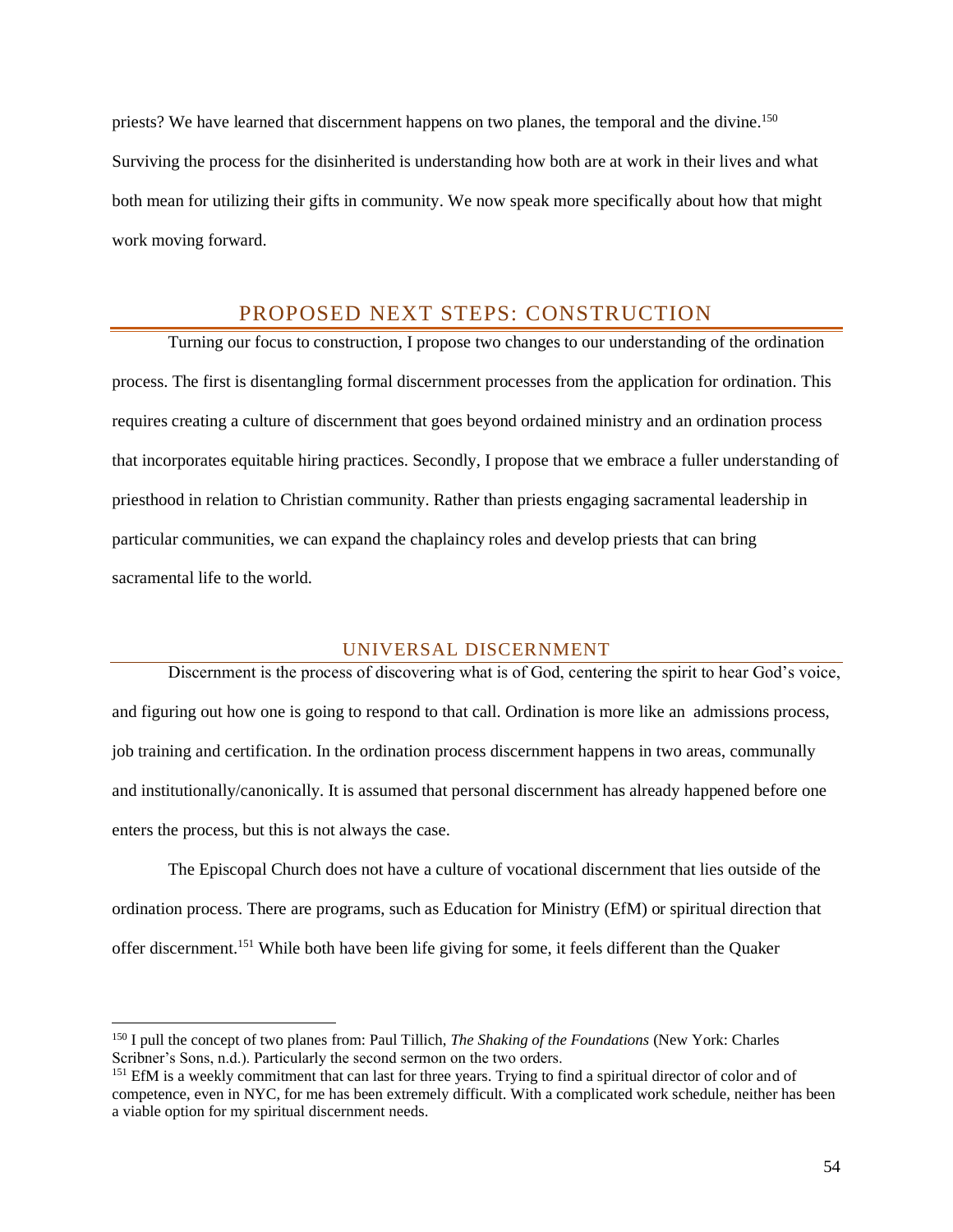approach of a "clearness committee."<sup>152</sup> Clearness committees are more malleable and respond to the need of the person discerning than a set curriculum like EfM. To create a discernment culture would require the formation of people in every congregation of the denomination who can sit with people to provide caring support in their pursuit of God's call. Such formation would be transformative for those discerning and those helping folks discern.

We do not have to look far to find guidance on this topic, the Constitution  $&$  Canons of the Episcopal Church state that dioceses must provide, "Assistance in understanding that all baptized persons are called to minister in Christ's name, to identify their gifts with the help of the Church and to serve Christ's mission at all times and in all places."<sup>153</sup> Further, "The Bishop, Commission, and the discernment community shall assist persons engaged in a process of ministry discernment to determine appropriate avenues for the expression and support of their ministries, either lay or ordained."<sup>154</sup> These Canons imply two things: First, we should already have official community processes to support all baptized persons to identify their gifts and explore what that might look like in achieving Christ's mission. Secondly, such a culture of discernment needs to address ministries beyond those seeking Holy Orders.

Here is my unfiltered truth. There are devoted Episcopalians who have profound spiritual experiences that lead them to want to align their vocation with the Church. They feel deep spiritual callings to something. Because there isn't a culture of discernment and limited vision on what ecclesial leadership looks like, people enter the ordination process seeking guidance. What God was calling them to, wasn't ordination. Just because you "love the Lord" doesn't mean that you should be ordained. A better culture of discernment would help guide people to an answer that doesn't have to end with priesthood. And whatever the answer is, needs to be celebrated, honored and lifted up as very good. It is

<sup>152</sup> Palmer, *Let Your Life* Speak, 44.

<sup>153</sup> The General Convention of the Episcopal Church, "Constitution & Canons," *General Convention*, accessed April 7, 202[1,](https://extranet.generalconvention.org/staff/files/download/23914) [https://extranet.generalconvention.org/staff/files/download/23914.](https://extranet.generalconvention.org/staff/files/download/23914) 99.

<sup>154</sup> Ibid, 101.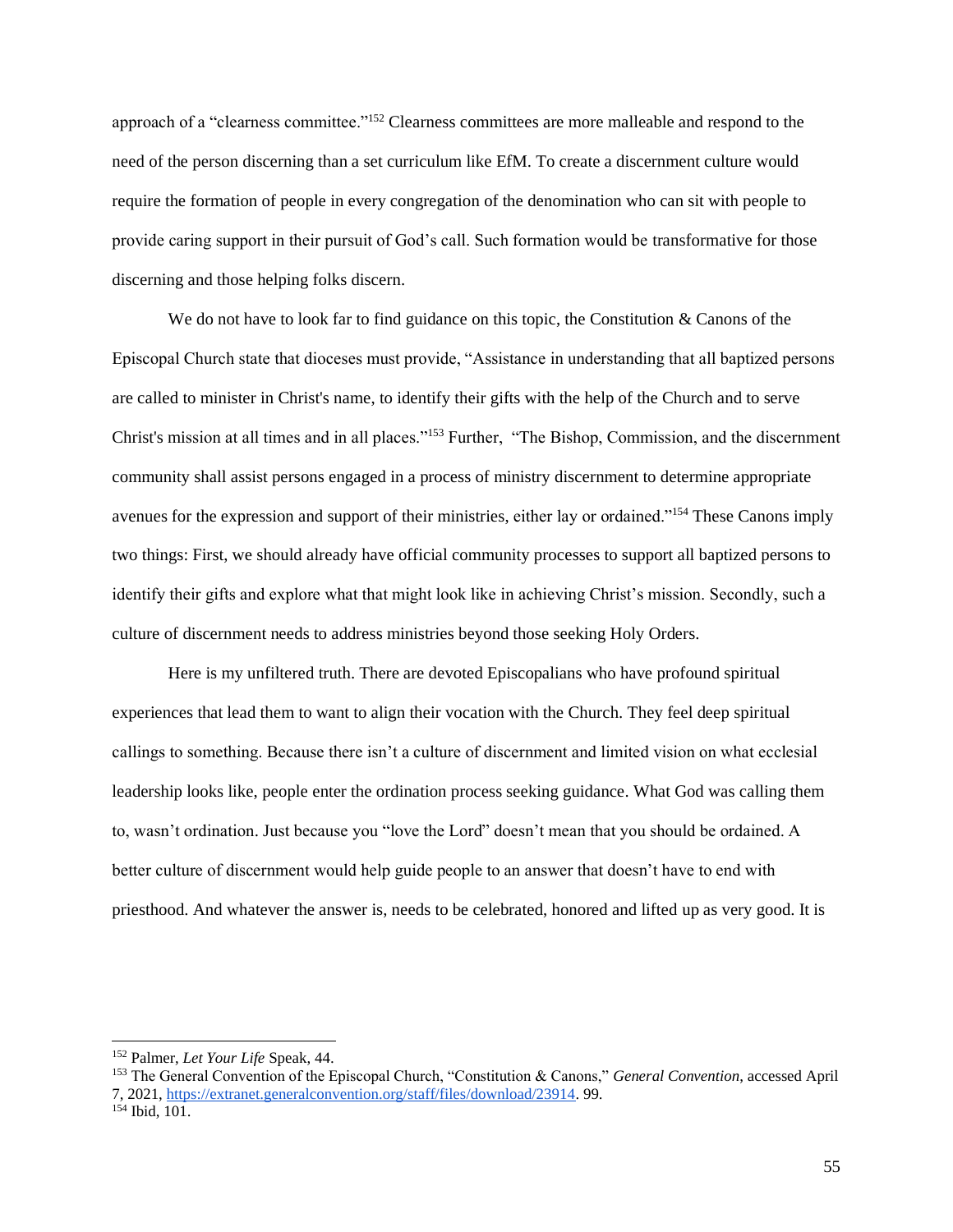when the individual is allowed to vulnerably discover their path with "God on the horizon" that ego and power leave the room so that liberation and freedom can enter in.<sup>155</sup>

For those who are called to ordained ministry, but do not get a chance to truly discern before they enter the process, they are at even greater harm for injury. As we see in Rev. Juanita's case those who determine if she will be presented for postulancy were her colleagues and spiritual support network. How can one be vulnerable and uncertain in such a space? If the aspirant is not put forward for postulancy, this support network may no longer be a place of healing and discovery. Even when one is made postulant, support networks may continue to be decision makers in your spiritual journey. Rev. Sarai puts it this way, "I wish there had been trusted people to talk to about formation, who I wasn't scared of, who couldn't hurt me."<sup>156</sup> How can one, like Rev. Juanita suggested, not see this path as anything but doors? Having more spaces for individual discernment may help people enter the ordination process with clearer vision.

Cultural transformation needs support for the structural institutional powers that are the "doors" on the path. The diocesan Commission on Ministry (COM), Standing Committees and anyone else involved in the ordination process "need to identify their own biases relative to the situation. We all have histories that shape our outlooks. What we have to say needs to be measured against those histories."<sup>157</sup> In essence, those evaluating a person for ordination need to examine their explicit and implicit biases. Everyone has an idea about what priesthood "looks like." Those who fall outside of such visions will have more difficulty navigating the path.

There are several resources that exist to help people be more intentional and thoughtful about how they participate in ordination/discernment processes. Of those that I have read, they do not explicitly point to the role social location impacts how call is experienced by those on these committees. For example, *Listening Hearts* is a go to resource for discernment groups. The book emphasizes things like

<sup>155</sup> Gutiérrez, *A Theology of Liberation*.

<sup>156</sup> Rev. Sarai, Interview

<sup>157</sup> Gills, et al., *Listening* Hearts, 52.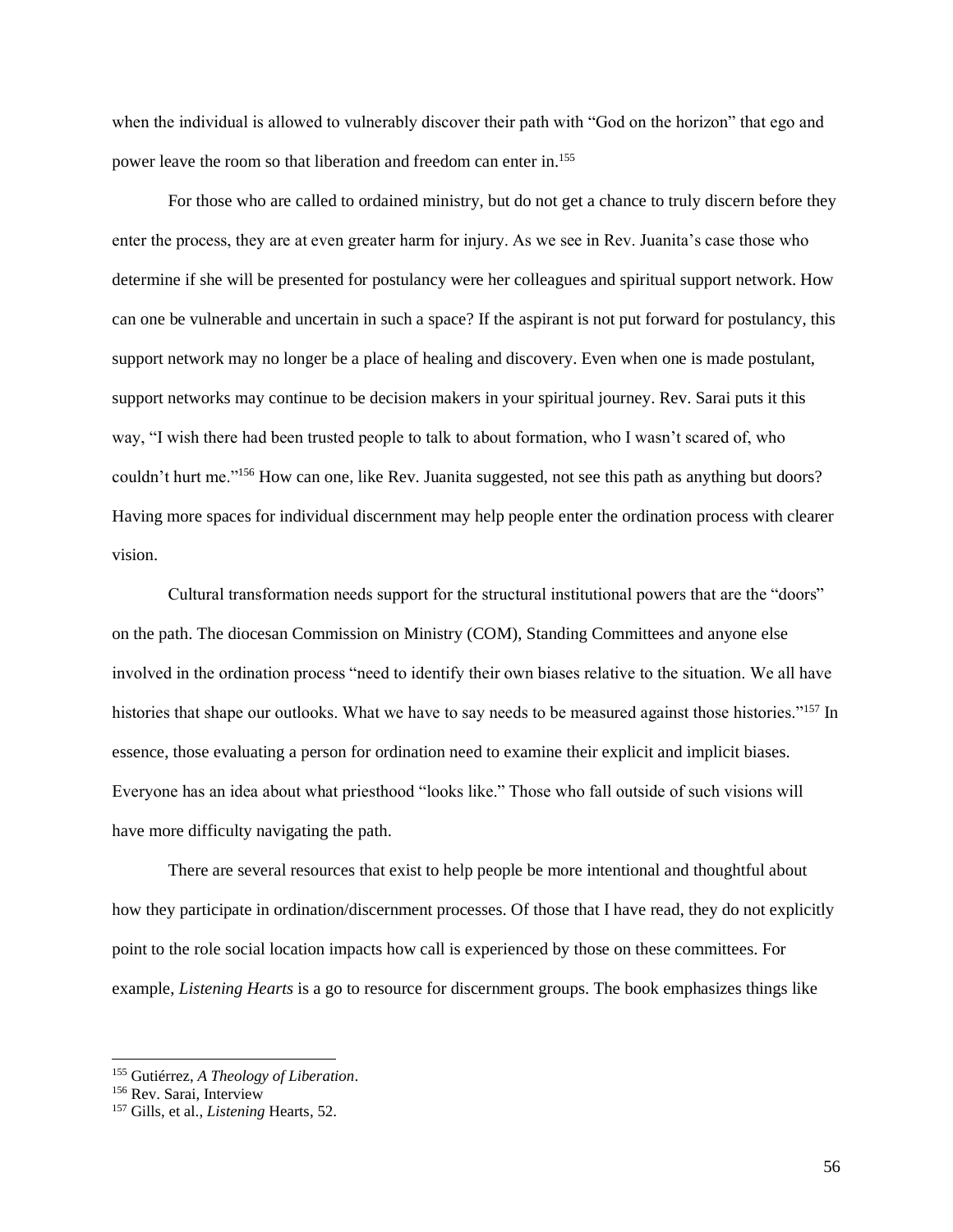humility, openness, and embracing a lack of clarity. Their goal is virtuous, they seek discernment to be centered on God and open to exploration. The issue is that one quality can be read as virtue for the mainstream and problematic for the disinherited. Covering demands are constantly at work in our world, discernment groups must be fully aware of these biases.

Debora Jackson explores the complexity of how race and gender complicate how we interpret one's actions and presence. Jackson speaks to the differences in reaction to the testimonies of Professor Anita Hill and Professor Christine Blasey Ford: "Tears made Ford credible, but assertiveness made Hill not credible. And this is the rub. An African American woman would not have been able to portray herself as Professor Ford did. She would not have been received."<sup>158</sup> Time is as much a factor as race in how these women were received, in part because of Anita Hill's courage. And Jackson's point holds, particularly when we include the actions of Justice Brett Kavanaugh. He could throw a tantrum on the floor of Congress and still be confirmed to the Supreme Court. Social location affects how communities read one's presence, actions and leadership, in congressional hearings and in front of ecclesial commissions and committees.

Holding all this complexity, communal discernment is a necessary part of the ordination process for we are not just called by God. We are called to share particular gifts in a community. Responding to God's call in community is "our participation in the Trinitarian life of God in which each divine person lives in and through the other and for the other in the ultimate pattern of priestly identity."<sup>159</sup> And Cone reflects that "one's selfhood is bound up with the community to which one belongs."<sup>160</sup> We cannot understand our call separate from the communal context. What I am proposing is that the circle of advocates and supporters has to be different than the decision makers. Discerning in the right kind of

<sup>158</sup> Debora Jackson, *Meant for Good: Fundamentals of Womanist Leadership* (Valley Forge, PA: Judson Press, 2020),11.

<sup>159</sup> Cocksworth and Brown, *On Being a Priest Today*, 20.

<sup>160</sup> Cone, *A Black Theology of* Liberation,147.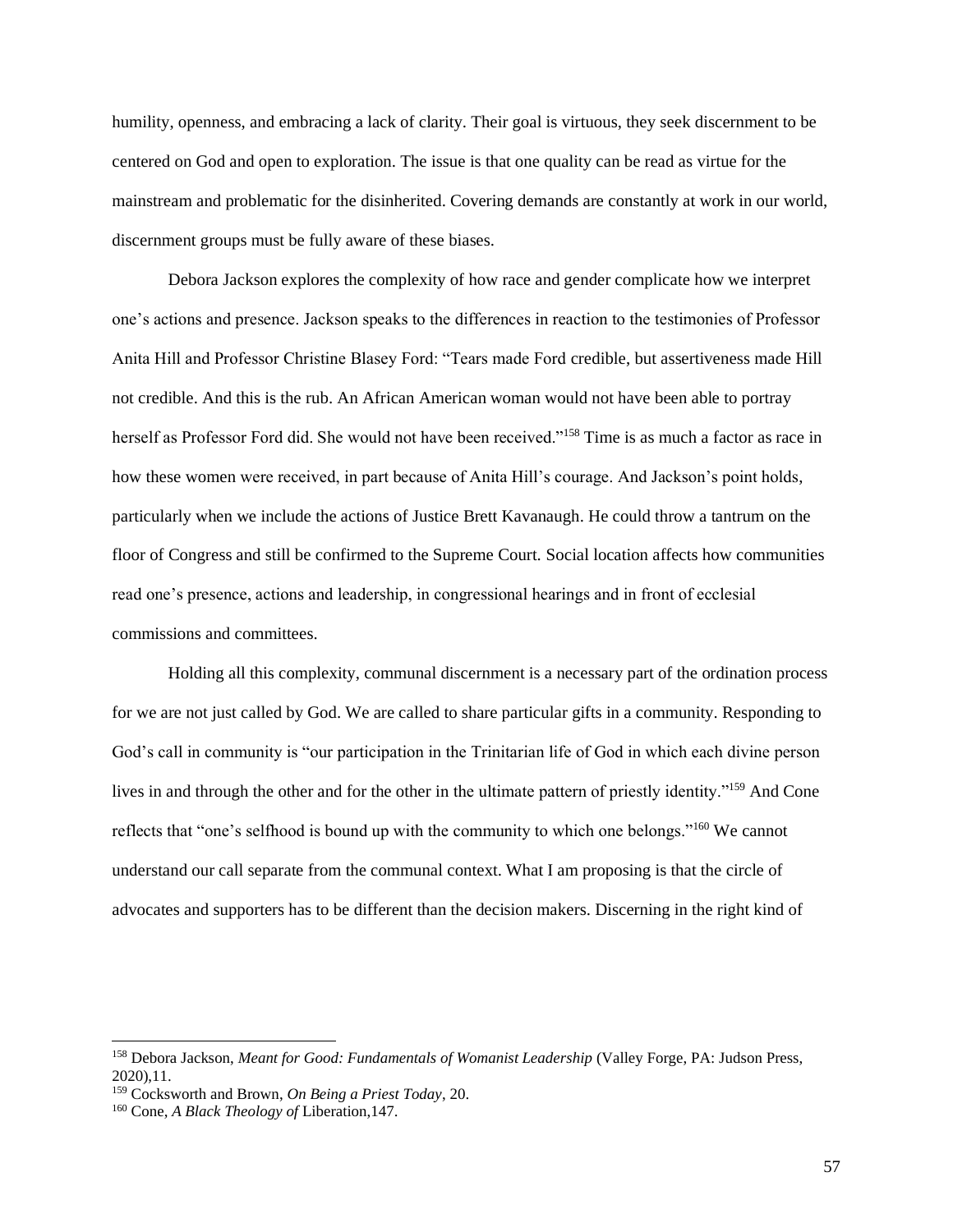communal context "can transform and liberate us beyond our narrow expectations."<sup>161</sup> Such liberative discernment is most likely to happen in spaces meant for uncertainty and exploration than evaluation.

In order to be ordained one must pass institutional discernment and confirmation of call. Before one reaches this point in the formal ordination process, one discerns personally, in their congregation and then at the diocesan level (communally). The results of these discernment experiences become pieces of an application process. Once accepted *candidates* are allowed into the institution of priesthood. The issue in the Episcopal Church, is that there are 110+ admissions offices that interpret the criteria for admission differently. Every diocese has its own way of doing things, some processes are more easily navigated than others. Some, particularly those with financial resources will often go from diocese to diocese until they are ordained.

We now must examine ways that Bishops, Standing Committees and COMs can be more equitable structurally. Elections to all these positions of power come out of governance structures that continue to manifest some of the Church's problematic history. The church has many ways of working on this legacy. In the meantime, we need to be very clear that "discernment" in these spaces is not discernment, it is an interview. Here aspirants must display a level of certainty and yet be "open to being formed."<sup>162</sup> In order to be successful at the institutional level, people must be coached on what kind of covering practices to employ and how to utilize "Episcopal Speak." For example, Rev. Juanita required coaching to realize, "oh they just want me to say incarnation...As a Black person we live that every day." What was explicit for the Standing Committee was implicit to her life. The non-profit space provides an example for the church.

In December of 2018, I attended a training with *The Management Center*, an organization that works with justice oriented non-profit organizations to develop effective and equitable management

<sup>161</sup> Gills, et al., *Listening Hearts*, 46.

<sup>&</sup>lt;sup>162</sup> During my own discernment, I was given feedback that I seemed too certain and not open to formation. He probably wasn't wrong. As a young looking Black woman, I have learned to use certainty and my intelligence as a way to make adults in the Church take me seriously. I didn't feel like there was space for any other way to present my story and be heard as something other than Jennifer's Daughter. Jennifer, my mom, is known throughout the diocese for having limited patience for ignorance and mediocrity.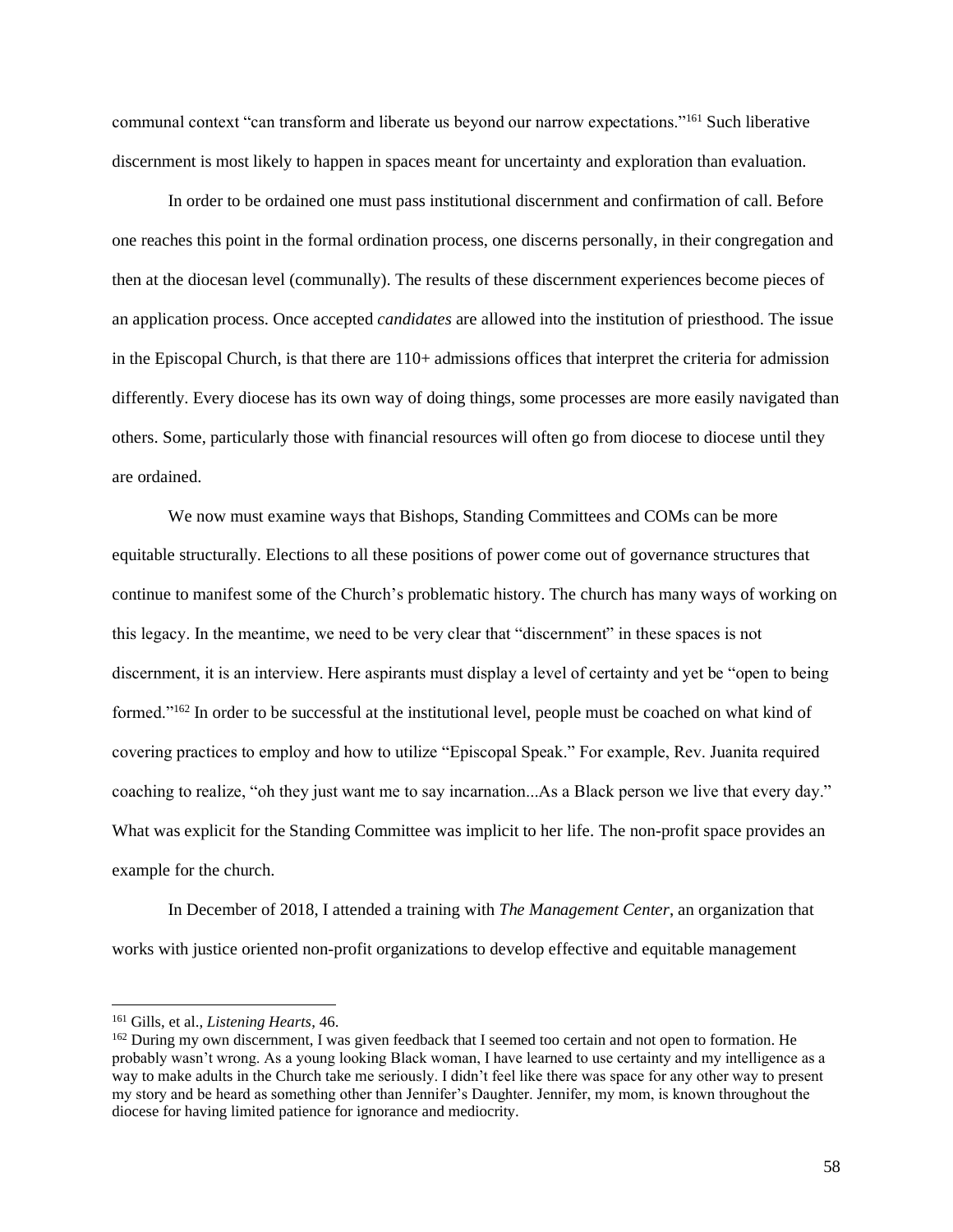processes. Some of the tools accessed in this training may provide opportunities for change at this institutional level. The facilitator told a story about an organization that was fighting to get Deferred Action for Childhood Arrivals (DACA) passed in the state. The facilitator had the perfect candidate in mind, an undocumented person who had already done this work in their own state. The perfect candidate didn't apply because the job posting required that all applicants have a Bachelor's degree. Because of his citizenship status, the candidate couldn't get the aide he needed to go to college. We have built systems that are meant to liberate, but they are based on processes that have historically marginalized. *Covering demands* and Episcopal Speak become barriers to entry, particularly for the disinherited.

The Management Center encourages organizations to spend some time discerning what they are actually looking for before they begin writing a job description and hiring process. When crafting these descriptions, organizations are asked to think about their PTRs -- Preferences, Traditions and Requirements.<sup>163</sup> We can often confuse what is required with cultural norms that have been implemented over time (traditions) thereby creating a mainstreaming culture that marginalizes other ways of being. "From an equity and inclusion standpoint," being clear about one's PTRs "can help you mitigate bias in hiring, delegate equitably, and gain more perspectives."<sup>164</sup> In other words, focusing first on requirements will lower the barrier to entry for those voices and experiences that are not familiar to the mainstream. In the words of Rev. Juanita, "I think every diocese needs to examine what it's doing...question who enters the process, who doesn't enter the process and who do we tend to say no to."<sup>165</sup>

I want to push Episcopal dioceses and the Church as a whole to use PTRs, not as condemnation of all that has happened, but as a way to stay vigilant and maintain equitable systems. Every single person who has been through the ordination process that I have told about my thesis asks if they can read it. They all make a painful face before saying, "yeah, the whole thing is really messed up." Regardless of race,

<sup>163</sup> The Management Center, "'That's How We've Always Done It!' (A Guide to Using PTR)," The Management Center (blog), accessed April 9, 2021, https://www.managementcenter.org/article/thats-how-weve-always-done-it-aguide-to-using-ptr/.

<sup>164</sup> ibid.

<sup>165</sup> Rev. Juanita, Interview.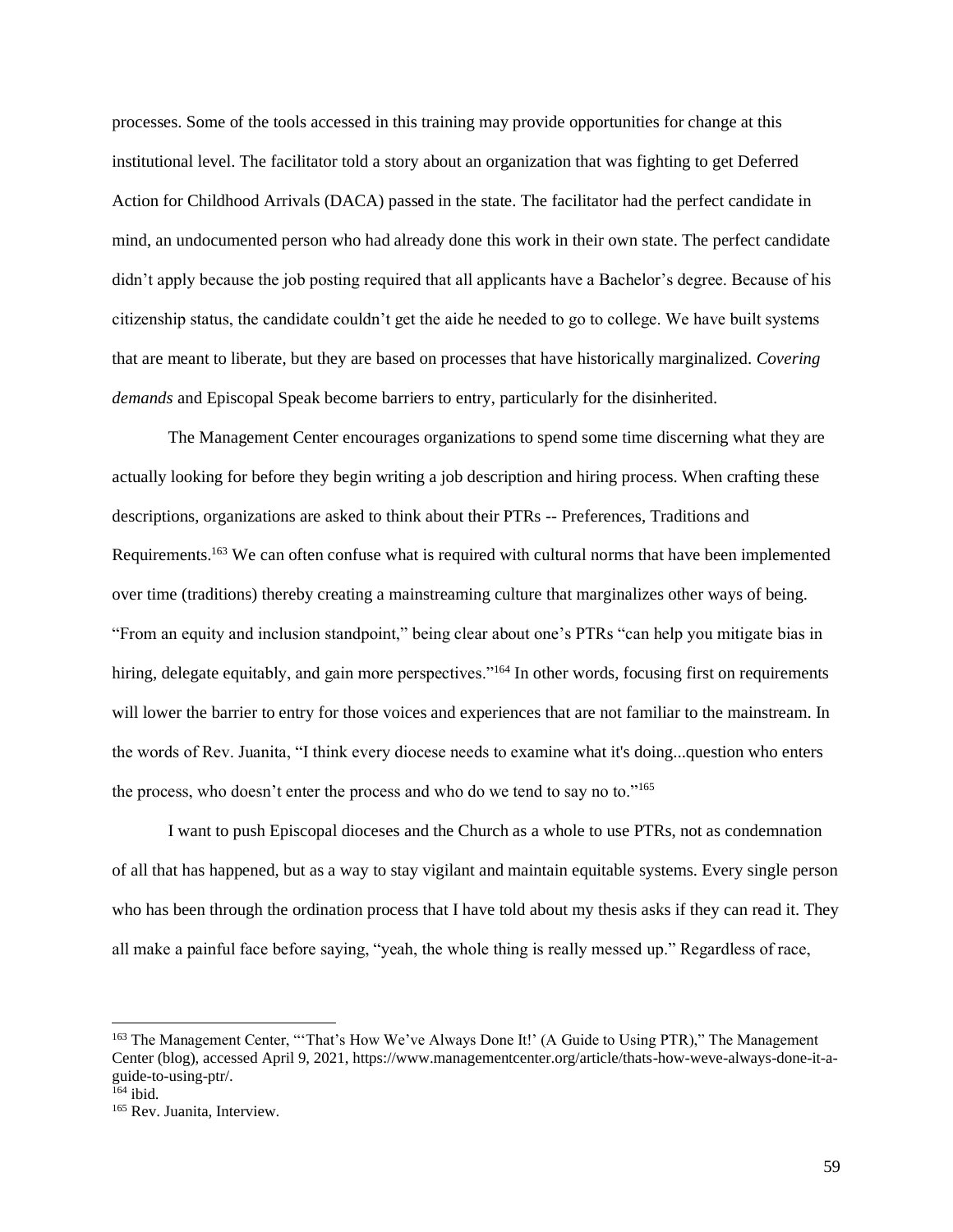gender, sexual orientation, ability, socio-economic status, etc. the ordination process is a difficult one. And it should be. We are ordaining people into a difficult ministerial call. Whether one is accepted or rejected, they should be given a spiritual director, or given support groups/mentors to help people process what they have experienced. And these discussions can provide feedback to the overall process.

Let us take the Constitution & Canons of our church seriously by creating a culture of vocational discernment that supports people through all steps of their spiritual journey. Such a process would involve a discernment community that continually works on cultural competence and examines their implicit biases. Institutionally, dioceses and the denomination would look at their PTR's and the experience of those who are not ordained as feedback for improvement on the overall experience.

### PUBLIC PRIESTHOOD

<span id="page-59-0"></span>Next we turn to the idea of a Public priest. Rev. Sarai said, "we have latched on to this very, very, very small idea of what a priest is."<sup>166</sup> In her own way, each interview exposed how limited ideas of what a priest is resulted in harmful encounters between aspirant/postulant and committees/commissions. I believe that a more open vision of the priesthood would allow for more diocesan structures to see priesthood in more diverse call stories.

The limitation of academic positions has made the role of Public Theologian necessary. Graduating theologians have had to figure out ways to share their acumen and maintain financial stability. Therefore the role of Public theologian comes out of economic necessity and a deep seeded desire to make theology accessible. The role of the Public theologian is to bring theological insight to the masses. Priests are experiencing similar limitations in the traditional congregational context. The Public priest would bring sacramental life to the masses. Many may see this proposed role as similar to that of deacon or chaplaincy. However the deacon is really a bridge between the church and the world and chaplains often are formed out of the same ordination processes we have already examined. What I propose is an ecclesiastical role that recognizes the church as the world. The goal isn't to fill pews and churches. Rather

<sup>166</sup> Rev. Sarai, Interview.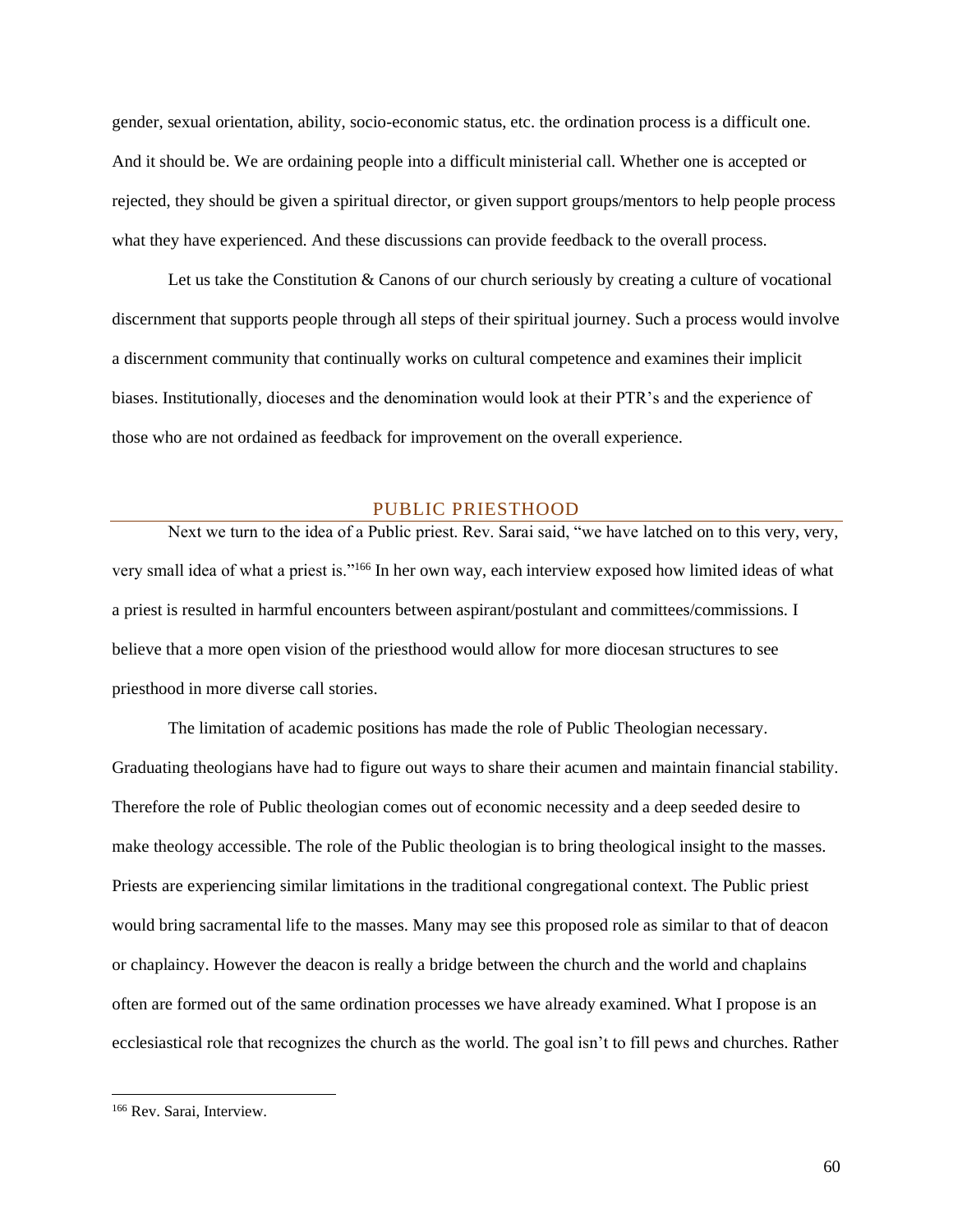the role is to recognize the incarnational in the world and participate with it through sacramental life, administered by the Public Priest.

According to Brown and Cocksworth, "there is no such thing as an 'absolute ordination,' a conferral of position in the Church abstracted from the realities of service within a local community of Christians."<sup>167</sup> However, this is exactly what I am proposing. First, we have seen in the stories of Bishop Emma and Rev. Sarai that while they were ordained in one context, they were made to seek other communities to serve. Rev. Juanita's community is a student and faculty population where most are not Christian. These examples mean that we may already be a church of "absolute ordination," we just need to embrace it! Such an embrace does not mean that everyone will be ordained or that public priests would not be held accountable. This role would have accountability to the denomination, but freedom to discern out of a variety of contexts.

We must deal with the reality that our concepts of church, community, and local have been problematized by technology, economics, pandemic and migration. From my apartment in Brooklyn, I could go to bible study in Jamaica, Sunday Morning service in Washington, DC and evening prayer at a camp in Connecticut. Most of my friends don't go to church at all, even those employed by it. My spiritual, but not religious friends have made me their default chaplain because I publicly say I'm Christian. When they are having crises or a desire for rituals to mark life's important moments, they ask me to help. I have moved often for work and these friends live throughout the country. This displaced group of friends feels like my church community. Additionally, those disillusioned by church limitations are realizing that they don't have to enter particular doors to experience God's belovedness at all. They see God's mission everywhere.

Patrisse Khan-Cullors is known as a leader in the #BlackLivesMatter movement. Her memoir offers theological insights into how we might understand Public priests. In her story we see the ways that various community groups, educational institutions and friend networks provided space for her to develop

<sup>167</sup> Cocksworth and Brown, *On Being a Priest Today*, 21. Emphasis mine.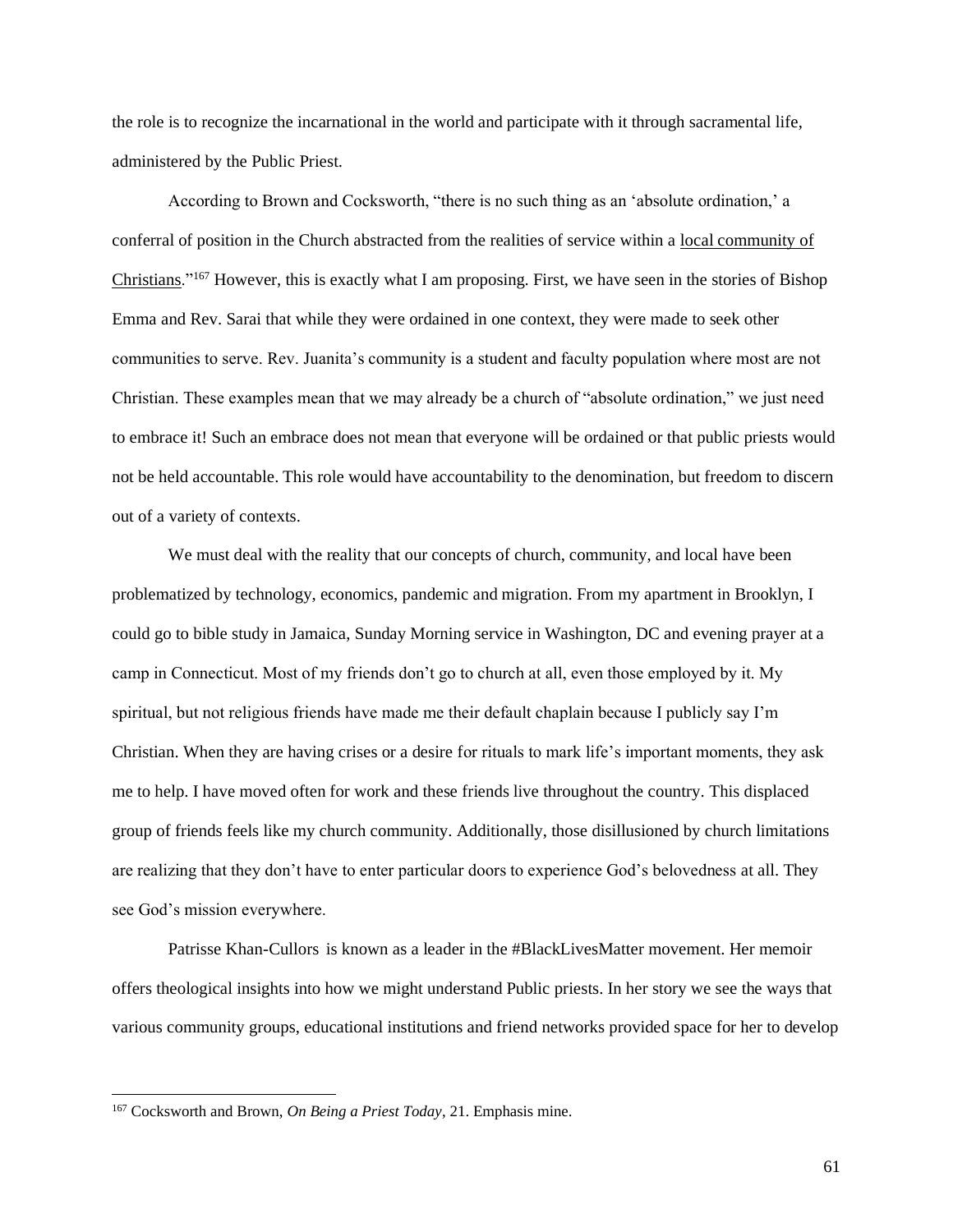lifegiving God-talk. Her description of family barbeques sounded like the parish picnics of my childhood. The ways that her chosen family shows up for each other is similar to the ways that I access my community of care that is rooted in the church. Most touching are the stories about her relationship with her biological father: "In a world that has made Black humanity invisible, I feel seen in a way that is almost shocking."<sup>168</sup> As she talks about organizing her father's funeral, it is "the first time I have ever called community together to acknowledge a life."<sup>169</sup> And it will not be her last.

These seemingly secular spaces become training grounds for Khan-Cullors like church basements had been for John Lewis. While today's leaders often say, "this is not your grandmother's civil rights movement," in many ways it is. Instead of church basements its non-profits (and it is also church basements). Instead of hymns like "we shall overcome," it is Kendrick Lamar's "we goin' be alright." At the root of modern movements and those that came before is a theological center on the beloved worthiness of those who have been deemed unworthy by institutional structures and from those who benefit from the existence of such structures. The Episcopal Church has been on a journey to correct their involvement and support of oppression and we are doing so by developing God-vision within our communities. One possible tool to help in this process is Public Priesthood.

This past summer I swam in some of my favorite New Hampshire watering holes, it was an opportunity to remember what was written in my rejection letter from the Commission on Ministry so many years ago, "the ministry to which you feel called is not one priesthood would prepare you for." They told me to come back in ten years. I read the letter as code for, "go grow up and figure out what priesthood is really about." Almost ten years later, they may be right.

The structures that currently exist were not created for people like me and how I understood my priestly call. While there are generations of priests that understand their ministry in "the streets" there are others for whom church polity and ritual is their ministry. I am not proposing either/or, I am Episcopalian,

<sup>168</sup> Patrisse Khan-Cullors, Asha Bandele, and Angela Y Davis, *When They Call You a Terrorist: A Black Lives Matter Memoir*, 2020, 95. We can see the parallel between these words and the ways that Bishop Emma spoke about her Black church experience growing up in the 50's and 60's. <sup>169</sup> Ibid, 106.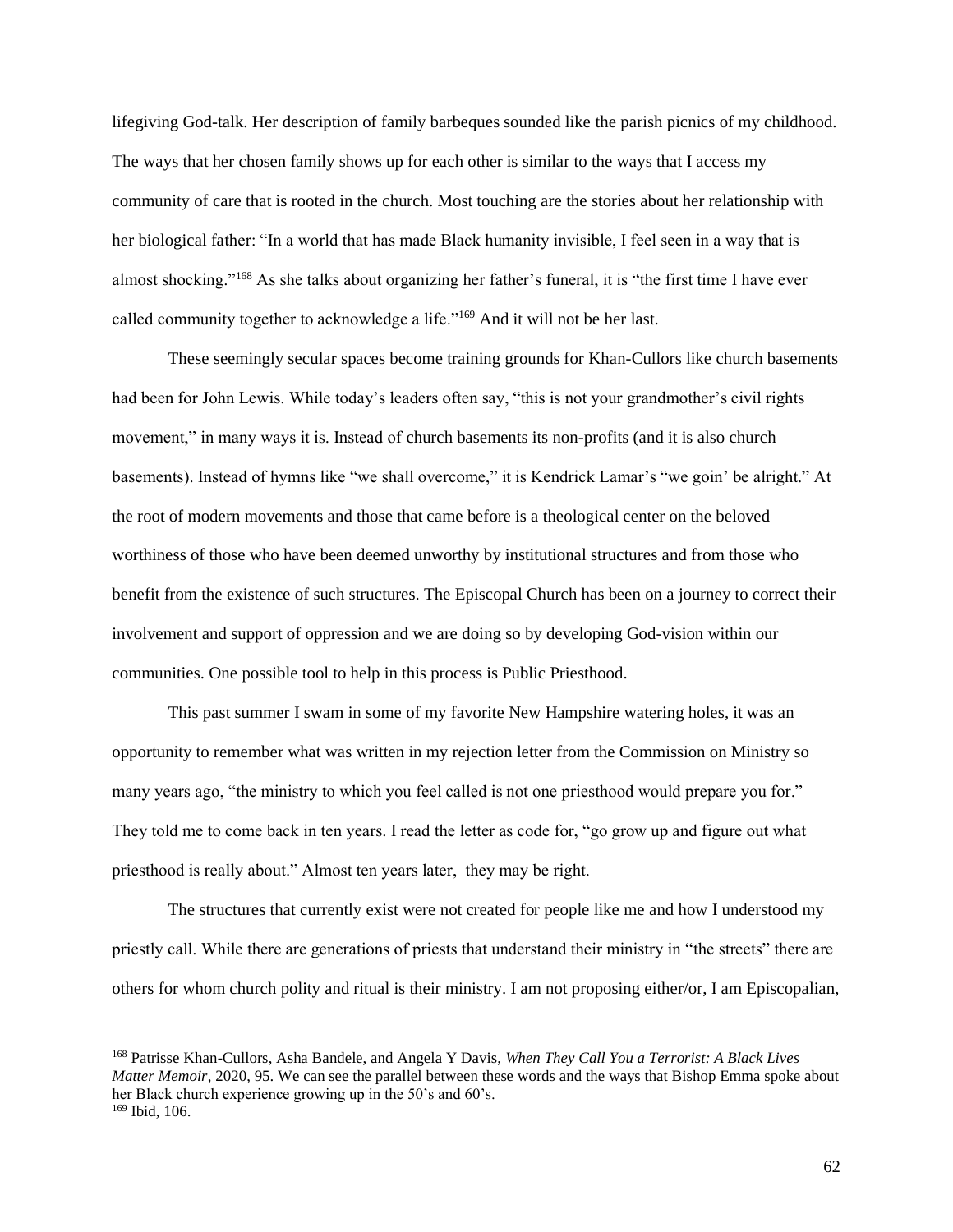I am proposing both/and. The stories of these women speak to ways that Church tradition has something to do with social change and that social change has something to say to our tradition. According to Spellers, "Anglicanism can and should always balance the ancient and the contemporary, the catholic and the vernacular. We call this middle way, the *via media*, and it allows us to rejoice in having unity without uniformity."<sup>170</sup>

What happens in ordination processes matters because who we call as leadership matters. The work we have to do is not just about policy and structure. People are crying out for love, attention, support and caring presence. Our work, as the church, should be where "the Word of God gathers and is incarnated in the community of faith, which gives itself to the service of all."<sup>171</sup> The Church exists to participate in "the fullness of liberation," which is "communion with God,...other human beings," and the rest of creation.<sup>172</sup> The church is being called into forming leadership that can support communities where true liberation can be practiced, where true liberation can happen. Thanks be to God. Hallelujah, Anyhow!<sup>173</sup>

# WORKS CITED

### INTERVIEWS

- <span id="page-62-1"></span><span id="page-62-0"></span>Bishop Emma. Women of Color Discernment Stories. Interview by Tamara Plummer. Zoom, November 18, 2020.
- Rev. Isabella. Women of Color Discernment Stories. Interview by Tamara Plummer. Zoom, December 4, 2020.
- Rev. Juanita. Women of Color Discernment Stories. Interview by Tamara Plummer. Zoom, November 30, 2020.

Rev. Julian. Women of Color Discernment Stories. Interview by Tamara Plummer. Zoom, December 3, 2020.

<span id="page-62-2"></span>Rev. Sarai. Women of Color Discernment Stories. Interview by Tamara Plummer. Zoom, November 19, 2020.

#### ADDITIONAL TEXTS

Carvalhaes, Cláudio. *Eucharist and Globalization: Redrawing the Borders of Eucharistic Hospitality*. Eugene, Oregon: PICKWICK Publications, 2013.

<sup>170</sup> Spellers, *The Church Cracked Open*, 57.

<sup>171</sup>Gutiérrez, *A Theology of Liberation,* 7.

<sup>172</sup> Ibid, 24.

<sup>173</sup> Harris, *Hallelujah, Anyhow! A Memoir*.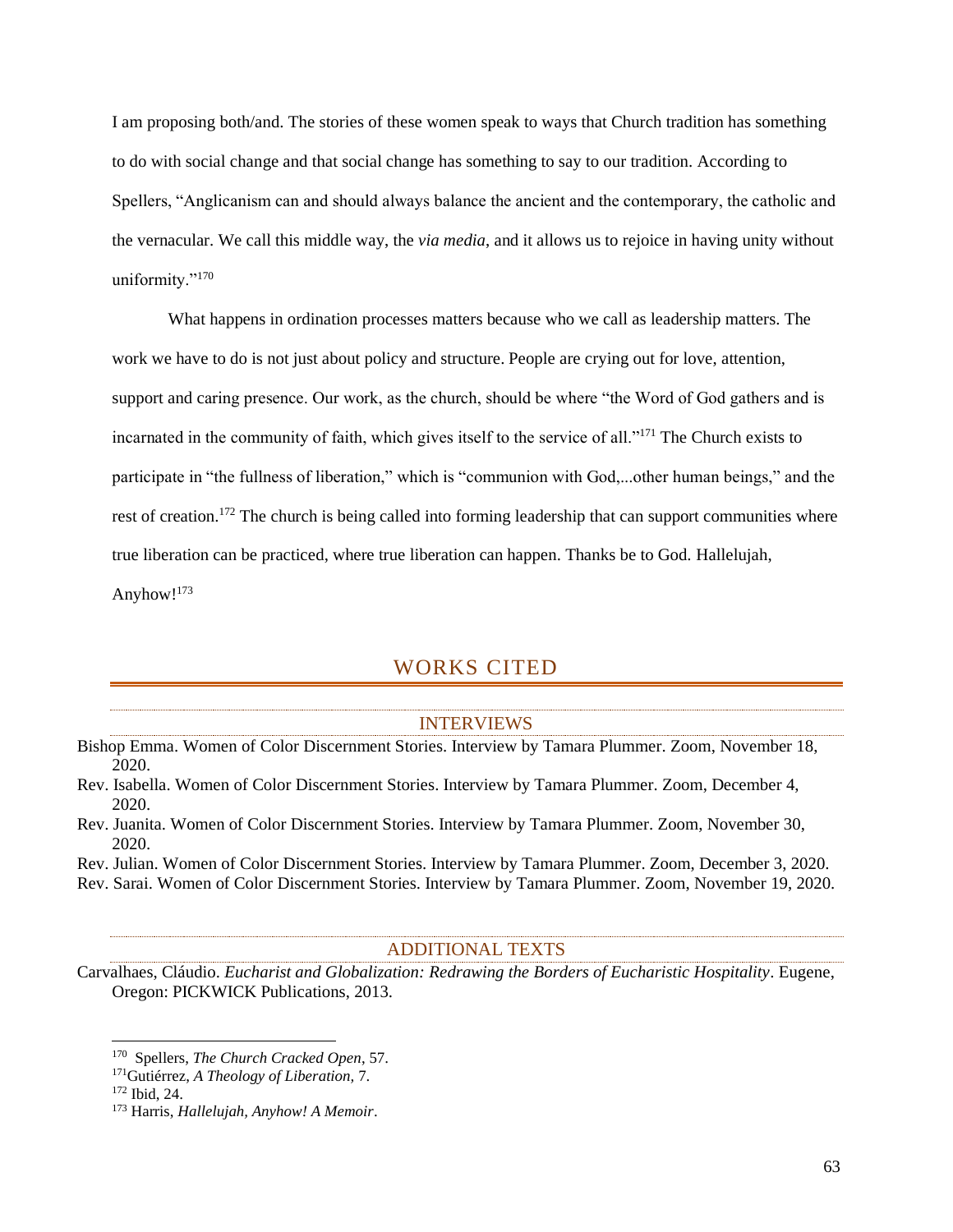- Cho, Sumi, Kimberlé Williams Crenshaw, and Leslie McCall. "Toward a Field of Intersectionality Studies: Theory, Applications, and Praxis." *Signs: Journal of Women in Culture and Society* 38, no. 4 (June 2013): 785–810. [https://doi.org/10.1086/669608.](https://doi.org/10.1086/669608)
- Cocksworth, Christopher J., and Rosalind Brown. *On Being a Priest Today*. Cambridge, Mass: Cowley Publications, 2004.
- Coleman, Monica A. *Making a Way out of No Way: A Womanist Theology*. Innovations : African American Religious Thought. Minneapolis, Minn: Fortress Press, 2008.
- Cone, James H. *A Black Theology of Liberation*. 40th anniversary ed. Maryknoll, N.Y: Orbis Books, 2010.

Cone, James H. *God of the Oppressed*. Rev. ed. Maryknoll, N.Y: Orbis Books, 1997.

- Douglas, Kelly Brown. *What's Faith Got to Do with It? Black Bodies/Christian Souls*. Maryknoll, N.Y: Orbis Books, 2005.
- Episcopal Church, The Book Of Common Prayer and Administration of the Sacraments and Other Rites and Ceremonies of the Church : Together with the Psalter or Psalms of David According to the Use of the Episcopal Church. New York :Seabury Press, 1979.
- Episcopal Church Archives. "Women Delegates: Post 1946." Accessed April 13, 2021. [https://www.episcopalarchives.org/house-of-deputies/women/delegates2.](https://www.episcopalarchives.org/house-of-deputies/women/delegates2)
- Gutiérrez, Gustavo. *A Theology of Liberation: History, Politics, and Salvation*. Maryknoll, N.Y: Orbis Books, 1988.
- Gill, Joseph P., R. Taylor Mclean, and Susan M. Ward. *Listening Hearts: Discerning Call in Community*. Edited by Suzanne G. Farnham. Newly rev. ed. New York: Morehouse Pub, 2011.
- Harris, Barbara C. *Hallelujah, Anyhow! A Memoir*. New York: Church Publishing Incorporated, 2018.
- Harris, Melanie L. "A Path Set before Us: Womanist Virtue Method." In *Gifts of Virtue, Alice Walker, and Womanist Ethics*, 1st ed. Black Religion/Womanist Thought/Social Justice. New York: Palgrave Macmillan, 2010.
- Hammond, Fred. *Your Steps are Ordered*. Vol. Pages of Life-Chapters I&II, 1998.
- Hjelde, Sigurd, Waschke, Ernst-Joachim, Wilhelm Horn, Friedrich, Sparn, Walter, and Martin Müller, Hans. 'Calling'. Religion Past and Present. Brill Reference Online. Web. 16 Apr. 2021.
- Isasi-Díaz, Ada María. *Mujerista Theology: A Theology for the Twenty-First Century*. Maryknoll, N.Y: Orbis Books, 1996.
- Jackson, Debora. *Meant for Good: Fundamentals of Womanist Leadership*. Valley Forge, PA: Judson Press, 2020.
- Khan-Cullors, Patrisse, Asha Bandele, and Angela Y Davis. *When They Call You a Terrorist: A Black Lives Matter Memoir*, 2020.
- Lewis, Harold T. "Theology, Ministry, and Praxis: A Forty-Year Retrospective." *Anglican Theological Review* 93, no. 4 (2011): 619–27.
- Lewis, Harold T. *Yet with a Steady Beat: The African American Struggle for Recognition in the Episcopal Church*. Valley Forge, Pa: Trinity Press International, 1996.
- Palmer, Parker J. *Let Your Life Speak: Listening for the Voice of Vocation*. San Francisco: Jossey-Bass, 2000.
- Percy, Martyn. *Clergy: The Origin of Species*. London; New York: Continuum, 2006.
- Presbyterian Women. "History." Accessed April 1, 2021. [https://www.presbyterianwomen.org/who-we](https://www.presbyterianwomen.org/who-we-are/history/)[are/history/.](https://www.presbyterianwomen.org/who-we-are/history/)
- Pew Research Center. "Members of the Episcopal Church." Religious Landscape Study (blog), 2014. [https://www.pewforum.org/religious-landscape-study/religious-denomination/episcopal-church/.](https://www.pewforum.org/religious-landscape-study/religious-denomination/episcopal-church/)
- Shattuck, Gardiner H. *Episcopalians and Race: Civil War to Civil Rights*. Religion in the South. Lexington, Ky: University Press of Kentucky, 2000.
- Spellers, Stephanie. *The Church Cracked Open: Disruption, Decline, and New Hope for Beloved Community*. New York, NY: Church Publishing, 2021.
- Suggit, John. "Ordination." *Journal of Theology for Southern Africa*, June 23, 1978, 34–47.
- Taber-Hamilton. Rachel K.. "The Meaning of a Priest: Racial Bias and White Privilege in The Episcopal Church." *Greening Spirit* (blog). Accessed December 17, 2020. [https://greeningspirit.com/2019/12/.](https://greeningspirit.com/2019/12/)
- Tillich, Paul. *The Shaking of the Foundations*. New York: Charles Scribner's Sons, n.d.